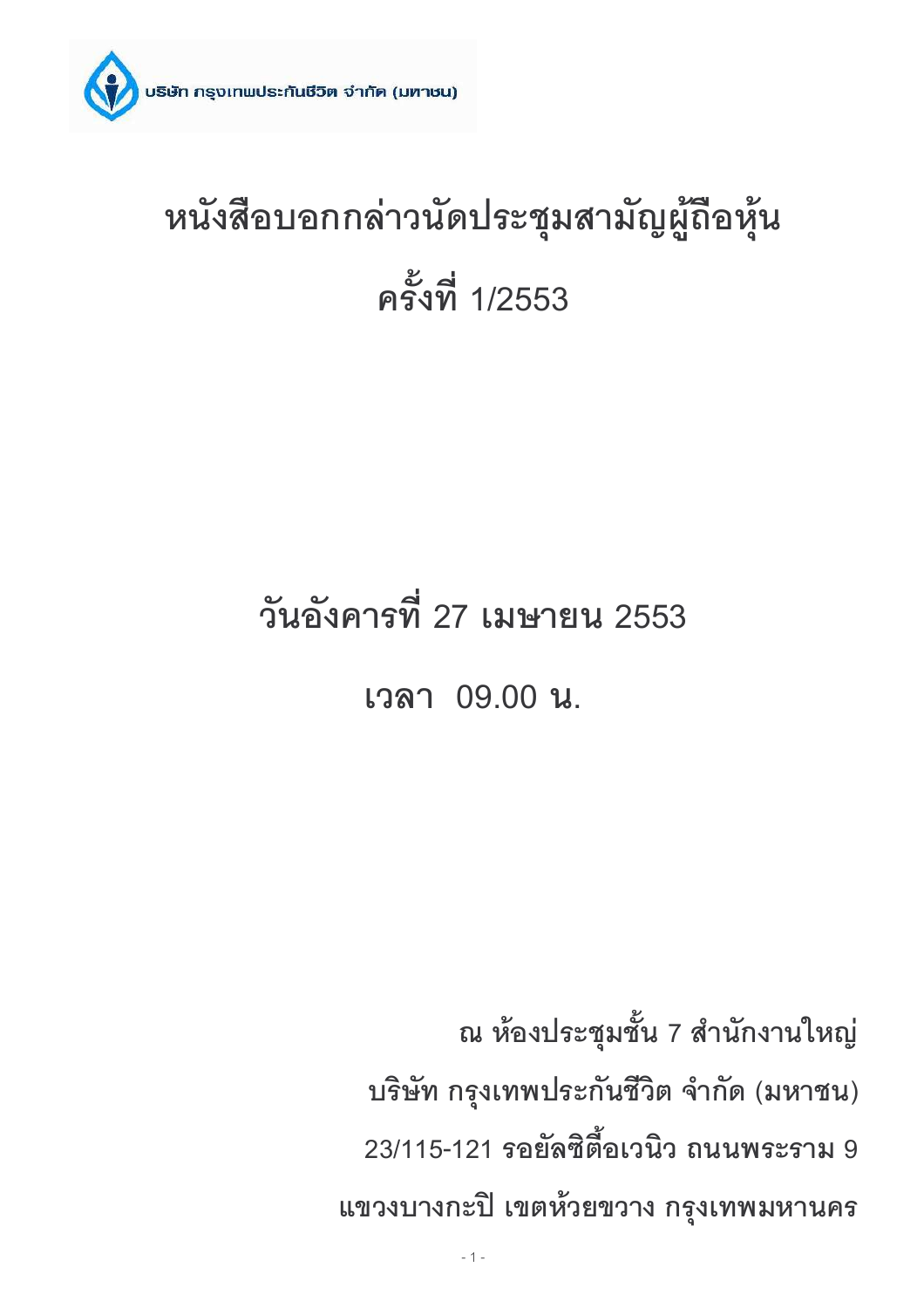

สารบัญ

| เอกสารประกอบการประชุมสามัญผู้ถือหุ้น ครั้งที่ 1/2553                                              |                |  |  |  |
|---------------------------------------------------------------------------------------------------|----------------|--|--|--|
| ้ ∎ี่ สำเนารายงานการประชุมใหญ่สามัญผู้ถือหุ้น ประจำปี 2552                                        | $\overline{7}$ |  |  |  |
| ้ <del>ปุ๋ย</del> ประวัติกรรมการที่ได้รับการเสนอชื่อให้เข้าดำรงตำแหน่งกรรมการแทนกรรมการที่ครบวาระ | 12             |  |  |  |
| <del>่น่</del> รายชื่อกรรมการอิสระที่เป็นผู้รับมอบฉันทะ                                           | 16             |  |  |  |
| <del>∎้∎</del> ข้อบังคับของบริษัทเฉพาะที่เกี่ยวกับการประชุมสามัญผู้ถือหุ้น                        | 17             |  |  |  |
| ่ – แล่ือนไข หลักเกณฑ์ และวิธีปฏิบัติในการเข้าร่วมประชุม การมอบฉันทะ และการออกเสียงลงคะแนน        | 22             |  |  |  |
| ้ <mark>↓</mark> หนังสือมอบฉันทะ แบบ ก. แบบ ข. และ แบบ ค.                                         | 25             |  |  |  |
| <del>+</del> แผนที่สถานที่จัดประชุมสามัญผู้ถือหุ้น                                                | 35             |  |  |  |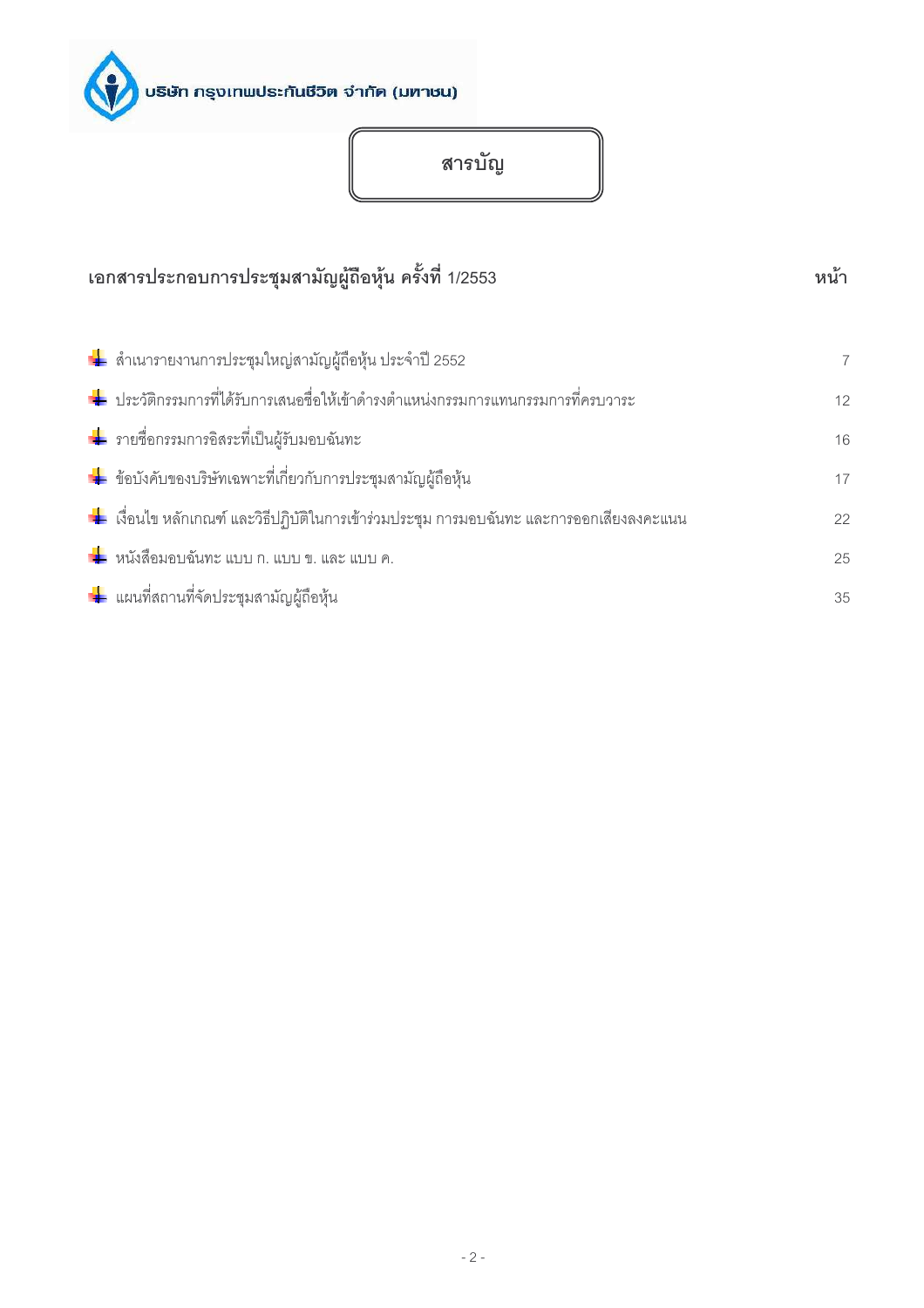

ที่ BLA 5/2553

7 1119478111 2553

- ขอเชิญประชุมสามัญผู้ถือหุ้น ครั้งที่ 1/2553 ้<br>เริ่คง
- เรียน ท่านผ้ถือห้น

สิ่งที่ส่งมาด้วย 1. สำเนารายงานการประชุมใหญ่สามัญผู้ถือหุ้น ประจำปี 2552

- 2. CD-Rom รายงานประจำปี 2552
- 3. ประวัติกรรมการที่ได้รับการเสนอชื่อให้เข้าดำรงตำแหน่งกรรมการแทนกรรมการที่ครบวาระ
- 4. รายชื่อกรรมการอิสระที่เป็นผู้รับมอบฉันทะ
- 5. ข้อบังคับของบริษัทเฉพาะที่เกี่ยวกับการประชุมสามัญผู้ถือหุ้น
- 6. เงื่อนไข หลักเกณฑ์ และวิธีปฏิบัติในการเข้าร่วมประชุม การมอบฉันทะ และการออกเสี่ยงลงคะแนน
- 7. หนังสือมอบฉันทะ แบบ ก. แบบ ข. และ แบบ ค.
- 8. แผนที่สถานที่จัดประชุมสามัญผู้ถือหุ้น
- 9. ซองบริการไปรษณีย์ธุรกิจตอบรับ

้ด้วยคณะกรรมการบริษัท กรุงเทพประกันชีวิต จำกัด (มหาชน) มีมติให้เรียกประชุมสามัญผู้ถือหุ้น ครั้งที่ 1/2553 ใน ้วันอังคารที่ 27 เมษายน 2553 เวลา 09.00 น. ณ ห้องประชุมชั้น 7 สำนักงานใหญ่ บริษัท กรุงเทพประกันชีวิต จำกัด (มหาชน) เลขที่ ่ 23/115-121 รอยัลซิตี้อเวนิว ถนนพระราม 9 แขวงบางกะปิ เขตห้วยขวาง กรุงเทพมหานคร เพื่อพิจารณาเรื่องต่างๆ ตามระเบียบวาระ การประชม ดังต่อไปนี้

#### ้พิจารณารับรองรายงานการประชุมใหญ่สามัญผู้ถือหุ้น ประจำปี 2552 วาระที่ 1

บริษัทจัดประชุมใหญ่สามัญผู้ถือหุ้น ประจำปี 2552 เมื่อวันที่ 17 เมษายน 2552 เวลา 11.00 น. ณ ห้องประชุมชั้น 6 ้สำนักงานใหญ่ เลขที่ 23/115-121 รอยัลซิตี้อเวนิว ถนนพระราม 9 แขวงบางกะปิ เขตห้วยขวาง กรุงเทพมหานคร โดยได้มีการจัดทำรายงานการประชม และจัดส่งมาพร้อมกับหนังสือเชิญประชมในครั้งนี้

<u>ี ความเห็นคณะกรรมการ</u>: การบันทึกรายงานการประชุมมีความถูกต้อง เห็นสมควรเสนอที่ประชุมสามัญผู้ถือหุ้น <u>รับรองรายงานการประชุมดังกล่าว โดยมีรายละเอียด ปรากฦตามสิ่งที่ส่งมาด้วย 1</u>

วาระที่ 2 รับทราบผลการดำเนินงานประจำปี 2552 คณะกรรมการสรุปผลการดำเนินงานในรอบปี 2552 และข้อมูลสำคัญอื่นๆ ตามที่ปรากฏอยู่ใน CD-Rom รายงาน ประจำปี 2552

> <u>ความเห็นคณะกรรมการ</u>: เห็นสมควรเสนอที่ประชุมสามัญผู้ถือหุ้น รับทราบรายงานของคณะกรรมการเกี่ยวกับ ผลการดำเนินงานในรอบปี 2552 ดังกล่าว ทั้งนี้ รายละเอียดปรากภตามสิ่งที่ส่งมาด้วย 2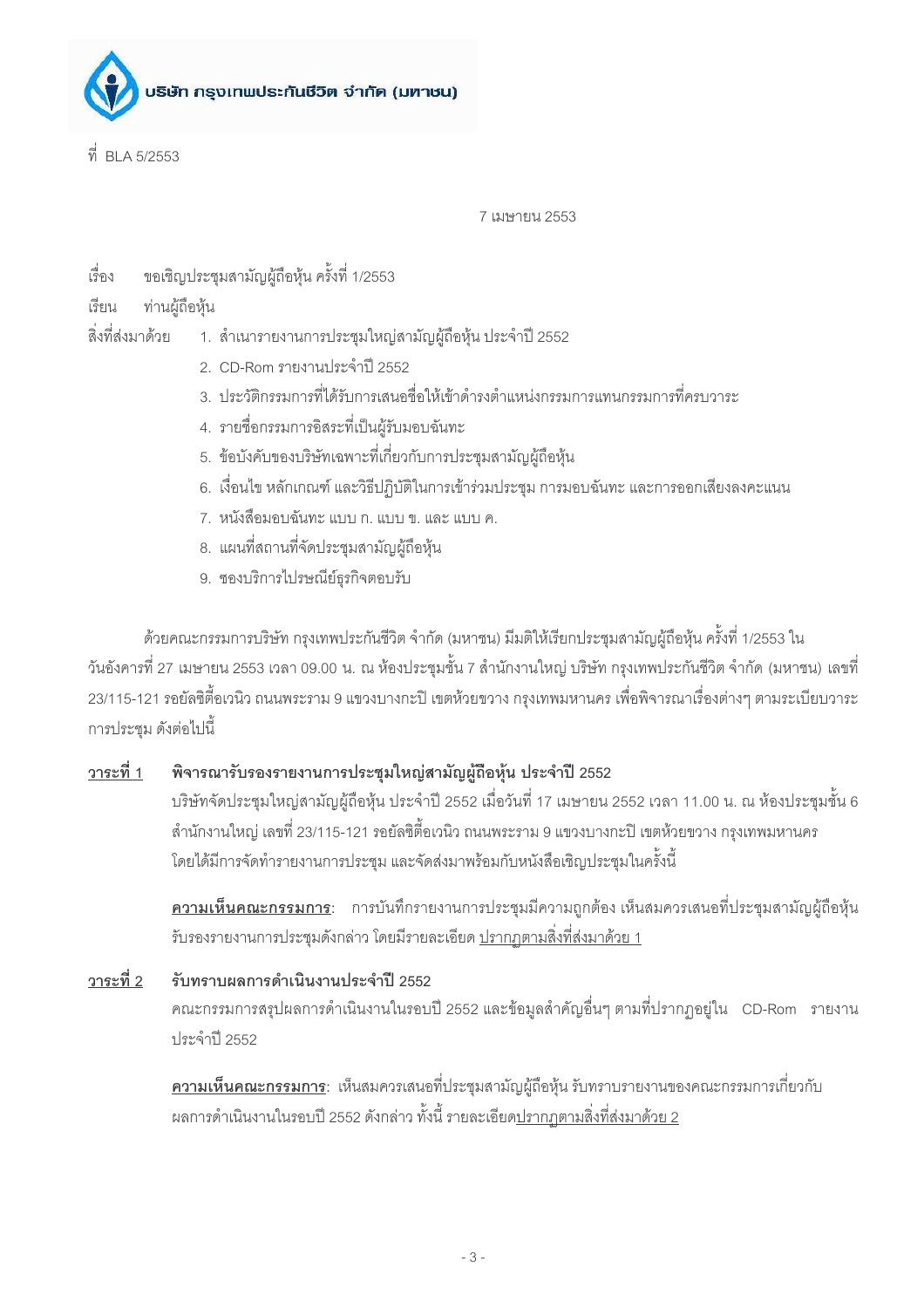#### ้พิจารณาอนุมัติงบดุล และงบกำไรขาดทุน สำหรับปีสิ้นสุดวันที่ 31 ธันวาคม 2552 วาระที่ 3

ึบริษัทได้จัดทำงบดุลและงบกำไรขาดทุน สำหรับปี่สิ้นสุดวันที่ 31 ธันวาคม 2552 ซึ่งได้ผ่านการตรวจสอบจาก คณะกรรมการตรวจสอบของบริษัท และนางนงลักษณ์ พุ่มน้อย ผู้สอบบัญชีรับอนุญาต เลขทะเบียน 4172 จากบริษัท ล้านักงาน เอินส์ท แอนด์ ยัง จำกัด ได้ตรวจสอบและลงนามรับรองแล้ว

**ความเห็นคณะกรรมการ**: เห็นสมควรเสนอที่ประชุมสามัญผู้ถือหุ้น พิจารณาอนุมัติงบดุล และงบกำไรขาดทุนสำหรับ ปี สิ้นสุดวันที่ 31 ธันวาคม 2552 ทั้งนี้ รายละเอียดปรากฦตามสิ่งที่ส่งมาด้วย 2

#### พิจารณาอนุมัติการจัดสรรกำไรประจำปี 2552 และการจ่ายเงินปันผล วาระที่ 4

พระราชบัญญัติบริษัทมหาชนจำกัด มาตรา 116 และข้อบังคับบริษัทข้อ 56 กำหนดว่าบริษัทต้องจัดสรรกำไรสุทธิ ประจำปีส่วนหนึ่ง ไว้เป็นทุนสำรองไม่น้อยกว่าร้อยละ 5 ของกำไรสุทธิประจำปี หักด้วยยอดเงินสะสมยกมา (ถ้ามี) จนกว่าทุนสำรองนี้จะมีจำนวนไม่น้อยกว่าร้อยละ 10 ของทุนจดทะเบียน

บริษัทมีนโยบายการจ่ายเงินปันผลในอัตราไม่น้อยกว่าร้อยละ 25 ของกำไรสุทธิ หลังหักภาษีเงินได้นิติบุคคล แต่จะต้อง ไม่มีขาดทุนสะสมในส่วนของผู้ถือหุ้น ทั้งนี้ การจ่ายเงินปันผลของบริษัท จะต้องได้รับความเห็นชอบจากสำนักงาน คณะกรรมการกำกับ และส่งเสริมการประกอบธุรกิจประกันภัยตามพระราชบัญญัติประกันชีวิต พ.ศ. 2535

ในรอบปี 2552 บริษัทมีกำไรสุทธิทั้งสิ้นจำนวน 1,186 ล้านบาท หรือ 1.19 บาทต่อหุ้น มีอัตราเพิ่มขึ้นจากปีที่แล้วซึ่งมี กำไรสุทธิ 752 ล้านบาท หรือ 0.75 บาทต่อหุ้น คิดเป็นอัตราเพิ่ม 57.71% ทั้งนี้ เมื่อวันที่ 11 ธันวาคม 2552 บริษัทได้ จ่ายเงินปันผลระหว่างกาล ในอัตราหุ้นละ 0.15 บาท รวมเป็นเงินจ่ายปันผล 180 ล้านบาท

**ความเห็นคณะกรรมการ:** เห็นสมควรเสนอที่ประชุมสามัญผู้ถือหุ้น พิจารณาอนุมัติจัดสรรกำไรสุทธิเป็นทุน ้สำรองตามกฎหมายประจำปี 2552 จำนวน 44.9 ล้านบาท และอนุมัติจ่ายเงินปันผลเพิ่มเติม จำนวน 180 ล้านบาท หรือคิดเป็นอัตราหุ้นละ 0.15 บาทต่อหุ้น เมื่อรวมกับเงินปันผลระหว่างกาลที่จ่ายไปแล้ว จำนวน 180 ล้านบาท หรือ อัตราหุ้นละ 0.15 บาทต่อหุ้น คิดเป็นเงินปันผลจ่ายรวมทั้งสิ้น 360 ล้านบาท หรือคิดเป็นอัตราหุ้นละ 0.30 บาทต่อ หุ้น บริษัทได้กำหนดรายชื่อผู้ถือหุ้นที่มีสิทธิในการรับเงินปันผล ในวันที่ 13 พฤษภาคม 2553 และจะปิดสมุด ทะเบียนพักการโอนห้นในวันที่ 14 พฤษภาคม 2553 ทั้งนี้ การจ่ายเงินปันผลจะกระทำได้ เมื่อได้รับความเห็นชอบ จากสำนักงานคณะกรรมการกำกับและส่งเสริมการประกอบธุรกิจประกันภัย

#### พิจารณาแต่งตั้งกรรมการแทนกรรมการที่ออกตามวาระ วาระที่ 5

ตามข้อบังคับของบริษัท ข้อ 24 กำหนดว่าในการประชุมสามัญประจำปีทุกครั้งให้กรรมการออกจากตำแหน่ง 1 ใน 3 หรือจำนวนที่ใกล้ที่สุดกับสัดส่วน 1 ใน 3 โดยในปีนี้กรรมการที่ออกจากตำแหน่งมี 4 ท่าน คือ

- (1) นายชัย โสภณพนิช
- (2) นายชัย นวพันธ์
- (3) ดร. ศิริ การเจริญดี
- (4) นายเคนทาโร่ คิเด่ะ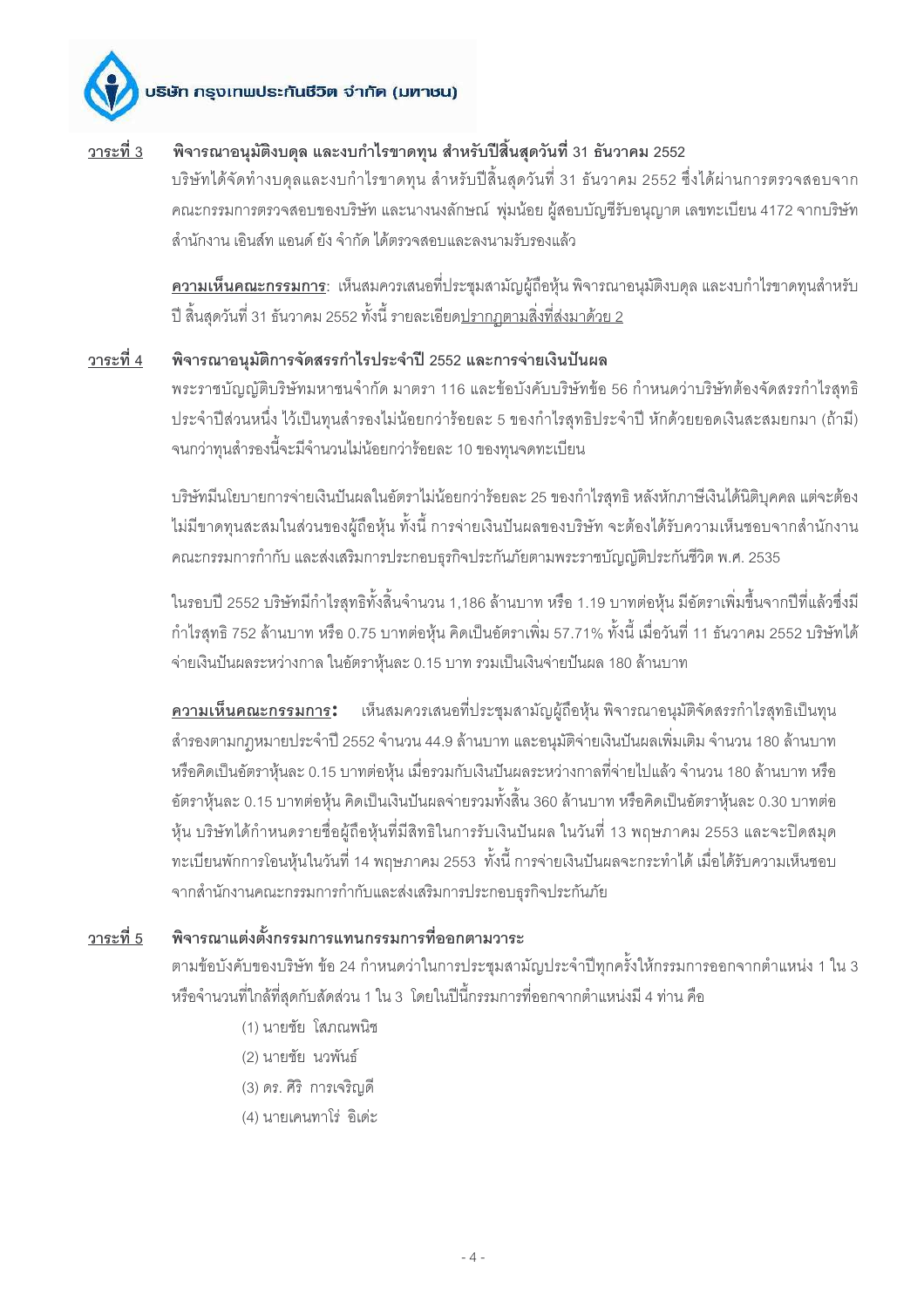

<u>ิ ควา<mark>มเห็นคณะกรรมการ</mark>: กรรมการทั้ง 4 ท่านที่ครบวาระ ล้วนแต่เป็นผู้ทรงคุณวุฒิ มีความรู้ความสามารถ และมี</u> ประสบการณ์สูง อีกทั้งที่ผ่านมาได้ปฏิบัติหน้าที่ในฐานะกรรมการของบริษัทได้เป็นอย่างดี เห็นสมควรเสนอที่ประชุม สามัญผู้ถือหุ้น แต่งตั้งกรรมการทั้ง 4 ท่าน กลับเข้าดำรงตำแหน่งกรรมการสืบต่ออีกวาระหนึ่ง ซึ่งได้แก่

- (1) นายชัย โสภณพนิช
- (2) นายชัย นวพันธ์
- (3) ดร. ศิริ การเจริญดี
- (4) นายเคนทาโร่ อิเด่ะ

์ทั้งนี้รายละเอียดวุฒิการศึกษา และประสบการณ์การทำงานของกรรมการที่ครบวาระ <u>ปรากฦตามสิ่งที่ส่งมาด้วย 3</u>

### <u>วาระที่ 6</u> พิจารณาอนุมัติค่าตอบแทนกรรมการ ประจำปี 2553

เพื่อให้เป็นไปตามพระราชบัญญัติบริษัทมหาชนจำกัด พ.ศ. 2535 มาตรา 90 และข้อบังคับของบริษัท ซึ่งกำหนดให้ที่ ประชุมสามัญผู้ถือหุ้นเป็นผู้อนุมัติค่าตอบแทนกรรมการ

<u>ิความเห็นคณะกรรมการ</u>: กรรมการได้พิจารณาค่าตอบแทนกรรมการ โดยพิจารณาจากความรู้ความสามารถความ ่ เหมาะสมกับภาระหน้าที่และความรับผิดชอบของกรรมการ รวมถึงการขยายตัวทางธุรกิจ และการเติบโตทางผลกำไรของ ้ บริษัท จึงเห็นสมควรเสนอที่ประชุมผู้ถือหุ้น พิจารณาอนุมัติค่าตอบแทนกรรมการ ประจำปี 2553 ภายในวงเงินไม่เกิน 12 ้ล้านบาท เท่ากับจำนวนค่าตอบแทนที่ได้รับอนุมัติสำหรับปี 2552

#### ี พิจารณาอนุมัติแต่งตั้งผู้สอบบัญชี และกำหนดค่าตอบแทนผู้สอบบัญชี วาระที่ 7

เพื่อให้เป็นไปตามพระราชบัญญัติบริษัทมหาชนจำกัด พ.ศ. 2535 มาตรา 120 และข้อบังคับของบริษัท ซึ่งกำหนดให้ที่ ประชุมสามัญผู้ถือหุ้นประจำปี แต่งตั้งผู้สอบบัญชี และกำหนดจำนวนเงินค่าสอบบัญชีของบริษัท คณะกรรมการ ตรวจสอบได้คัดเลือกผู้สอบบัญชีสำหรับปี 2553 และเสนอแต่งตั้งผู้สอบบัญชีรับอนุญาต จากบริษัท สำนักงานเอินส์ท แอนด์ ยัง จำกัด เป็นผ้สอบบัญชีของบริษัทในปี 2553 โดยมีรายชื่อดังต่อไปนี้

| (1) นายโสภณ                     | เพิ่มศิริวัลลภ | ผู้สอบบัญชีรับอนุญาตเลขที่ 3182 และ/หรือ |
|---------------------------------|----------------|------------------------------------------|
| (2) นางสาวรุ้งนภา เลิศสุวรรณกุล |                | ผู้สอบบัญชีรับอนุญาตเลขที่ 3516 และ/หรือ |
| (3) นางนงลักษณ์ พุ่มน้อย        |                | ผู้สอบบัญชีรับอนุญาตเลขที่ 4172          |

้ทั้ง 3 ท่าน ไม่มีความสัมพันธ์หรือส่วนได้เสียกับบริษัท/ผู้บริหาร/ผู้ถือหุ้นรายใหญ่ จึงมีความเป็นอิสระในการตรวจสอบ และแสดงความเห็นต่องบการเงินของบริษัท โดยมีค่าสอบบัญชี ประจำปี 2553 เป็นเงิน 1,450,000 บาท เพิ่มขึ้นจากปี 2552 จำนวน 220,000 บาท

<u>ี ความเห็นคณะกรรมการ</u>: คณะกรรมการตรวจสอบได้พิจารณาคัดเลือกผู้สอบบัญชีสำหรับปี 2553 แล้ว เห็นสมควร ้ เสนอที่ประชุมสามัญผู้ถือหุ้น พิจารณาอนุมัติแต่งตั้งผู้สอบบัญชีรับอนุญาต จากบริษัท สำนักงานเอินส์ท แอนด์ ยัง จำกัด เป็นผู้สอบบัญชีของบริษัทในปี 2553 โดยมีรายชื่อดังต่อไปนี้

| (1) นายโสภณ              | เพิ่มศิริวัลลภ | ผู้สอบบัญชีรับอนุญาตเลขที่ 3182 และ/หรือ                                        |
|--------------------------|----------------|---------------------------------------------------------------------------------|
|                          |                | (2) นางสาวรุ้งนภา  เลิศสุวรรณกุล       ผู้สอบบัญชีรับอนุญาตเลขที่ 3516 และ/หรือ |
| (3) นางนงลักษณ์ พุ่มน้อย |                | ผู้สอบบัญชีรับอนุญาตเลขที่ 4172                                                 |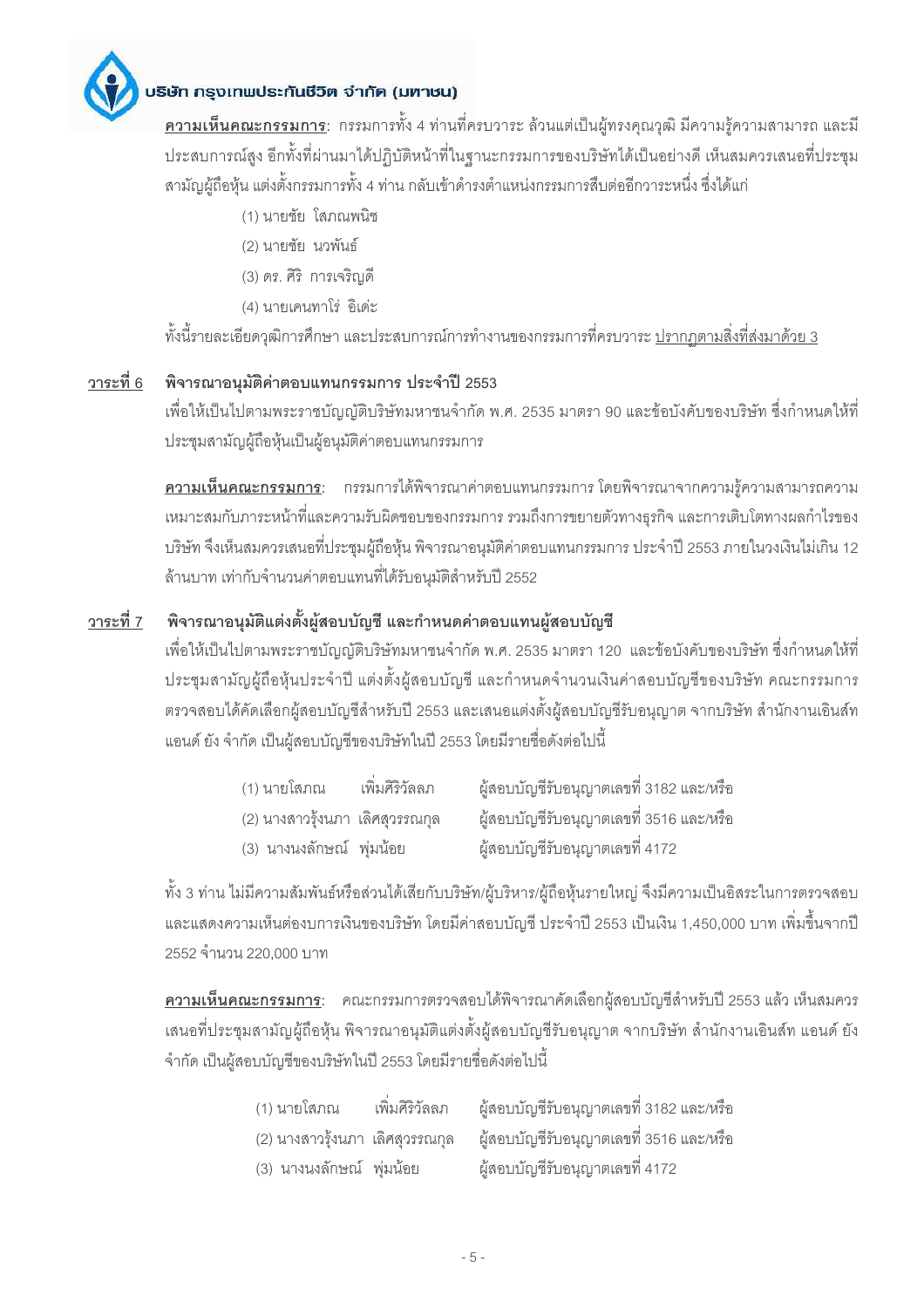

้กำหนดค่าสอบบัญชี ประจำปี 2553 เป็นเงิน 1,450,000 บาท

#### วาระที่ 8 พิจารณาเรื่องอื่น ๆ (ถ้ามี)

้ทั้งนี้ บริษัทกำหนดรายชื่อผู้ถือหุ้นที่มีสิทธิเข้าร่วมการประชุมสามัญผู้ถือหุ้น ครั้งที่ 1/2553 ในวันที่ 10 มีนาคม 2553 และให้ ้ รวบรวมรายชื่อ ตามมาตรา 225 ของพระราชบัณณัติหลักทรัพย์และตลาดหลักทรัพย์ โดยวิธีปิดสมดทะเบียนพักการโอนห้นในวันที่ 11 มีนาคม 2553

ในกรณีที่ท่านไม่สามารถเข้าร่วมประชุมด้วยตนเองได้ โปรดแต่งตั้งบุคคลอื่นหรือกรรมการอิสระของบริษัท เป็นผู้รับมอบ ้ ฉันทะ ท่านสามารถดูรายละเอียดประวัติกรรมการอิสระที่ได้รับมอบหมายให้เป็นผู้รับมอบฉันทะ เพื่อเข้าร่วมประชุมและออกเสียง ลงคะแนนในการประชุมครั้งนี้ <u>ปรากฦตามสิ่งที่ส่งมาด้วย 4</u>

้บริษัทได้แนบหนังสือมอบฉันทะ แบบ ก. แบบ ข. และแบบ ค. ซึ่งปรากภตามสิ่งที่ส่งมาด้วย 7 โดยเลือกแบบหนังสือมอบ ้ฉันทะแบบใดแบบหนึ่ง และกรุณากรอกรายละเอียดรวมทั้งวันที่ และลงลายมือชื่อของท่านผู้ถือหุ้นในหนังสือมอบฉันทะ พร้อมแนบ หลักฐานประกอบการรับมอบฉันทะ <mark>และส่งหนังสือมอบฉันทะมายังบริษัท ล่วงหน้าก่อนวันประชุม ซึ่งบริษัทได้จัดซองบริการ</mark> ไปรษณีย์ธุรกิจตอบรับมาเพื่ออำนวยความสะดวกด้วยแล้ว (เพื่อความสะดวกโปรดส่งหนังสือมอบฉันทะ ก่อนวันประชุมล่วงหน้าไม่ น้อยกว่า 1 วัน)

จึงขอเรียนเชิญท่านผู้ถือหุ้น โปรดเข้าร่วมประชุมสามัญผู้ถือหุ้นตามวัน เวลา และสถานที่ดังกล่าวข้างต้นโดยพร้อมเพรียงกัน

ขอแสดงความนับกือ

ยเสนาะ ธรรมพิพัฒนกล) เลขานุการบริษัท

โดยคำสั่งคณะกรรมการ บริษัท กรุงเทพประกันชีวิต จำกัด (มหาชน)

เลขานการบริษัท โทรศัพท์: 02 777 8845 โทรสาร: 02 777 8680

<u>ีหมายเหตุ</u> : บริษัท กรุงเทพประกันชีวิต จำกัด (มหาชน) ได้เผยแพร่หนังสือเชิญประชุมสามัญผู้ถือหุ้น ครั้งที่ 1/2553 ฉบับนี้ ไว้ใน เว็บไซต์ของบริษัท www.bla.co.th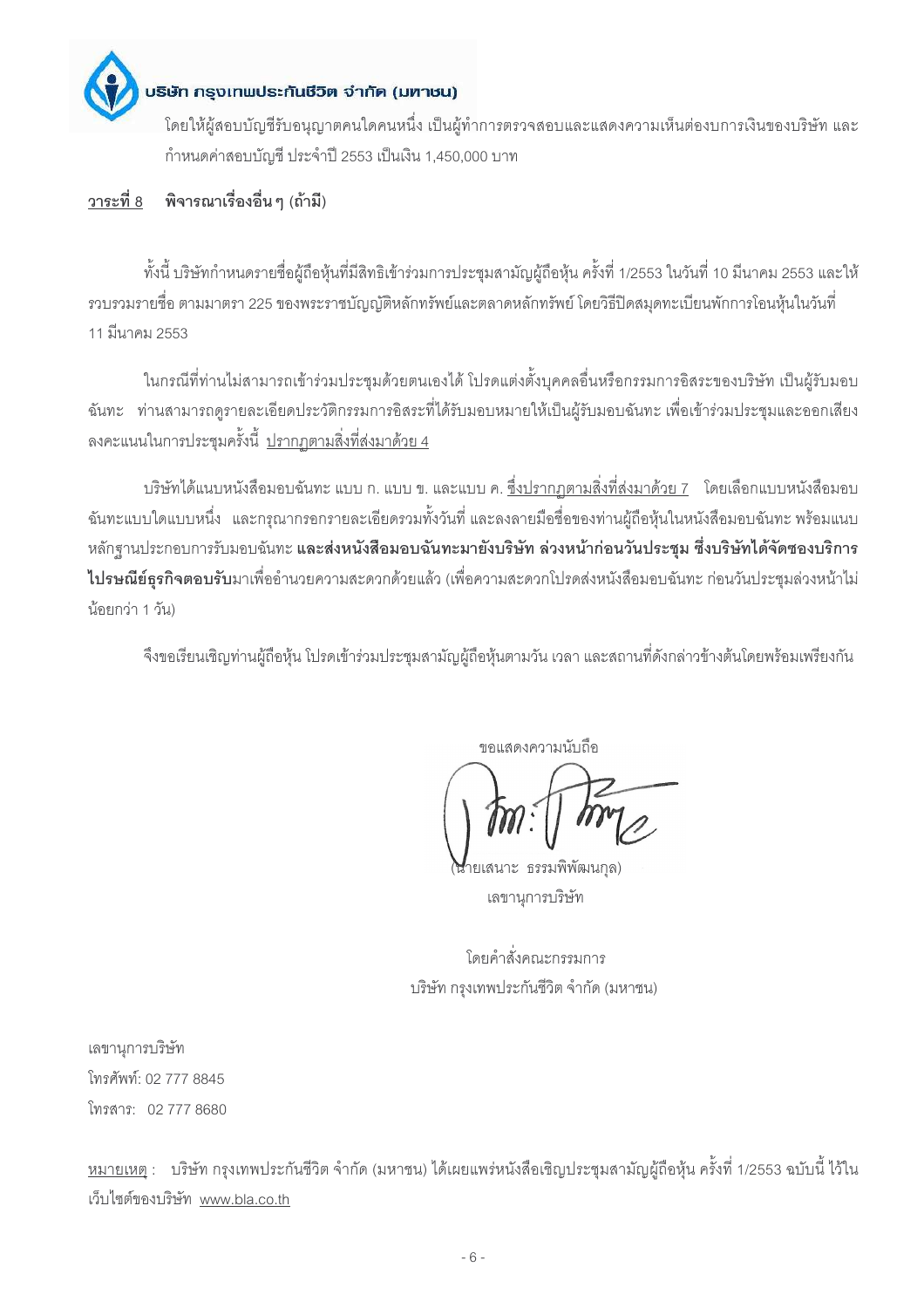สิ่งที่ส่งมาด้วย 1 (1/5)

## รายงานการประชุมใหญ่สามัญผู้ถือหุ้น ประจำปี 2552 ขคง บริษัท กรงเทพประกันชีวิต จำกัด (มหาชน)

ประชุม ณ ห้องประชุมชั้น 6 อาคารลำนักงานใหญ่ ถนนพระราม 9 แขวงบางกะปิ เขตห้วยขวาง กรุงเทพฯ

เลขที่ 23/115-121 รอยัลซิตี้อเวนิว เมื่อวันที่ 17 เมษายน 2552

้เริ่มประชมเวลา 11.00 น.

นายเชิดชู โสภณพนิช ประธานกรรมการ ทำหน้าที่ประธานที่ประชุม

ประธานฯ แจ้งให้ที่ประชุมทราบว่า มีผู้ถือหุ้นมาประชุมด้วยตนเอง จำนวน 17 ราย นับจำนวนหุ้นได้ 224,797,590 หุ้น และโดย การรับมอบฉันทะ จำนวน 36 ราย นับจำนวนหุ้นได้ 668,758,950 หุ้น รวมทั้งหมดเป็นจำนวน 53 ราย นับจำนวนหุ้นได้ 893,556,540 หุ้น คิดเป็นร้อยละ 89.36 ของจำนวนหุ้นที่จำหน่ายได้ทั้งหมดซึ่งครบเป็นองค์ประชุม

ประธานฯ กล่าวเปิดการประชุมใหญ่สามัญผู้ถือหุ้น ประจำปี 2552 และขอให้ที่ประชุมพิจารณาเรื่องต่างๆ ตามวาระการ ประชุมดังนี้

## <u>วาระที่ 1</u> พิจารณารับรองรายงานการประชุมวิสามัญผู้ถือหุ้น ครั้งที่ 1/2551

ประธานฯ เสนอให้ที่ประชุมผู้ถือหุ้นพิจารณารับรองรายงานการประชุมวิสามัญผู้ถือหุ้น ครั้งที่ 1/2551 โดยบริษัทได้จัดส่ง ้สำเนารายงานการประชุมดังกล่าวให้ผู้ถือหุ้นพิจารณาล่วงหน้าพร้อมหนังสือเชิญประชุมแล้ว หากไม่มีผู้ใดขอแก้ไข ขอให้ที่ประชุมให้ การรับรคง

**มติที่ประชุม** : ที่ประชุมได้พิจารณาแล้วเห็นว่ารายงานการประชุมถูกต้อง จึงลงมติเป็นเอกฉันท์รับรองรายงานการประชุมวิสามัญผู้ ถือหุ้น ครั้งที่ 1/2551

### วาระที่ 2 รับทราบผลการดำเนินงานประจำปี 2551

ประธานฯ มอบหมายให้กรรมการผู้จัดการใหญ่ รายงานผลการดำเนินงานของบริษัท ประจำปี 2551 บริษัทมีสินทรัพย์ รวมทั้งสิ้น 51,482 ล้านบาท เพิ่มขึ้นจากปี 2550 ซึ่งมีจำนวน 44,410 ล้านบาท คิดเป็นอัตราเพิ่ม 15.92% โดยสินทรัพย์ส่วนใหญ่เป็น ี สินทรัพย์ลงทุน ซึ่งมีจำนวน 49,038 ล้านบาท หรือคิดเป็น 95% ของสินทรัพย์

ในขณะที่เงินสำรองประกันชีวิตเพิ่มขึ้นเป็น 41,892 ล้านบาท จาก 34,222 ล้านบาทในปี 2550 คิดเป็นอัตราเพิ่ม 22.41% ้ ส่วนของผู้ถือหุ้นมีจำนวน 3,019 ล้านบาท ลดลงจากปี 2550 ซึ่งมีจำนวน 3,080 ล้านบาท เนื่องจากการลดลงของมูลค่าเงินลงทุน ระยะยาวตามภาวะการลงทุน

ในปี 2551 บริษัทมีรายได้เบี้ยประกันภัยรับปีแรก 4.186 ล้านบาท เพิ่มขึ้นจากปีที่แล้วในอัตราร้อยละ 27.39 ในขณะที่ เบี้ยประกันรับสุทธิมีจำนวน 14,732 ล้านบาท เพิ่มขึ้นจากปี 2550 ในอัตราร้อยละ 19.81 และเมื่อเปรียบเทียบกับอุตสาหกรรม บริษัท ้มีสัดส่วนเบี้ยประกันรับปีแรกประเภทสามัญ อยู่ในลำดับที่ 5 มีส่วนแบ่งการตลาดร้อยละ 9.3 โดยมีอัตราการขยายตัวเพิ่มขึ้นร้อยละ  $30$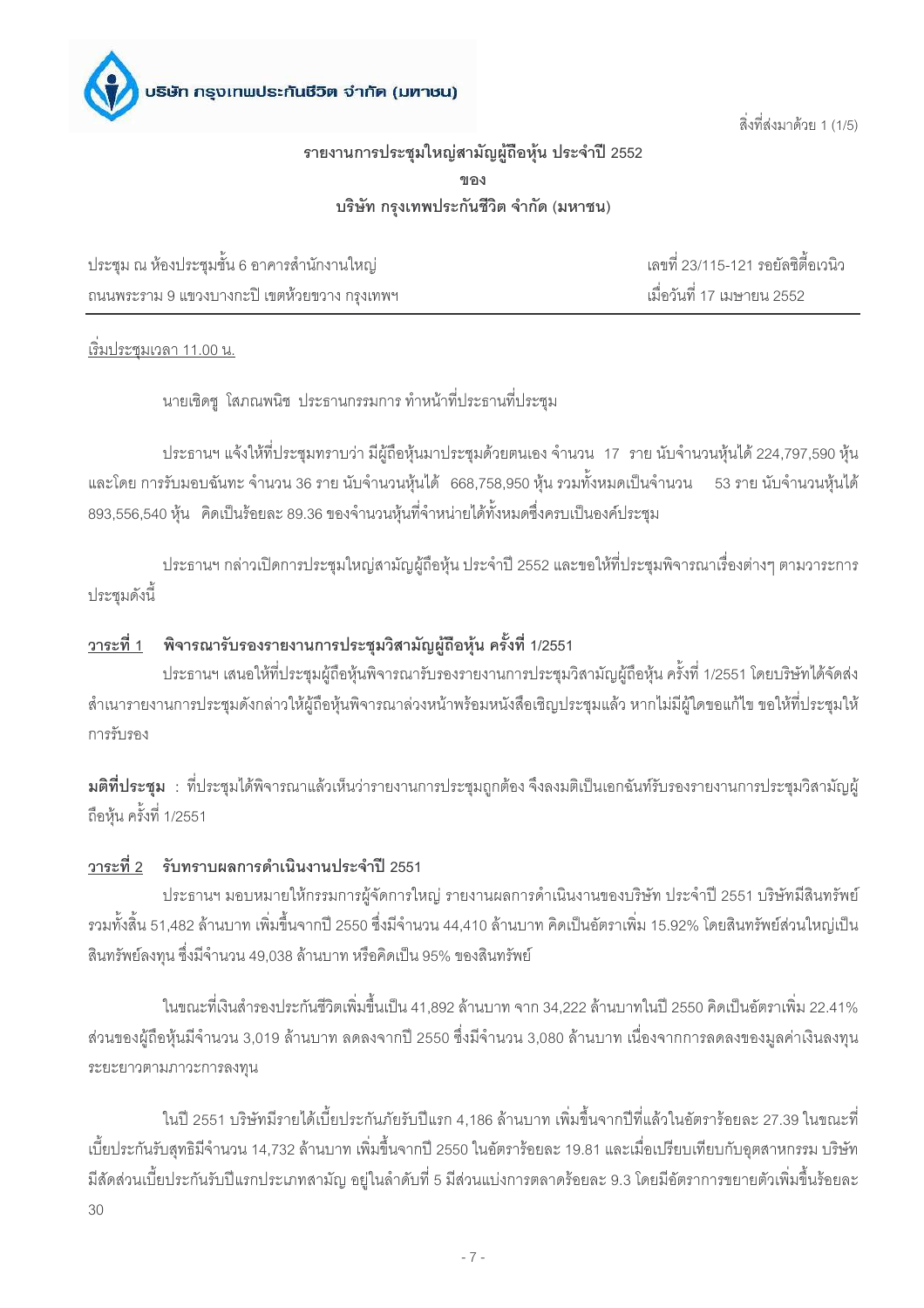

สิ่งที่ส่งมาด้วย 1 (2/5)

คุณภาพงานยังคงอยู่ในเกณฑ์ที่ดี มีอัตราความคงอยู่ในเกณฑ์สูง โดยอัตรา Premium Collection ซึ่งเป็นปัจจัยสำคัญต่อ ้ ความสามารถในการทำกำไรของบริษัทในระยะยาว ยังคงอยู่ในระดับประมาณร้อยละ 90 อัตรามรณะอยู่ในระดับที่ดีมากคือร้อยละ ่ 26.70 ขัตราค่าใช้จ่ายโดยเฉลี่ยปรับตัวลดลงเล็กน้อยตามขนาดธุรกิจที่ขยายตัวมากขึ้น สัดส่วนค่าใช้จ่ายในการดำเนินงานต่อเบี้ย ประกันรับสุทธิในปี 2551 เท่ากับร้อยละ 6.55 ลดลงจากจากร้อยละ 7.08 ในปี 2550

้ สำหรับด้านการลงทุน บริษัทมีสินทรัพย์ลงทุน 49,038 ล้านบาท ณ สิ้นปี 2551 เพิ่มขึ้นจำนวน 6,770 ล้านบาท จากปีที ี แล้ว หรือคิดเป็นอัตราการเพิ่มขึ้นร้อยละ 16 มีอัตราผลตอบแทนจากการลงทุนเฉลี่ยร้อยละ 5.03 ลดลงจากระดับร้อยละ 6.14 ในปี ้ก่อน เนื่องจากได้รับผลกระทบจากการลงทุนในหุ้นสามัญ

โดยสรุป ณ สิ้นปี 2551 บริษัทมีกำไรสุทธิจำนวน 751.73 ล้านบาท หรือ 0.75 บาทต่อหุ้น มีอัตราลดลงจากปีที่แล้วซึ่งมี กำไรสุทธิ 769.98 ล้านบาท หรือ 0.77 บาทต่อหุ้น คิดเป็นการปรับตัวลดลงในอัตรา 2.37%

ิ มต**ิที่ประชม** : รับทราบรายงานของคณะกรรมการเกี่ยวกับผลการดำเนินงานของบริษัทประจำปี 2551

#### พิจารณาอนุมัติงบดุล และงบกำไรขาดทุนประจำปีสิ้นสุด ณ วันที่ 31 ธันวาคม 2551 วาระที่ 3

ี ประธานฯ เสนอให้ที่ประชุมผู้ถือหุ้นพิจารณาอนุมัติงบดุล และงบกำไรขาดทุน ประจำปีสิ้นสุด ณ วันที่ 31 ธันวาคม 2551 ิตามที่ได้ผ่านการสอบทานและเห็นชอบจากคณะกรรมการตรวจสอบของบริษัท และผ่านการตรวจสอบและรับรองจากผู้สอบบัญชีของ ้บริษัท คือ นางนงลักษณ์ พุ่มน้อย ผู้สอบบัญชีรับอนุญาตทะเบียนเลขที่ 4172 แห่งบริษัท สำนักงานเอินส์ท แอนด์ ยัง จำกัด ดังปรากฏรายละเอียดในงบการเงิน ประจำปี 2551 ซึ่งบริษัทได้สำเนาจัดส่งให้แก่ผู้ถือหุ้นพิจารณาล่วงหน้าพร้อมหนังสือเชิญประชุม แล้ว

**มติที่ประชุม** : ที่ประชุมได้พิจารณา และมีมติเป็นเอกฉันท์อนุมัติงบดุล และงบกำไรขาดทุนของบริษัท ประจำปีสิ้นสุด ณ วันที่ 31 ้ธันวาคม 2551 - ซึ่งได้ผ่านการสอบทานและเห็นชอบจากคณะกรรมการตรวจสอบของบริษัท และผ่านการตรวจสอบและรับรองจาก ผู้สอบบัญชีของบริษัทตามที่ประธานนำเสนอ

#### วาระที่ 4 พิจารณาอนุมัติการจัดสรรกำไรประจำปี 2551 และอนุมัติการจ่ายเงินปันผล

ประธานฯ เสนอต่อที่ประชุมเพื่อพิจารณาอนุมัติการจัดสรรกำไร และการจ่ายเงินปันผลประจำปี 2551 โดยมีรายละเอียด ดังนี้

- 1. จัดสรรเป็นสำรองตามกฎหมายจำนวน 37,586,293 บาท
- 2. จ่ายเงินปันผลประจำปี 2551 ในอัตราหุ้นละ 0.20 บาท รวมเป็นเงินทั้งสิ้น 200 ล้านบาท

ทั้งนี้การจ่ายเงินปันผลจะกระทำได้เมื่อได้รับการอนุมัติจากสำนักงานคณะกรรมการกำกับและส่งเสริมการประกอบธุรกิจ ประกันภัย (คปภ.)

**มติที่ประชม** : ที่ประชมได้พิจารณาแล้วมีมติเป็นเอกฉันท์อนุมัติจัดสรรเงินปันผลสำหรับผลการดำเนินงาน ปี 2551 ตามรายละเอียด ที่คณะกรรมการเสนค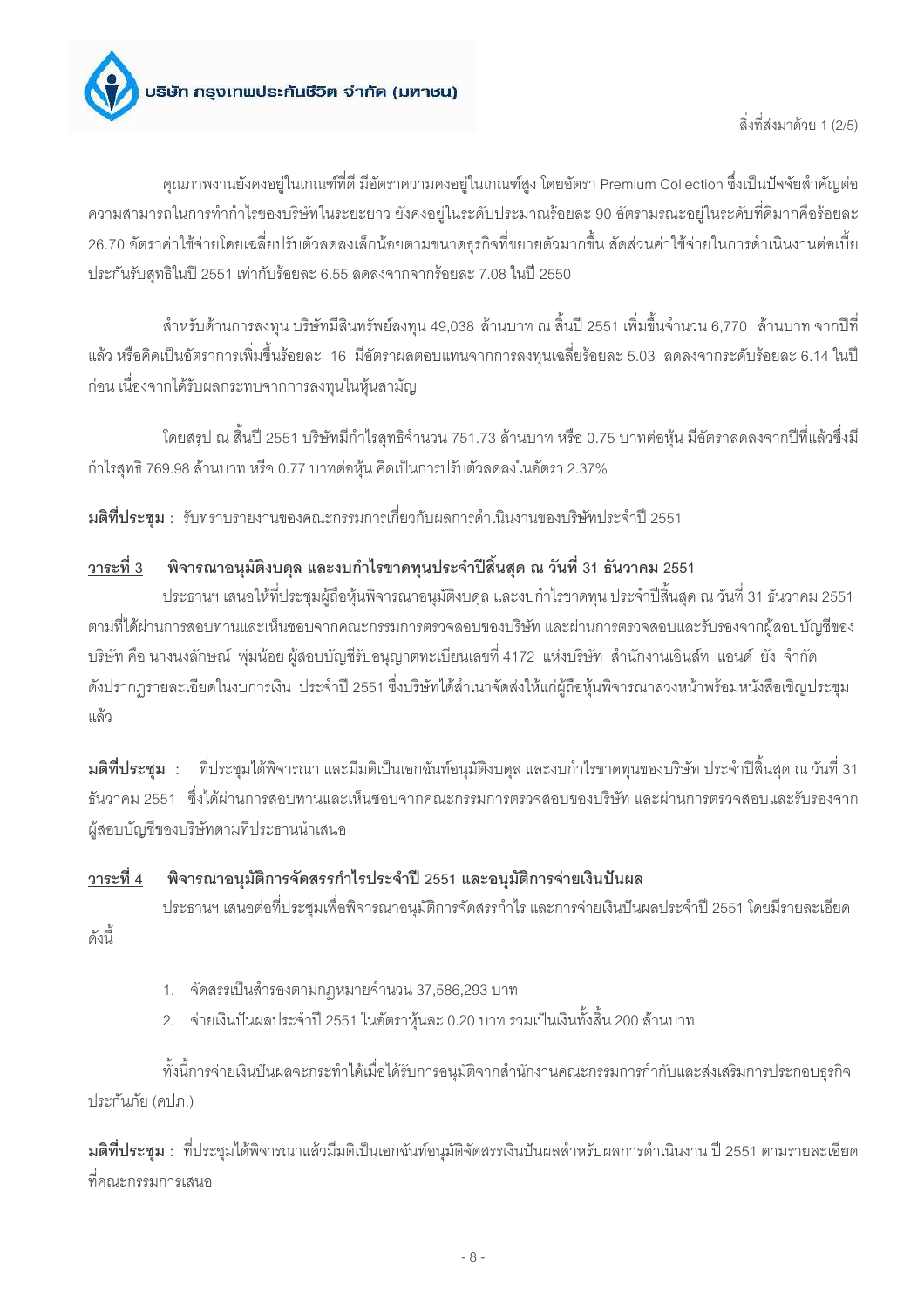

สิ่งที่ส่งมาด้วย 1 (3/5)

### พิจารณาแต่งตั้งกรรมการและกรรมการผู้มีอำนาจลงนามผูกพันบริษัท วาระที่ 5

ประธานฯ เสนอให้ที่ประชุมผู้ถือหุ้นพิจารณาแต่งตั้งกรรมการและกรรมการผู้มีอำนาจลงนามผูกพันบริษัท โดยมี รายละเคียดดังนี้

- 5.1 ด้วยข้อบังคับของบริษัท ข้อ 24 กำหนดว่าในการประชุมสามัญประจำปีทุกครั้งให้กรรมการออกจากตำแหน่ง 1 ใน ่ 3 ของจำนวนกรรมการที่มีอยู่ (หรือใกล้เคียง 1 ใน 3) ซึ่งกรรมการที่พ้นจากตำแหน่งจะเลือกเข้ามาดำรงตำแหน่งอีก ก็ได้ โดยในปีนี้มีกรรมการที่คอกจากตำแหน่ง ตามวาระมีจำนวน 4 ท่าน คือ
	- (1) นายเชิดชู โสภณพนิช
	- (2) นางสาวิตรี รมยะรูป
	- (3) นายโยชิคาซึ ทาเคดะ
	- (4) นางรัชนี นพเมือง

ิ คณะกรรมการเห็นสมควรเสนอให้ที่ประชุมผู้ถือหุ้น เพื่อพิจารณาแต่งตั้งกรรมการทั้ง 4 ท่าน กลับเข้าดำรงตำแหน่ง ้ กรรมการต่อไปอีกวาระหนึ่ง โดยบุคคลดังกล่าวเป็นผู้มีความรู้ความสามารถ มีประสบการณ์ที่เป็นประโยชน์ต่อ การดำเนินธุรกิจของบริษัท และมีความเหมาะสมที่จะดำรงตำแหน่งกรรมการ และเนื่องจากระหว่างปีมีกรรมการ ู้ที่ได้ถึงแก่กรรมและได้ขอลาคอก คณะกรรมการได้พิจารณาแล้วเห็นว่าไม่จำเป็นต้องแต่งตั้งกรรมการใหม่เพื่อ ิทดแทน จึงเห็นสมควรเสนอที่ประชุมผู้ถือหุ้นปรับลดจำนวนกรรมการจากเดิม 16 คน เป็น 14 คน

**มติที่ประชุม** : ที่ประชุมพิจารณา และลงมติเป็นเอกฉันท์แต่งตั้งกรรมการที่ครบวาระทั้ง 4 ท่าน คือ นายเชิดชู โสภณพนิช นางสาวิตรี รมยะรูป นายโยชิคาซึ ทาเคดะ และนางรัชนี นพเมือง กลับเข้าดำรงตำแหน่งกรรมการ ้ต่อไปอีกวาระหนึ่ง และมีมติเป็นเอกฉันท์ปรับปรุงจำนวนกรรมการบริษัทจากเดิม 16 คน เป็น 14 คน

้กรรมการผู้มีอำนาจลงนามผูกพันบริษัท ปัจจุบันมี 4 ท่าน คือ นายเชิดชู โสภณพนิช นายชัย โสภณพนิช นายศิริ ้การเจริญดี และ นายชาญ วรรธนะกุล โดยกรรมการสองคนลงลายมือชื่อร่วมกัน เพื่อความชัดเจนในคุณสมบัติ ี ของกรรมการอิสระ และความคล่องตัวในการบริหารจัดการภายในบริษัท คณะกรรมการจึงเห็นควรเสนอที่ประชุมผู้ ้ถือหุ้นเปลี่ยนแปลงกรรมการผู้มีอำนาจลงนามผูกพันบริษัท โดยแต่งตั้งนายนาโอกิ บัน เข้าเป็นกรรมการผู้มีอำนาจ ลงนามผกพันบริษัทแทนนายศิริ การเจริญดี

**มติที่ประชุม** : ที่ประชุมพิจารณา และลงมติเป็นเอกฉันท์แต่งตั้ง นายเชิดชู โสภณพนิช นายชัย โสภณพนิช นายนาโอกิ บัน และนายชาญ วรรธนะกุล เป็นกรรมการผู้มีอำนาจลงนามผูกพันบริษัท โดยกรรมการสองคน ลงลายมือขี้อร่วมกัน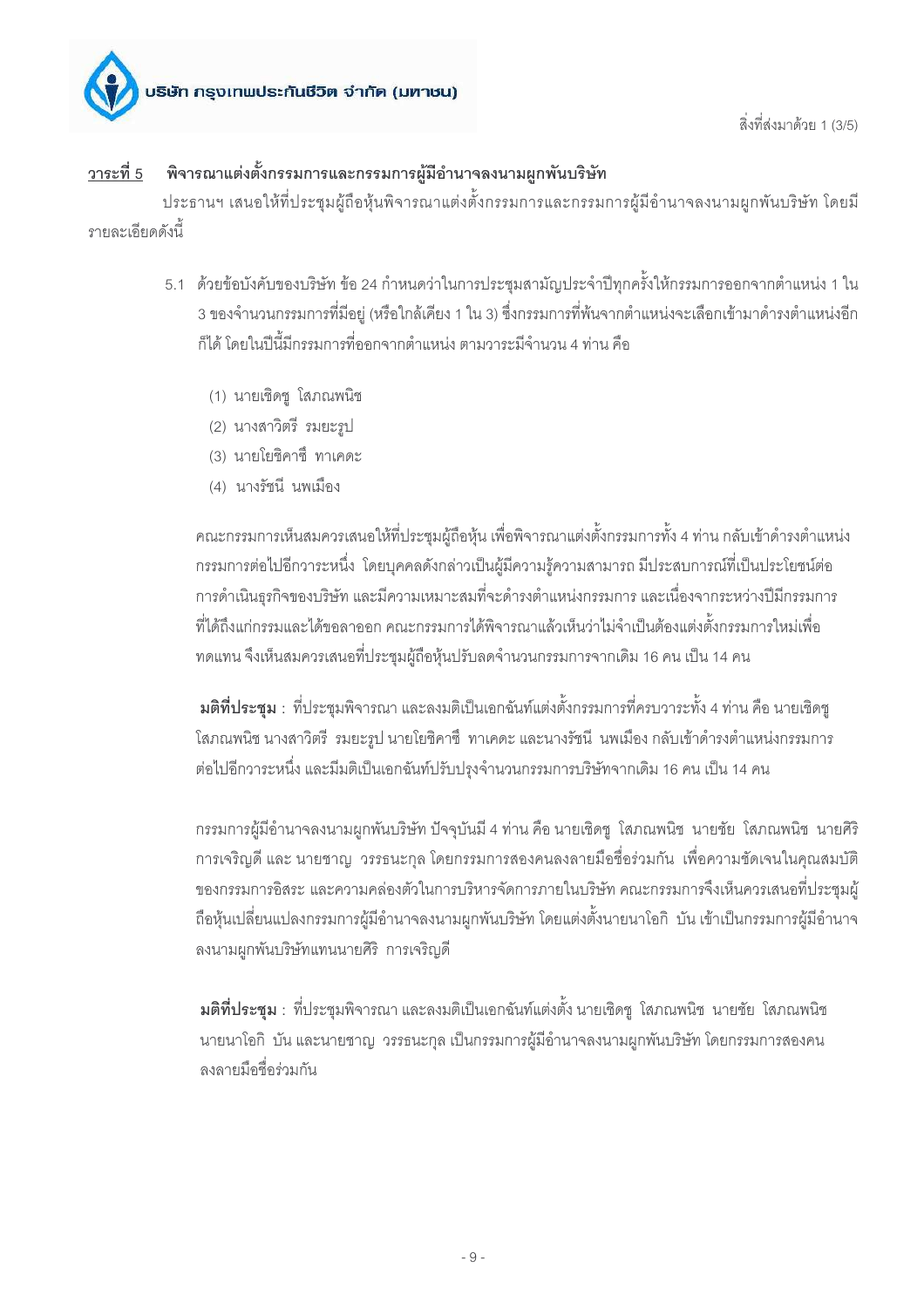

#### พิจารณาอนุมัติค่าตอบแทนกรรมการ ประจำปี 2552 วาระที่ 6

ประธานฯ เสนอให้ที่ประชุมผู้ถือหุ้นพิจารณาอนุมัติการจ่ายค่าตอบแทนกรรมการ โดยพิจารณาจากความรู้ความสามารถ ้ ความเหมาะสมกับภาระหน้าที่และความรับผิดชอบของกรรมการ รวมถึงพิจารณาจากการขยายตัวทางธรกิจ และการเติบโตทาง ้ผลกำไรของบริษัท ซึ่งคณะกรรมการมีมติเห็นสมควรกำหนดค่าตอบแทนกรรมการประจำปี 2552 ภายในวงเงินไม่เกิน 12,000,000 1171

มติที่ประชุม : ที่ประชุมพิจารณา และลงมติเป็นเอกฉันท์ให้จ่ายค่าตอบแทนกรรมการประจำปี 2552 ภายในวงเงินไม่เกิน 12,000,000 บาท ตามเสนค

#### ้พิจารณาอนุมัติแต่งตั้งผู้สอบบัญชี และกำหนดค่าตอบแทน วาระที่ 7

ี ประธานฯ เสนอต่อที่ประชมว่า คณะกรรมการบริษัทมีมติเห็นสมควรเสนอให้ที่ประชมผู้ถือห้นพิจารณาอนมัติแต่งตั้ง ผู้สอบบัญชี และกำหนดค่าตอบแทน ตามที่คณะกรรมการตรวจสอบเห็นชอบให้แต่งตั้งผู้สอบบัญชีรับอนุญาต จากบริษัท สำนักงาน ้เอินส์ท แอนด์ ยัง จำกัด คือ นายโสภณ เพิ่มศิริวัลลภ ผู้สอบบัญชีรับอนุญาต เลขทะเบียน 3182 และ/หรือ นางสาวรุ้งนภา เลิศสุวรรณ ึกุล ผู้สอบบัญชีรับอนุญาตเลขที่ 3516 และ/หรือ นางนงลักษณ์ พุ่มน้อย ผู้สอบบัญชีรับอนุญาตเลขที่ 4172 โดยให้ผู้สอบบัญชีรับ ้อนุญาตคนใดคนหนึ่งเป็นผู้ทำการตรวจสอบ และแสดงความเห็นต่องบการเงินของบริษัท โดยกำหนดค่าสอบบัญชี ประจำปี 2552 เป็นเงินจำนวน 1,350,000 บาท เท่ากับปี 2551

**มติที่ประชุม** : ที่ประชุมพิจารณา และลงมติเป็นเอกฉันท์อนุมัติแต่งตั้งผู้สอบบัญชีรับอนุญาต จากบริษัท สำนักงาน เอินส์ท แอนด์ ยัง ้จำกัด คือ นายโสภณ เพิ่มศิริวัลลภ ผู้สอบบัญชีรับอนุญาต เลขทะเบียน 3182 และ/หรือ นางสาวรุ้งนภา เลิศสุวรรณกุล ผู้สอบบัญชี ้รับอนุญาตเลขที่ 3516 และ/หรือ นางนงลักษณ์ พุ่มน้อย ผู้สอบบัญชีรับอนุญาตเลขที่ 4172 โดยให้ผู้สอบบัญชีรับอนุญาตคนใดคน หนึ่งเป็นผู้ทำการตรวจสอบ และแสดงความเห็นต่องบการเงินของบริษัท โดยกำหนดค่าสอบบัญชี ประจำปี 2552 เป็นเงินจำนวน 1,350,000 บาท เท่ากับปี 2551

#### พิจารณาอนุมัติแก้ไขข้อบังคับของบริษัท วาระที่ 8

ี ประธานฯ เสนอต่อที่ประชุมผู้ถือหุ้นเพื่อพิจารณาอนุมัติแก้ไขข้อบังคับของบริษัทข้อ 14.1 ที่ระบุว่า "การโอนหุ้นนั้นทำให้ ้บริษัทเสียสิทธิและผลประโยชน์ที่บริษัทจะพึ่งได้รับตามกฎหมาย" ซึ่งข้อความดังกล่าวทำให้นายทะเบียนหลักทรัพย์ไม่สามารถ ้พิจารณาในทางปฏิบัติได้ว่า เมื่อใดจึงจะเป็นเหตุให้การโอนหุ้น ทำให้บริษัทเสียสิทธิและผลประโยชน์ที่จะพึงได้รับตามกฎหมาย ตามที่ ิคณะกรรมการมีมติเห็นควรยกเลิกข้อบังคับ ข้อ 14.1 และเปลี่ยนแปลงแก้ไขข้อบังคับข้อ 14 จากเดิม เป็น ข้อ 14 "หุ้นของบริษัทโอนได้ โดยไม่มีข้อจำกัด เว้นแต่การโอนหุ้นนั้นเป็นเหตุให้มีคนต่างด้าวถือหุ้นอยู่ในบริษัทเกินกว่าพระราชบัญญัติประกันชีวิตกำหนด"

**มติที่ประชุม** : ที่ประชุมพิจารณาแล้วมีมติเป็นเอกฉันท์อนุมัติแก้ไขข้อบังคับของบริษัท โดยให้ทำการยกเลิกข้อบังคับข้อ 14.1 และ เปลี่ยนแปลงแก้ไขข้อบังคับ ข้อ 14 ตามรายละเอียดที่เสนอ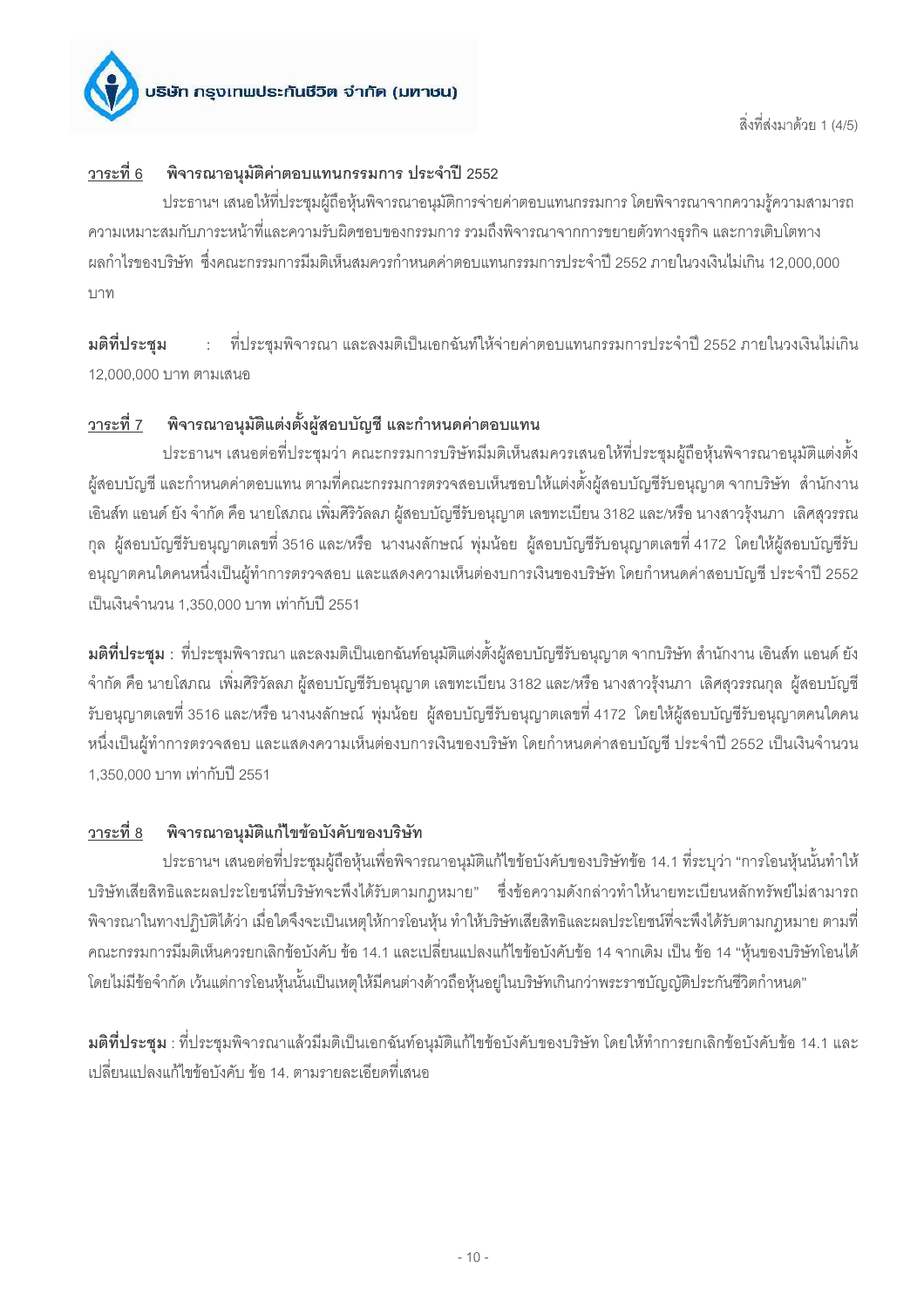

สิ่งที่ส่งมาด้วย 1 (5/5)

#### วาระที่ 9 เรื่องอื่น ๆ (ถ้ามี)

คุณสุจินต์ พงษ์ศักดิ์ ผู้ถือหุ้น ให้ข้อเสนอแนะเกี่ยวกับการดำเนินงานของบริษัทคือ

- อัตรามรณะของบริษัทโดยเฉลี่ยอยู่ในระดับต่ำ ซึ่งเป็นผลดีต่อผลประกอบการโดยรวม อย่างไรก็ตาม ควรที่จะพิจารณา ดูด้วยว่า เกิดจากการเข้มงวดในการพิจารณารับประกันเกินไปหรือไม่ ซึ่งอาจทำให้เสียโอกาสในการดำเนินธุรกิจ บางส่วนไป
- บริษัทควรจัดเตรียมความพร้อมทางด้านบุคลากร โดยเฉพาะบุคลากรทางด้านคณิตศาสตร์ประกันภัย เพื่อพัฒนา Qualified Actuaries ไว้รองรับข้อกำหนดตามพระราชบัญญัติประกันชีวิต

<u>ปิดประชุมเวลา 11.45 น.</u>

(นายเชิดชู โสภณพนิช) ประธานกรรมการ

้(นายเสนาะ ธรรมพิพัฒนกุล) เลขานุการคณะกรรมการ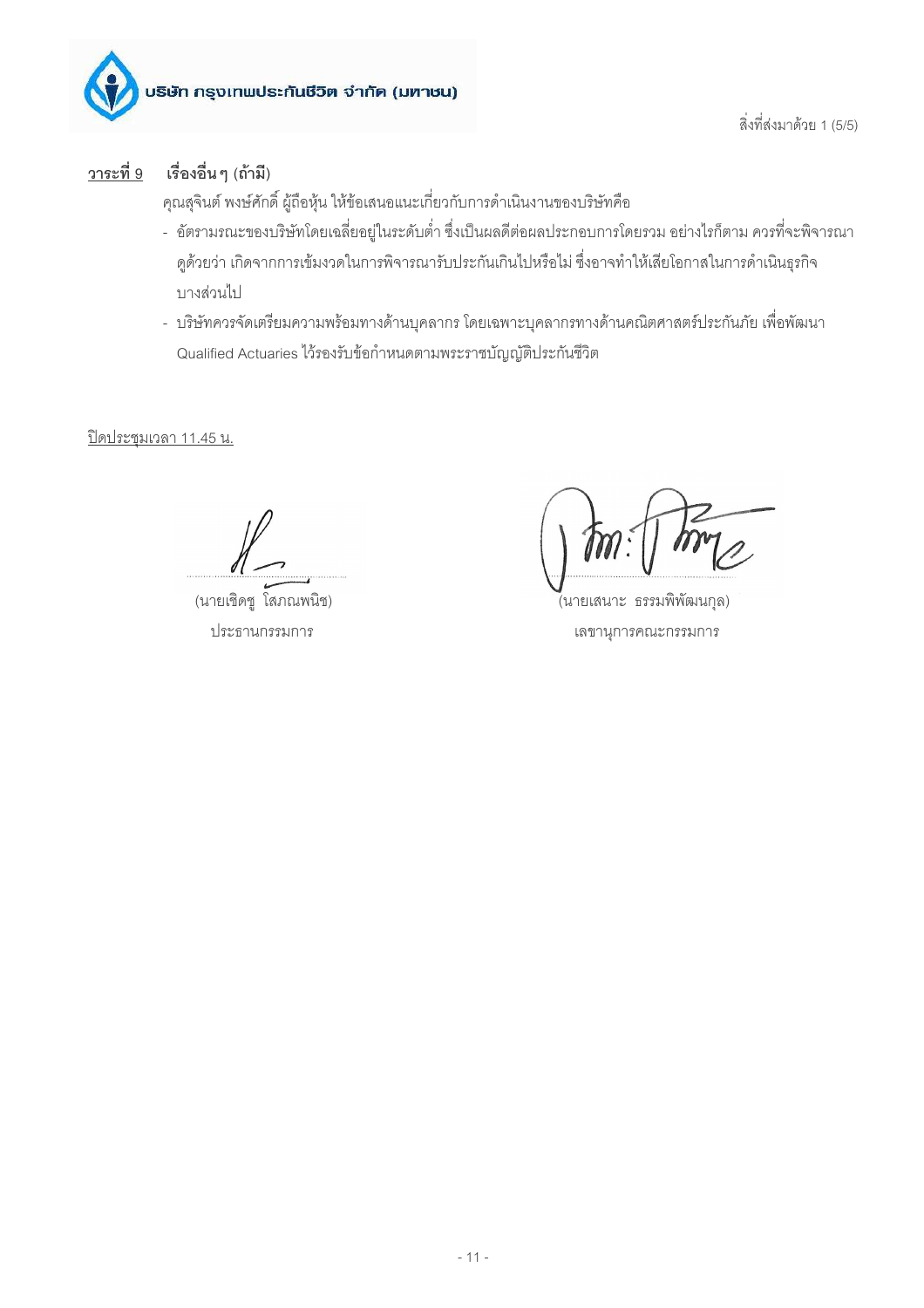

สิ่งที่ส่งมาด้วย 3 (1/4)

# ประวัติกรรมการที่ได้รับการเสนอชื่อ ให้เข้าดำรงตำแหน่งกรรมการแทนกรรมการที่ครบกำหนดออกจากตำแหน่งตามวาระ

| ชื่อ – นามสกุล             | นายชัย โสภณพนิช          |       |                               |                                                |                                                                    |                                                                            |
|----------------------------|--------------------------|-------|-------------------------------|------------------------------------------------|--------------------------------------------------------------------|----------------------------------------------------------------------------|
|                            | อายุ                     | 67 ปี |                               | สัญชาติ                                        | ไทย                                                                |                                                                            |
| ตำแหน่งในบริษัท            | กรรมการ                  |       |                               |                                                |                                                                    |                                                                            |
| ระยะเวลาในการทำงาน         | 42                       | ปี    |                               |                                                |                                                                    |                                                                            |
| การศึกษา                   |                          |       |                               |                                                | - ปริญญาหลักสูตรป้องกันราชอาณาจักร ภาครัฐร่วมเอกชน (ปรอ.รุ่นที่ 6) |                                                                            |
|                            | $\overline{\phantom{0}}$ |       |                               |                                                |                                                                    | Advanced Management Program, Wharton School, University of Pennsylvania    |
|                            |                          |       |                               |                                                | - ปริญญาตรี บริหารธุรกิจ University of Colorado, U.S.A.            |                                                                            |
| ประสบการณ์ทำงาน            |                          |       |                               |                                                |                                                                    |                                                                            |
| ปัจจุบัน                   |                          |       |                               |                                                | - กรรมการบริษัท บริษัท กรุงเทพประกันชีวิต จำกัด (มหาชน)            |                                                                            |
|                            |                          |       |                               |                                                |                                                                    | - ประธานกรรมการและประธานคณะผู้บริหาร บริษัท กรุงเทพประกันภัย จำกัด (มหาชน) |
|                            |                          |       |                               |                                                | -  ประธานกรรมการ บริษัท ฟูรูกาวา เม็ททัล (ไทยแลนด์) จำกัด (มหาชน)  |                                                                            |
|                            |                          |       |                               |                                                | -  ประธานกรรมการ บริษัท จรุงไทยไวร์แอนด์เคเบิ้ล จำกัด (มหาชน)      |                                                                            |
|                            |                          |       |                               |                                                | - ประธานกรรมการ บริษัท โรงพยาบาลบำรุงราษฎร์ จำกัด (มหาชน)          |                                                                            |
|                            |                          |       |                               |                                                | - รองประธานกรรมการ บริษัท ไทยรับประกันภัยต่อ จำกัด (มหาชน)         |                                                                            |
| อดีต                       |                          |       | - ประธานสภาธุรกิจประกันภัยไทย |                                                |                                                                    |                                                                            |
|                            |                          |       |                               | - Chairman, ASEAN Insurance Council, Jakarta   |                                                                    |                                                                            |
|                            |                          |       |                               | - President, The East Asian Insurance Congress |                                                                    |                                                                            |
|                            |                          |       |                               | - นายกสมาคม สมาคมประกันวินาศภัย                |                                                                    |                                                                            |
|                            |                          |       | - กรรมการ สมาคมประกันวินาศภัย |                                                |                                                                    |                                                                            |
| การอบรมหลักสูตรกรรมการ     |                          |       |                               | - หลักสูตร Chairman 2000 รุ่นที่ 10/2547       |                                                                    |                                                                            |
|                            |                          |       |                               |                                                | - หลักสูตร Directors Certification Program (DCP) รุ่นที่ 16/2545   |                                                                            |
| การถือหุ้นในบริษัท         |                          |       |                               | 33,687,920 หุ้น (ณ วันที่ 31 ธันวาคม 2552)     |                                                                    |                                                                            |
|                            |                          |       |                               |                                                | คิดเป็นร้อยละ 2.81 ของจำนวนหุ้นที่มีสิทธิออกเสียงทั้งหมด           |                                                                            |
| การเข้าร่วมประชุมในปี 2552 |                          |       | - คณะกรรมการบริษัท            | 5/6                                            |                                                                    |                                                                            |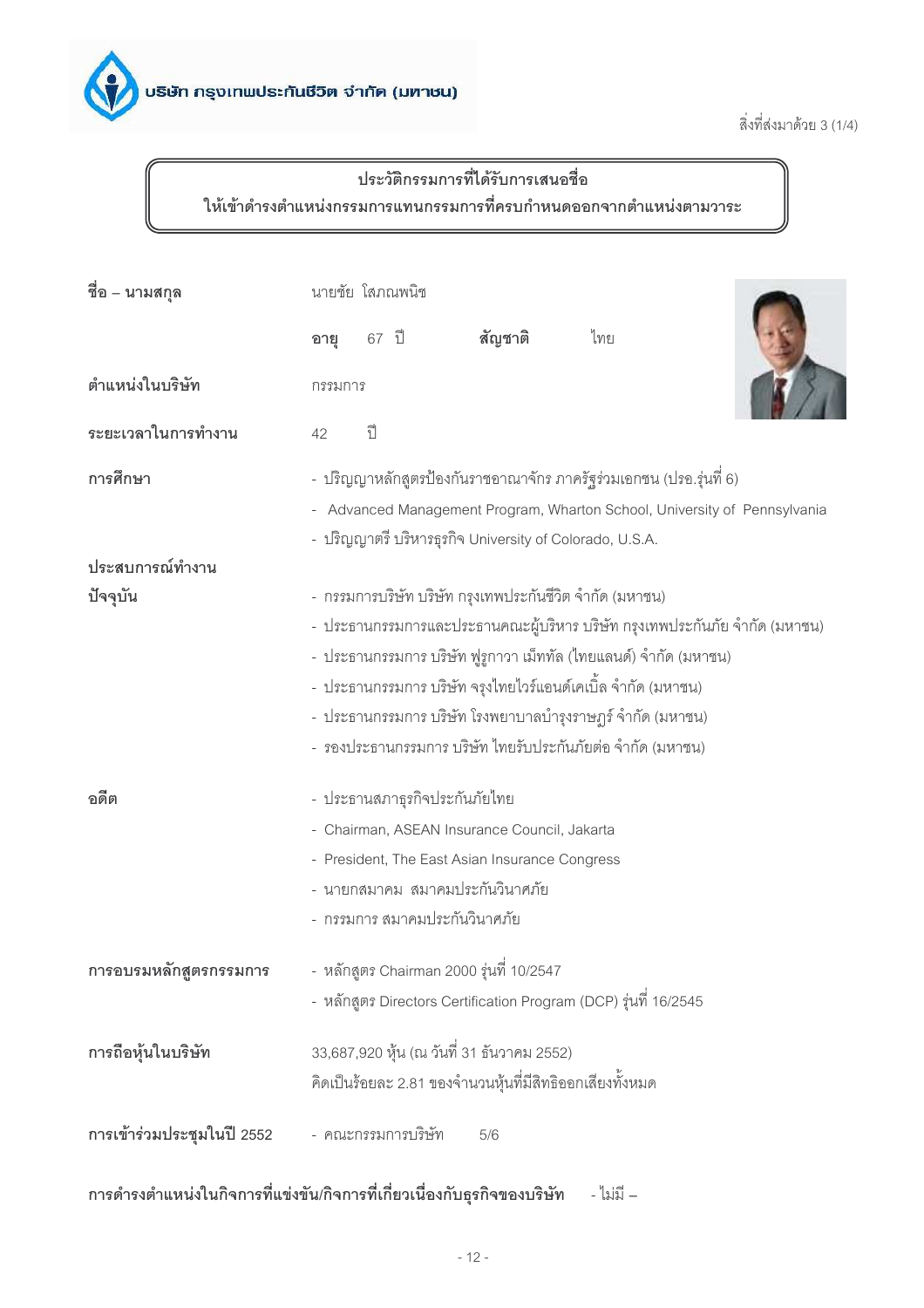

สิ่งที่ส่งมาด้วย 3 (2/4)

# ประวัติกรรมการที่ได้รับการเสนอชื่อ ให้เข้าดำรงตำแหน่งกรรมการแทนกรรมการที่ครบกำหนดออกจากตำแหน่งตามวาระ

| ชื่อ – นามสกุล              | นายชัย นวพันธ์ |           |                                          |                                                                                                                                                   |                                                                                                                               |  |  |  |
|-----------------------------|----------------|-----------|------------------------------------------|---------------------------------------------------------------------------------------------------------------------------------------------------|-------------------------------------------------------------------------------------------------------------------------------|--|--|--|
|                             | อายุ           |           | 80 ปี                                    | สัญชาติ                                                                                                                                           | ไทย                                                                                                                           |  |  |  |
| ตำแหน่งในบริษัท             |                |           | กรรมการอิสระ, กรรมการบริหาร              |                                                                                                                                                   |                                                                                                                               |  |  |  |
| ระยะเวลาในการทำงาน          | 48             | $\hat{1}$ |                                          |                                                                                                                                                   |                                                                                                                               |  |  |  |
| การศึกษา                    |                |           | - สมาชิกสามัญเนติบัณฑิตยสภา              | - ปริญญาโท (บัญชี) มหาวิทยาลัยเท็กซัส สหรัฐอเมริกา<br>- ปริญญาตรี (บัญชี) จุฬาลงกรณ์มหาวิทยาลัย<br>- ปริญญาตรี (นิติศาสตร์) มหาวิทยาลัยธรรมศาสตร์ |                                                                                                                               |  |  |  |
| ประสบการณ์ทำงาน<br>ปัจจุบัน |                |           |                                          | และบริษัท แอ็สโซซิเอทส์ ออดิต จำกัด                                                                                                               | - กรรมการอิสระ และกรรมการบริหาร บริษัท กรุงเทพประกันชีวิต จำกัด (มหาชน)<br>- ที่ปรึกษากฎหมาย สำนักงานตรวจสอบบัญชี ชัย นวพันธ์ |  |  |  |
| อดีต                        |                |           |                                          | - ผู้สอบบัญชีรับอนุญาต บริษัท ถ้วยทองโอสถ จำกัด<br>- อดีตอาจารย์พิเศษ มหาวิทยาลัยธรรมศาสตร์                                                       | - อดีตอาจารย์พิเศษ สถาบันบัณฑิตพัฒนบริหารศาสตร์ (นิด้า)                                                                       |  |  |  |
| การอบรมหลักสูตรกรรมการ      |                |           |                                          |                                                                                                                                                   |                                                                                                                               |  |  |  |
| การถือหุ้นในบริษัท          |                |           |                                          | 3,623,000 หุ้น (ณ วันที่ 31 ธันวาคม 2552)                                                                                                         | คิดเป็นร้อยละ 0.30 ของจำนวนหุ้นที่มีสิทธิออกเสียงทั้งหมด                                                                      |  |  |  |
| การเข้าร่วมประชุมในปี 2552  |                |           | - คณะกรรมการบริษัท<br>- คณะกรรมการบริหาร | 6/6<br>12/12                                                                                                                                      |                                                                                                                               |  |  |  |

การดำรงตำแหน่งในกิจการที่แข่งขัน/กิจการที่เกี่ยวเนื่องกับธุรกิจของบริษัท - ไม่มี -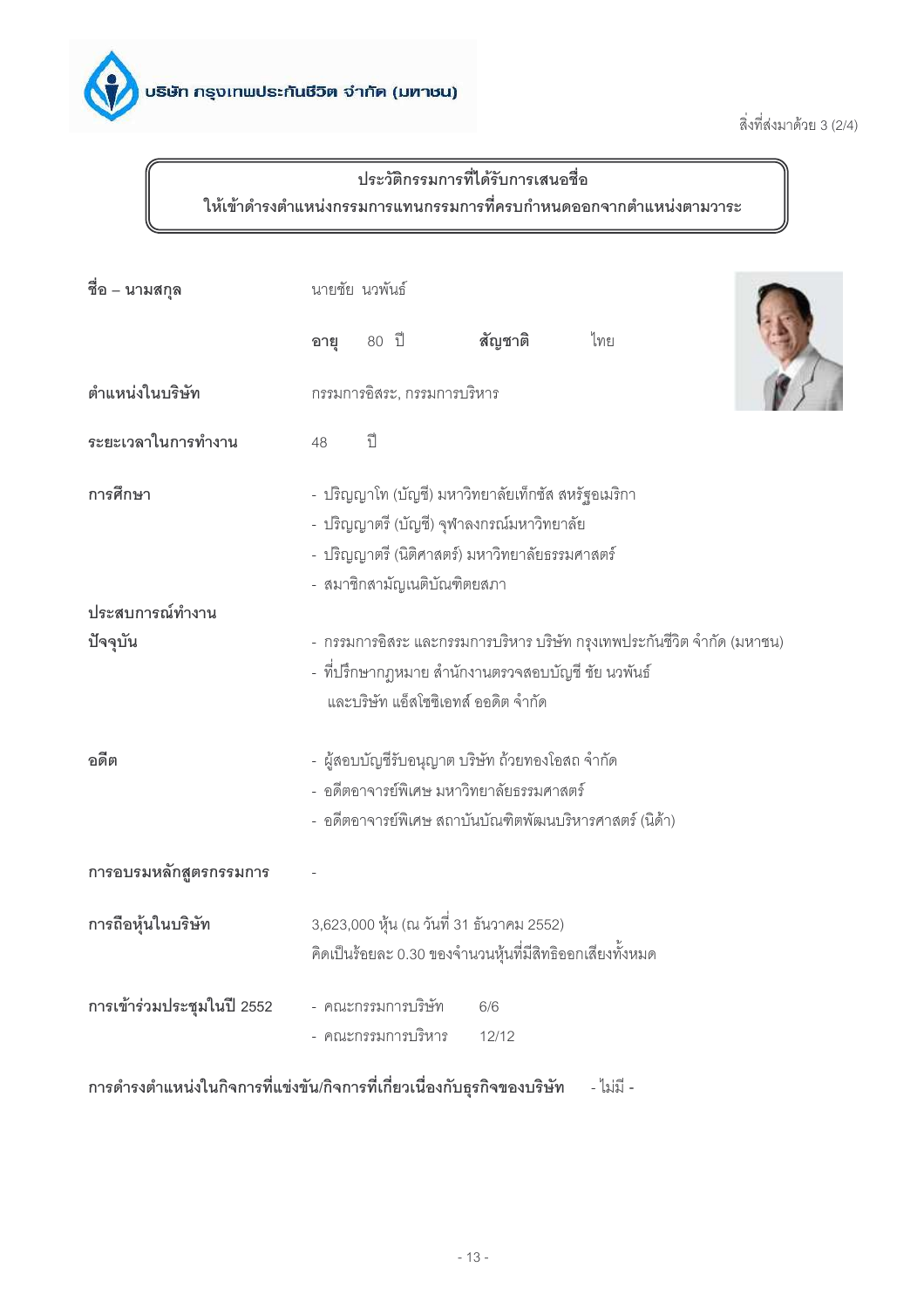สิ่งที่ส่งมาด้วย 3 (3/4)

# <u>้<br>ประวัติกรรมการที่ได้รับการเสนอชื่อ</u> ให้เข้าดำรงตำแหน่งกรรมการแทนกรรมการที่ครบกำหนดออกจากตำแหน่งตามวาระ

| ชื่อ – นามสกุล             | ดร.ศิริ การเจริญดี                                                                                                                                                                                                                                                                                                                                                                                                                                                                                                                                                                                                                                                                                                                                                                                                                                             |
|----------------------------|----------------------------------------------------------------------------------------------------------------------------------------------------------------------------------------------------------------------------------------------------------------------------------------------------------------------------------------------------------------------------------------------------------------------------------------------------------------------------------------------------------------------------------------------------------------------------------------------------------------------------------------------------------------------------------------------------------------------------------------------------------------------------------------------------------------------------------------------------------------|
|                            | สัญชาติ<br>62 ปี<br>ไทย<br>อายุ                                                                                                                                                                                                                                                                                                                                                                                                                                                                                                                                                                                                                                                                                                                                                                                                                                |
| ตำแหน่งในบริษัท            | กรรมการอิสระ, กรรมการบริหาร                                                                                                                                                                                                                                                                                                                                                                                                                                                                                                                                                                                                                                                                                                                                                                                                                                    |
| ระยะเวลาในการทำงาน         | ปี<br>11                                                                                                                                                                                                                                                                                                                                                                                                                                                                                                                                                                                                                                                                                                                                                                                                                                                       |
| การศึกษา                   | - ปริญญาเอก Monetary Economics, and Econometrics & Operations<br>Research, Monash University, Australia<br>- ปริญญาโท Economic Statistics and Monetary Economics,<br>University of Sydney, Australia<br>- ปริญญาตรี (เกียรตินิยม) Economic Statistics, University of Sydney, Australia                                                                                                                                                                                                                                                                                                                                                                                                                                                                                                                                                                         |
| ประสบการณ์ทำงาน            |                                                                                                                                                                                                                                                                                                                                                                                                                                                                                                                                                                                                                                                                                                                                                                                                                                                                |
| ปัจจุบัน                   | - กรรมการอิสระ และกรรมการบริหาร บริษัท กรุงเทพประกันชีวิต จำกัด (มหาชน)<br>- กรรมการผู้ทรงคุณวุฒิ ธนาคารแห่งประเทศไทย<br>- กรรมการ คณะกรรมการนโยบายการเงิน ธนาคารแห่งประเทศไทย<br>- กรรมการ, กรรมการตรวจสอบ, กรรมการสรรหา, กรรมการพิจารณาผลตอบแทน<br>บริษัท โทรีเซนไทย เอเยนต์ซีส์ จำกัด (มหาชน)<br>- รองประธานกรรมการ และประธานกรรมการบริหาร  บริษัท ประสิทธิ์พัฒนา จำกัด (มหาชน)<br>- กรรมการอิสระและกรรมการตรวจสอบ บริษัท อินโดรามา (ประเทศไทย) จำกัด (มหาชน)<br>- คณะกรรมการจัดทำบันทึกข้อตกลง และ ประเมินผลการดำเนินงานรัฐวิสาหกิจ (รายสาขา)<br>สำนักงานคณะกรรมการนโยบาย รัฐวิสาหกิจ กระทรวงการคลัง<br>- กรรมการ, กรรมการตรวจสอบ, กรรมการพิจารณาผลตอบแทน บริษัท ทริส คอร์ปอเรชั่น จำกัด<br>- กรรมการอิสระและประธานกรรมการตรวจสอบ บริษัท โพสต์ พับลิชชิง จำกัด (มหาชน)<br>- รองประธานกรรมการ และประธานคณะกรรมการตรวจสอบ  บริษัท น้ำมันพืชไทย จำกัด (มหาชน) |
| อดีต                       | - ผู้ช่วยผู้ว่าการอาวุโส ธนาคารแห่งประเทศไทย                                                                                                                                                                                                                                                                                                                                                                                                                                                                                                                                                                                                                                                                                                                                                                                                                   |
| การอบรมหลักสูตรกรรมการ     | - หลักสูตร Audit Committee Program (ACP) รุ่นที่ 6/2548<br>- หลักสูตร Directors Certification Program (DCP) รุ่นที่ 60/2548<br>- หลักสูตร Directors Accreditation Program (DAP) รุ่นที่ 4/2546                                                                                                                                                                                                                                                                                                                                                                                                                                                                                                                                                                                                                                                                 |
| การถือหุ้นในบริษัท         |                                                                                                                                                                                                                                                                                                                                                                                                                                                                                                                                                                                                                                                                                                                                                                                                                                                                |
| การเข้าร่วมประชุมในปี 2552 | - คณะกรรมการบริษัท<br>6/6<br>- คณะกรรมการบริหาร<br>12/12                                                                                                                                                                                                                                                                                                                                                                                                                                                                                                                                                                                                                                                                                                                                                                                                       |

# การดำรงตำแหน่งในกิจการที่แข่งขัน/กิจการที่เกี่ยวเนื่องกับธุรกิจของบริษัท - ไม่มี -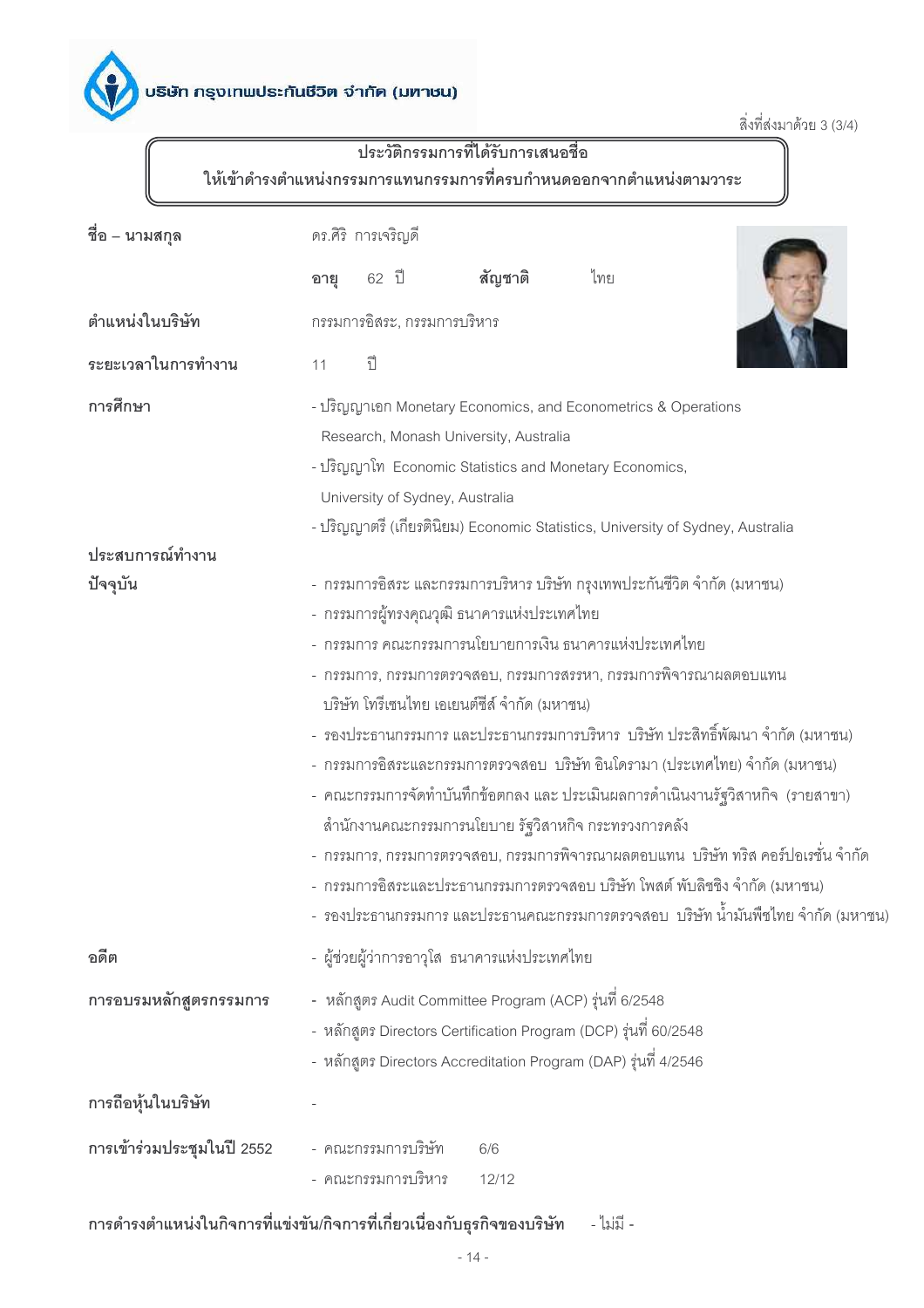

สิ่งที่ส่งมาด้วย 3 (4/4)

# ประวัติกรรมการที่ได้รับการเสนอชื่อ ให้เข้าดำรงตำแหน่งกรรมการแทนกรรมการที่ครบกำหนดออกจากตำแหน่งตามวาระ

| ชื่อ – นามสกุล             | นายเคนทาโร่ อิเด่ะ                                                             |       |                               |                                                             |                                                                                  |  |  |
|----------------------------|--------------------------------------------------------------------------------|-------|-------------------------------|-------------------------------------------------------------|----------------------------------------------------------------------------------|--|--|
|                            | อายุ                                                                           | 45 ปี |                               | สัญชาติ                                                     | ญี่ปุ่น                                                                          |  |  |
| ตำแหน่งในบริษัท            | กรรมการ                                                                        |       |                               |                                                             |                                                                                  |  |  |
| ระยะเวลาในการทำงาน         | $\mathbf{1}$                                                                   | ปี    |                               |                                                             |                                                                                  |  |  |
| การศึกษา                   |                                                                                |       |                               | - ปริญญาโท  กฎหมาย  มหาวิทยาลัยมิชิแกน                      |                                                                                  |  |  |
|                            |                                                                                |       |                               | - ปริญญาตรี กฎหมาย มหาวิทยาลัยเกี่ยวโต                      |                                                                                  |  |  |
| ประสบการณ์ทำงาน            |                                                                                |       |                               |                                                             |                                                                                  |  |  |
| ปัจจุบัน                   |                                                                                |       |                               | - กรรมการ บริษัท กรุงเทพประกันชีวิต จำกัด (มหาชน)           |                                                                                  |  |  |
|                            |                                                                                |       |                               | - Chief Representative, Singapore Representative Office,    |                                                                                  |  |  |
|                            |                                                                                |       | Nippon Life Insurance Company |                                                             |                                                                                  |  |  |
| อดีต                       |                                                                                |       |                               |                                                             | - Deputy General Manager, Corporate Planning Department with holding the post of |  |  |
|                            |                                                                                |       |                               |                                                             | International Planning & Operations Dept. (Tokyo Headquarters)                   |  |  |
|                            | - Deputy General Manager, Metropolitan Finance Department (Tokyo Headquarters) |       |                               |                                                             |                                                                                  |  |  |
|                            |                                                                                |       |                               |                                                             | - Deputy General Manager, Corporate Planning Department (Tokyo Headquarters)     |  |  |
|                            |                                                                                |       |                               | - Sales Manager, Sendai Branch (Miyagi)                     |                                                                                  |  |  |
|                            |                                                                                |       |                               |                                                             | - Manager, International Planning & Operations Dept. (Tokyo Headquarters)        |  |  |
|                            |                                                                                |       |                               |                                                             | - Manager, Personnel Management Department (Tokyo Headquarters)                  |  |  |
|                            |                                                                                |       |                               | - Assistant Manger, Shinagawa Branch (Tokyo)                |                                                                                  |  |  |
|                            |                                                                                |       |                               |                                                             | - Assistant Manager, Finance Planning Department (Tokyo Headquarters)            |  |  |
| การอบรมหลักสูตรกรรมการ     |                                                                                |       |                               |                                                             |                                                                                  |  |  |
| การถือหุ้นในบริษัท         |                                                                                |       |                               |                                                             |                                                                                  |  |  |
| การเข้าร่วมประชุมในปี 2552 |                                                                                |       | - คณะกรรมการบริษัท            | 4/6                                                         |                                                                                  |  |  |
|                            |                                                                                |       |                               | หมายเหตุ : เข้าเป็นกรรมการบริษัท เมื่อวันที่ 24 มีนาคม 2552 |                                                                                  |  |  |

การดำรงตำแหน่งในกิจการที่แข่งขัน/กิจการที่เกี่ยวเนื่องกับธุรกิจของบริษัท - ไม่มี -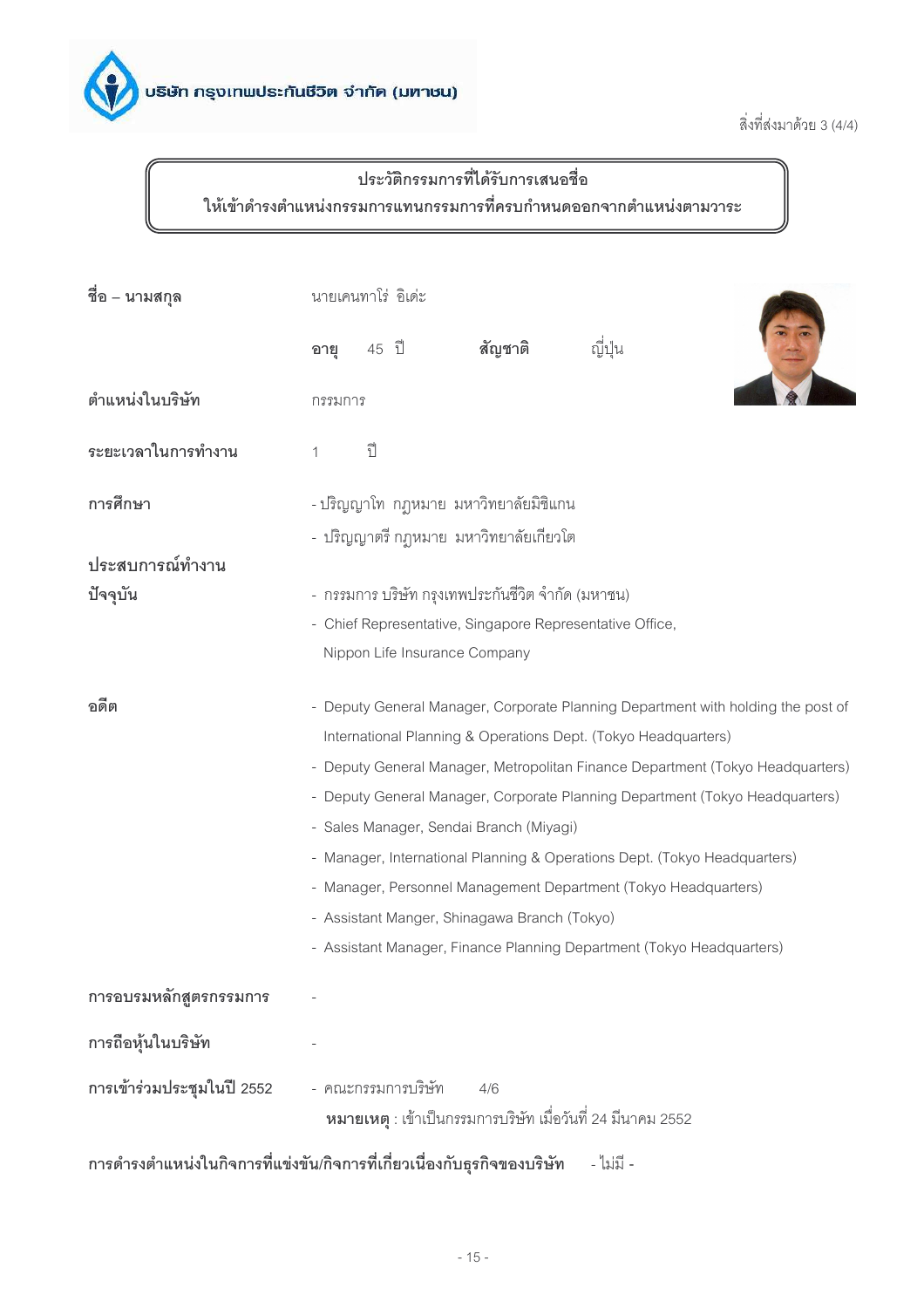

สิ่งที่ส่งมาด้วย 4

# รายชื่อกรรมการอิสระที่ได้รับการเสนอชื่อให้เป็นผู้รับมอบฉันทะของผู้ถือหุ้น<br>กรณีผู้ถือหุ้นไม่สามารถเข้าร่วมประชุมได้

| ชือ – นามสกุล                          | นายสุนทร อรุณานนท์ชัย                                                           |       |                     |                                               |                                                                   |  |  |
|----------------------------------------|---------------------------------------------------------------------------------|-------|---------------------|-----------------------------------------------|-------------------------------------------------------------------|--|--|
|                                        | อายุ                                                                            | 68 ปี |                     | สัญชาติ                                       | ไทย                                                               |  |  |
| ตำแหน่งในบริษัท                        |                                                                                 |       |                     | กรรมการอิสระ, ประธานกรรมการตรวจสอบ            |                                                                   |  |  |
| การศึกษา                               |                                                                                 |       |                     |                                               | -   ปริญญาดุษฎีบัณฑิตกิตติมศักดิ์ บริหารธุรกิจ มหาวิทยาลัยขอนแก่น |  |  |
|                                        |                                                                                 |       |                     | - ปริญญาโท MBA-University of Arkansas, USA    |                                                                   |  |  |
|                                        |                                                                                 |       |                     | - ปริญญาตรี Southern Arkansas University, USA |                                                                   |  |  |
|                                        | - วุฒิบัตร                                                                      |       |                     |                                               | หลักสูตรการป้องกันราชอาณาจักรภาครัฐร่วมเอกชน                      |  |  |
|                                        |                                                                                 |       |                     |                                               | วิทยาลัยป้องกันราชอาณาจักร, ปรอ 366                               |  |  |
|                                        | - วุฒิบัตร                                                                      |       |                     |                                               | หลักสูตรการเมืองการปกครองในระบอบประชาธิปไตย                       |  |  |
|                                        |                                                                                 |       |                     |                                               | ลำหรับนักบริหารระดับสูง รุ่นที่ 5 สถาบันพระปกเกล้า                |  |  |
|                                        | - วุฒิบัตร                                                                      |       |                     |                                               | หลักสูตรผู้บริหารระดับสูง สถาบันวิทยาการตลาดทุน รุ่นที่ 6         |  |  |
| ประสบการณ์ทำงาน                        |                                                                                 |       |                     |                                               |                                                                   |  |  |
| ปัจจุบัน                               | -  กรรมการอิสระ และประธานกรรมการตรวจสอบ บริษัท กรุงเทพประกันชีวิต จำกัด (มหาชน) |       |                     |                                               |                                                                   |  |  |
|                                        | -  รองประธานกรรมการ บริษัท เครือเจริญโภคภัณฑ์ จำกัด                             |       |                     |                                               |                                                                   |  |  |
|                                        |                                                                                 |       |                     |                                               | - กรรมการ บริษัท เจริญโภคภัณฑ์อาหาร จำกัด (มหาชน)                 |  |  |
|                                        | -  ประธานกรรมการ บริษัท เอก-ชัย ดีสทริบิวชั่น ซิสเทม จำกัด                      |       |                     |                                               |                                                                   |  |  |
|                                        | - กรรมการผู้จัดการใหญ่ บริษัท ซีพีแลนด์ จำกัด                                   |       |                     |                                               |                                                                   |  |  |
|                                        |                                                                                 |       |                     | -  ประธานกรรมการ บริษัท น้ำตาลราชบุรี จำกัด   |                                                                   |  |  |
| การอบรมหลักสูตรกรรมการ                 |                                                                                 |       |                     |                                               | - หลักสูตร Directors Certification Program (DCP) รุ่นที่ 98/2551  |  |  |
|                                        |                                                                                 |       |                     |                                               | - หลักสูตร Directors Accreditation Program (DAP) CP รุ่น 4/2548   |  |  |
| การถือหุ้นในบริษัท                     |                                                                                 |       |                     | 458,000 หุ้น (ณ วันที่ 31 ธันวาคม 2552)       |                                                                   |  |  |
|                                        |                                                                                 |       |                     |                                               | คิดเป็นร้อยละ 0.038 ของจำนวนหุ้นที่มีสิทธิออกเสียงทั้งหมด         |  |  |
| การเข้าร่วมประชุมในปี 2552             |                                                                                 |       | - คณะกรรมการบริษัท  | 5/6                                           |                                                                   |  |  |
|                                        |                                                                                 |       | - คณะกรรมการตรวจสอบ | 8/8                                           |                                                                   |  |  |
| การมีส่วนได้เสียในระเบียบวาระการประชุม |                                                                                 |       | ไม่มี               |                                               |                                                                   |  |  |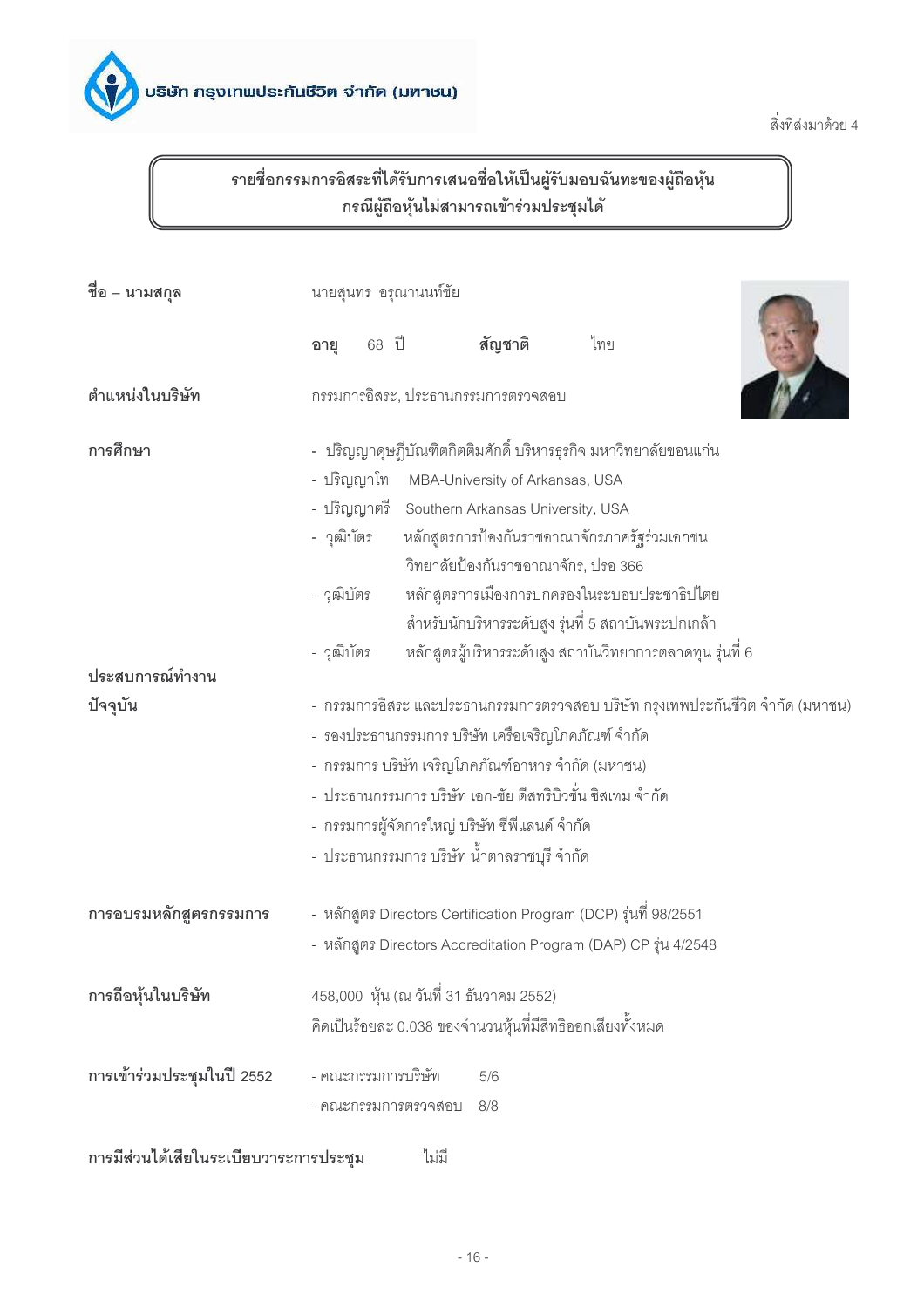

สิ่งที่ส่งมาด้วย 5 (1/5)

ข้อบังคับของบริษัทเฉพาะที่เกี่ยวกับการประชุมสามัญผู้ถือหุ้น

### หมวดที่ 4 คณะกรรมการ

- ข้อ 21. ให้บริษัทมีคณะกรรมการของบริษัทไม่น้อยกว่า 5 (ห้า) คน และกรรมการไม่น้อยกว่ากึ่งหนึ่งของจำนวนกรรมการทั้งหมดต้อง มีถิ่นที่อยู่ในราชอาณาจักร
- ์ ข้อ 22. กรรมการไม่น้อยกว่าสามในสี่ของจำนวนกรรมการทั้งหมดจะต้องเป็นบุคคลสัญชาติไทย
- ข้อ 23. การเลือกตั้งกรรมการของบริษัทให้กระทำโดยที่ประชุมผู้ถือหุ้น ทั้งนี้ตามหลักเกณฑ์และวิธีการดังต่อไปนี้
	- ผ้ถือห้นคนหนึ่งมีคะแนนเสียงเท่ากับหนึ่งห้นต่อหนึ่งเสียง  $23.1$
	- ในการเลือกคณะกรรมการ อาจใช้วิธีออกเสียงลงคะแนนเลือกกรรมการเป็นรายบุคคลคราวละคน หรือคราวละ  $232$ หลายคนรวมกันเป็นคณะ ตามแต่ที่ประชุมผู้ถือหุ้นจะเห็นสมควร แต่ในการลงมติแต่ละครั้งผู้ถือหุ้นต้องออกเสียง ้ด้วยคะแนนที่มีอยู่ทั้งหมด จะแบ่งคะแนนเสียงแก่คนใด หรือคณะใดมากน้อยเพียงใดไม่ได้
	- การออกเสียงลงคะแนนเลือกตั้งกรรมการให้ใช้เสียงข้างมาก หากมีคะแนนเสียงเท่ากันให้ผู้เป็นประธานที่ประชุม 23.3 เป็นผู้ออกเสียงชี้ขาด
- ์ ข้อ 24. ในการประชุมสามัญประจำปีทุกครั้งให้กรรมการออกจากตำแหน่งหนึ่งในสามเป็นอัตรา ถ้าจำนวนกรรมการที่จะแบ่งออกให้ ้ตรงเป็นสามส่วนไม่ได้ ก็ให้ออกโดยจำนวนใกล้ที่สุดกับสัดส่วนหนึ่งในสาม

้กรรมการที่จะต้องออกจากตำแหน่งในปีแรก และปีที่สองภายหลังจดทะเบียนบริษัทนั้นให้จับสลากกันว่าผู้ใดจะ ้ออก ส่วนปีหลังต่อไปให้กรรมการคนที่อยู่ในตำแหน่งนานที่สุดนั้นเป็นผู้ออกจากตำแหน่ง

กรรมการซึ่งพ้นจากตำแหน่งตามวาระในข้อนี้ อาจได้รับเลือกตั้งกลับมาเป็นกรรมการใหม่ได้

- ์ขั้ค 25 นคกจากการพ้นตำแหน่งตามวาระแล้ว กรรมการพ้นจากตำแหน่งเมื่อ
	- $251$ ตาย
	- $252$ ลาคคก
	- ขาดคุณสมบัติ หรือมีลักษณะต้องห้ามตามมาตรา 68 แห่งพระราชบัญญัติบริษัทมหาชน พ.ศ. 2535  $25.3$
	- ที่ประชุมผู้ถือหุ้นลงมติให้ออก ตามข้อ 28  $25.4$
	- ศาลมีคำสั่งให้คุคก  $255$
- ้ข้อ 26. กรรมการคนใดจะลาออกจากตำแหน่ง ให้ยื่นใบลาออกต่อบริษัท การลาออกมีผลนับแต่วันที่ใบลาออกไปถึงบริษัท กรรมการ ซึ่งลาออกตามวรรคหนึ่ง จะแจ้งการลาออกของตนให้แก่นายทะเบียนทราบด้วยก็ได้
- ข้อ 27. ภายใต้ข้อบังคับ ข้อ 28 ในกรณีที่ตำแหน่งกรรมการว่างลงเพราะเหตุอื่น นอกจากถึงคราวออกตามวาระให้คณะกรรมการ เลือกบุคคล ซึ่งมีคุณสมบัติและไม่มีลักษณะต้องห้ามตามกฎหมายว่าด้วยบริษัทมหาชนจำกัดเข้าเป็นกรรมการแทน ในการ ประชุมคณะกรรมการคราวถัดไป เว้นแต่วาระของกรรมการจะเหลือน้อยกว่าสองเดือน

มติของคณะกรรมการตามวรรคหนึ่งต้องประกอบด้วยคะแนนเสียงไม่น้อยกว่าสามในสี่ของจำนวนกรรมการที่ยัง เหลืออยู่

บุคคลซึ่งเข้าเป็นกรรมการแทนตามวรรคหนึ่ง จะอยู่ในตำแหน่งกรรมการได้เพียงเท่าวาระที่ยังเหลืออยู่ของ ้<br>กรรมการที่ตบแทบ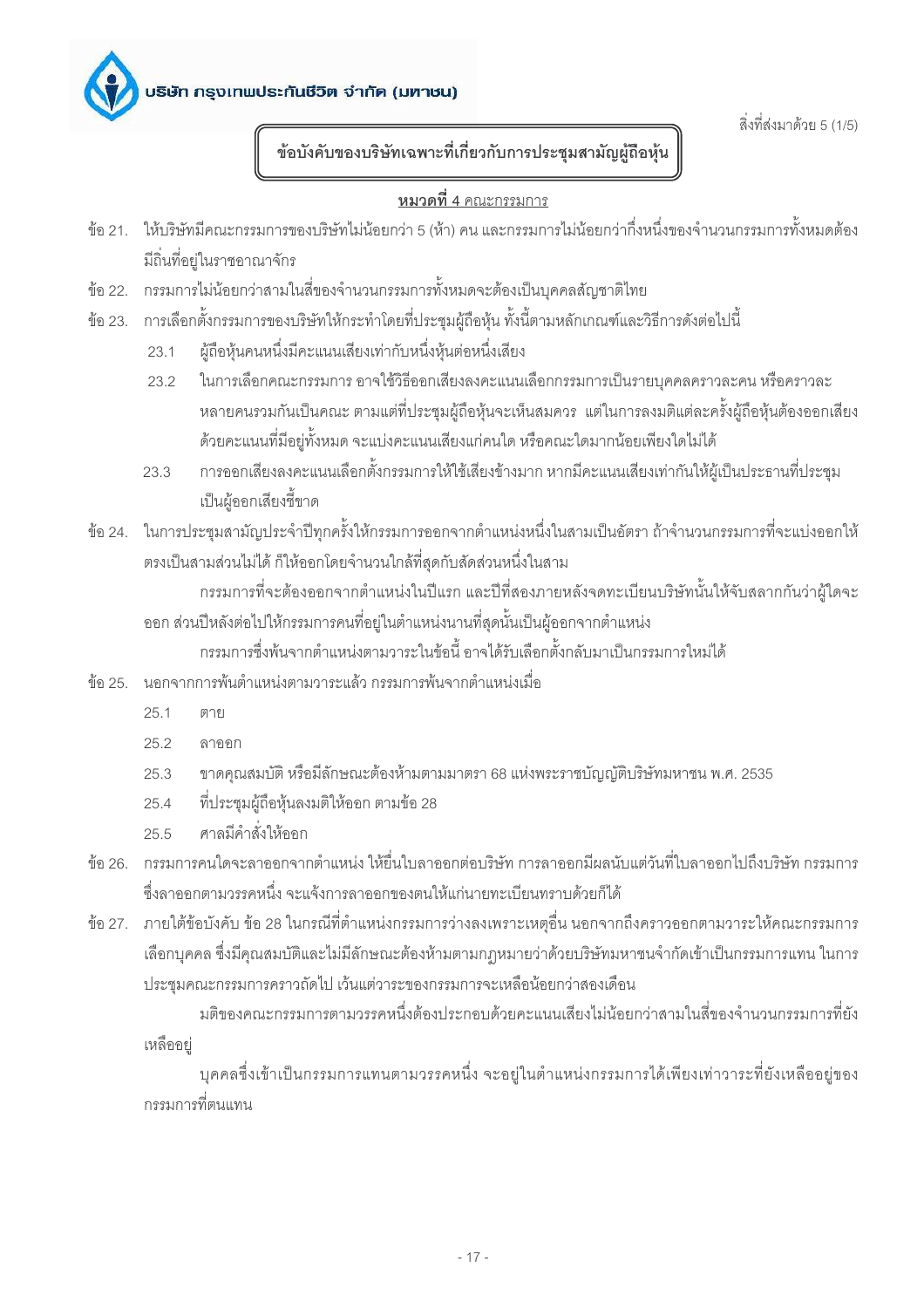

- ข้อ 28. ที่ประชุมผู้ถือหุ้น อาจลงมติให้กรรมการคนใดออกจากตำแหน่งก่อนถึงคราวออกตามวาระได้ ด้วยคะแนนเสียงไม่น้อยกว่า สามในสี่ของจำนวนผู้ถือหุ้นซึ่งมาประชุม และมีสิทธิออกเสียงและมีหุ้นนับรวมกันได้ไม่น้อยกว่ากึ่งหนึ่งของจำนวนหุ้นที่ถือ โดยผู้ถือหุ้นที่มาประชุมและมีสิทธิออกเสียง
- ข้อ 29. กรรมการจะเป็นผู้ถือหุ้นของบริษัทหรือไม่ก็ได้
- ข้อ 30. ให้คณะกรรมการเลือกกรรมการคนหนึ่งเป็นประธานกรรมการ ในกรณีที่คณะกรรมการพิจารณาเห็นสมควร จะเลือกกรรมการคนหนึ่งหรือหลายคนเป็นรองประธานกรรมการด้วย ก็ได้ รองประธานกรรมการมีหน้าที่ตามข้อบังคับในกิจการ ซึ่งประธานกรรมการมอบหมาย
- ข้อ 31. ในการประชุมคณะกรรมการ ต้องมีกรรมการมาประชุมอย่างน้อยไม่น้อยกว่ากึ่งหนึ่งของจำนวนกรรมการทั้งหมดจึงจะเป็น ้องค์ประชุม ในกรณีที่ประธานกรรมการไม่อยู่ในที่ประชุมหรือไม่สามารถปฏิบัติหน้าที่ได้ถ้ามีรองประธานกรรมการ ให้รอง ประธานกรรมการเป็นประธาน ถ้าไม่มีรองประธานกรรมการ หรือมีแต่ไม่สามารถปฏิบัติหน้าที่ได้ ให้กรรมการซึ่งมาประชุม เลือกกรรมการคนหนึ่งเป็นประธานในที่ประชม

การวินิจฉัยชี้ขาดของที่ประชุมให้ถือเสียงข้างมาก

้กรรมการคนหนึ่งมีเสียงหนึ่งในการลงคะแนน เว้นแต่กรรมการซึ่งมีส่วนได้เสียในเรื่องใดไม่มีสิทธิออกเสียงในเรื่อง นั้น ถ้าคะแนนเสียงเท่ากันให้ประธานในที่ประชมออกเสียงเพิ่มขึ้นอีกเสียงหนึ่งเป็นเสียงขึ้ขาด

- ข้อ 32. ประธานกรรมการเป็นผู้มีอำนาจเรียกประชุม หรือส่่งให้มีการเรียกประชุมคณะกรรมการได้ในการเรียกประชุมคณะกรรมการ ให้ประธานกรรมการหรือผู้ซึ่งได้รับมอบหมายส่งหนังสือนัดประชุมไปยังกรรมการไม่น้อยกว่าเจ็ดวันก่อนการประชุม เว้นแต่ ในกรณีจำเป็นรีบด่วนเพื่อรักษาสิทธิหรือประโยชน์ของบริษัท จะแจ้งการนัดประชุมโดยวิธีอื่น และกำหนดวันประชุมให้เร็ว กว่านั้นก็ได้
- ข้อ 33. คณะกรรมการต้องปฏิบัติหน้าที่ให้เป็นไปตามกฎหมาย วัตถุประสงค์ และข้อบังคับของบริษัท ตลอดจนมติที่ประชุมผู้ถือหุ้น ให้คณะกรรมการแต่งตั้งกรรมการคนหนึ่งเป็นกรรมการผู้จัดการ โดยให้มีอำนาจหน้าที่ตามที่คณะกรรมการ เห็นสมควร

ิ คณะกรรมการอาจมอบหมายให้กรรมการคนหนึ่ง หรือหลายคน หรือบุคคลอื่นใดปฏิบัติการอย่างใดอย่างหนึ่ง แทนคณะกรรมการก็ได้

- ข้อ 34. ห้ามมิให้กรรมการประกอบกิจการ เข้าเป็นหุ้นส่วนหรือเข้าเป็นกรรมการในนิติบุคคลอื่นที่มีสภาพอย่างเดียวกัน และเป็น การแข่งขันกับกิจการของบริษัท เว้นแต่จะแจ้งให้ที่ประชุมผู้ถือหุ้นทราบก่อนที่จะมีมติแต่งตั้ง
- ข้อ 35. กรรมการต้องแจ้งให้บริษัททราบโดยไม่ชักช้า หากมีส่วนได้เสียในสัญญาที่ทำกับบริษัทหรือถือหุ้นหรือหุ้นกู้เพิ่มขึ้นหรือลดลง ในบริษัท หรือบริษัทในเครือ
- ข้อ 36. คณะกรรมการของบริษัทต้องประชุมอย่างน้อย 3 เดือนต่อครั้ง ณ ท้องที่อันเป็นที่ตั้งสำนักงานใหญ่ สำนักงานสาขา หรือ จังหวัดใกล้เคียง
- ข้อ 37. คณะกรรมการอาจแต่งตั้งกรรมการจำนวนหนึ่งตามที่เห็นสมควร ให้เป็นคณะกรรมการบริหาร โดยให้มีอำนาจหน้าที่ ควบคุมดูแลกิจการของบริษัทตามที่คณะกรรมการมอบหมายก็ได้และให้กรรมการผู้จัดการเป็นกรรมการบริหารโดยตำแหน่ง ให้คณะกรรมการบริหารเลือกกรรมการบริหารคนหนึ่งเป็นประธานกรรมการบริหาร ในกรณีที่คณะกรรมการบริหาร เห็นสมควร จะเลือกกรรมการบริหารคนหนึ่งหรือหลายคนเป็นรองประธานกรรมการบริหารก็ได้ รองประธานกรรมการบริหาร มีหน้าที่ตามข้อบังคับในกิจการซึ่งประธานกรรมการบริหารมอบหมาย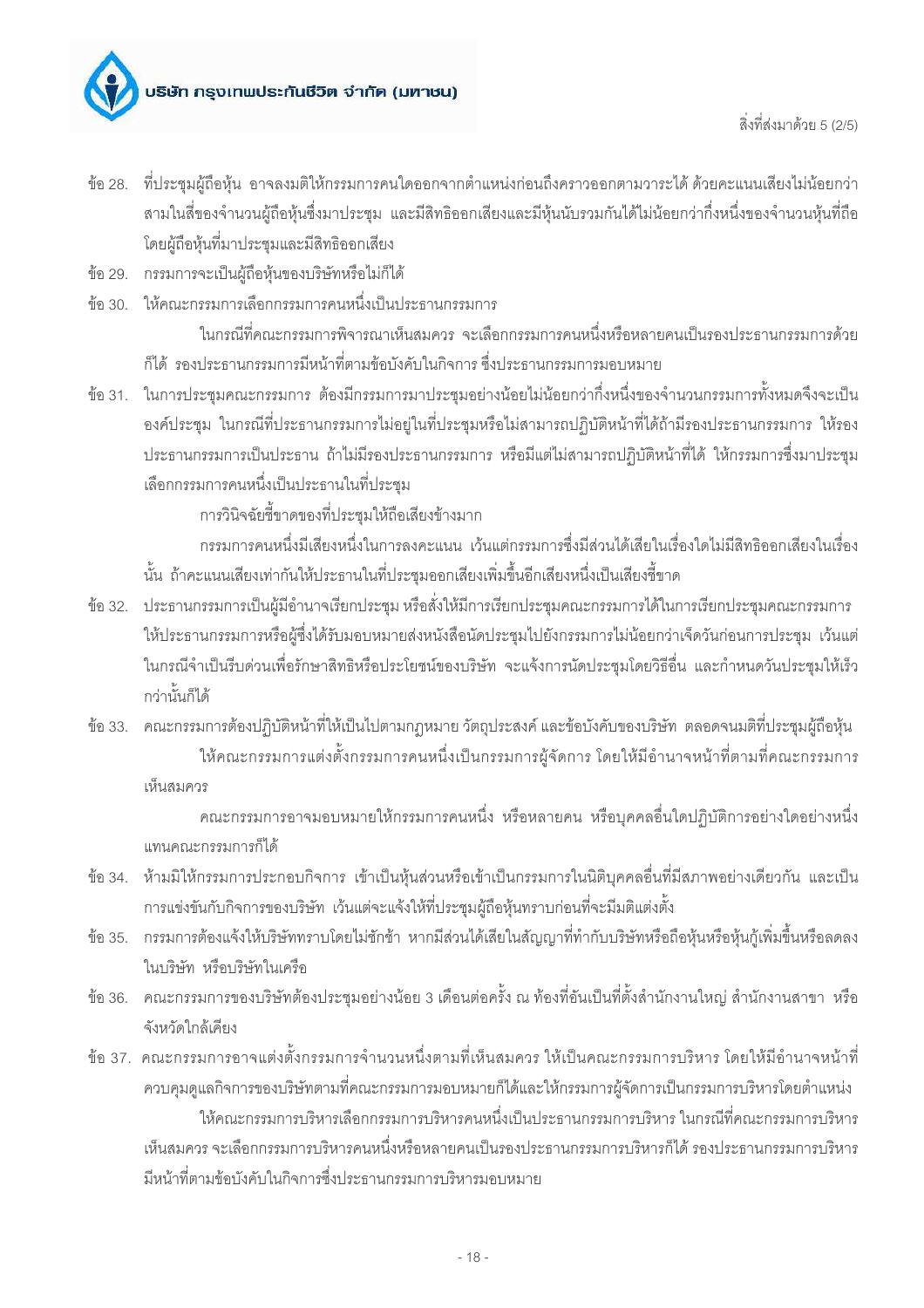สิ่งที่ส่งมาด้วย 5 (3/5)

ึกรรมการบริหารมีสิทธิได้รับค่าตอบแทนและบำเหน็จตามที่ที่ประชุมคณะกรรมการกำหนด แต่ทั้งนี้ไม่ กระทบกระเทือนสิทธิของกรรมการบริหารผู้นั้นในอันที่จะได้รับค่าตอบแทนหรือผลประโยชน์อย่างอื่นตามข้อบังคับนี้ในฐานะ กรรมการ

ข้อ 38. ให้ประธานกรรมการบริหารเป็นประธานที่ประชุมคณะกรรมการบริหาร ในกรณีที่ประธานกรรมการบริหารไม่อยู่ในที่ประชุม หรือไม่สามารถปฏิบัติหน้าที่ได้ ให้รองประธานกรรมการบริหารเป็นประธานในที่ประชุม ในกรณีที่ไม่มีรองประธาน ้กรรมการบริหารหรือมีแต่ไม่อยู่ในที่ประชุมหรือไม่สามารถปฏิบัติหน้าที่ได้ ให้กรรมการซึ่งมาประชุมเลือกกรรมการซึ่งมา ประชุมคนหนึ่งเป็นประธานในที่ประชุม

ในการประชุมคณะกรรมการบริหารเพื่อพิจารณาดำเนินการใดๆ ตามอำนาจหน้าที่ดังที่กำหนดไว้ จะต้อง ประกอบด้วยกรรมการบริหารไม่น้อยกว่ากึ่งหนึ่งของคณะกรรมการบริหารทั้งหมด จึงถือว่าครบเป็นองค์ประชุม

การวินิจฉัยชี้ขาดของที่ประชุมคณะกรรมการบริหารในเรื่องใดของคณะกรรมการบริหารจะต้องได้รับการออกเสียง ไม่น้อยกว่ากึ่งหนึ่งของจำนวนเสียงที่เป็นองค์ประชุมในคราวการประชุมเพื่อลงมตินั้น กรรมการหนึ่งคนมีเสียงหนึ่งเสียง ถ้า คะแนนเสียงเท่ากันให้ประธานที่ประชุมออกเสียงเพิ่มขึ้นอีกหนึ่งเสียงเป็นเสียงขึ้ขาด

กรรมการบริหารผู้ใดมีส่วนได้เสียในเรื่องใด ไม่มีสิทธิออกสียงลงคะแนนในเรื่องนั้น

้ ข้อ 39. คณะกรรมการอาจแต่งตั้งกรรมการจำนวนหนึ่ง ให้เป็นคณะกรรมการตรวจสอบ โดยให้มีจำนวน คณสมบัติ หน้าที่ความ รับผิดชอบตามที่คณะกรรมการมอบหมายก็ได้

ให้คณะกรรมการตรวจสอบเลือกกรรมการตรวจสอบคนหนึ่งเป็นประธานกรรมการตรวจสอบ

้ กรรมการตรวจสอบมีสิทธิได้รับค่าตอบแทนและบำเหน็จตามที่ที่ประชุมคณะกรรมการกำหนด แต่ทั้งนี้ไม่ ้กระทบกระเทือนสิทธิของกรรมการตรวจสอบผู้นั้นในอันที่จะได้รับค่าตอบแทนหรือผลประโยชน์อย่างอื่นตามข้อบังคับนี้ใน ฐานะกรรมการ

ข้อ 40. ให้ประธานกรรมการตรวจสอบเป็นประธานที่ประชุมคณะกรรมการตรวจสอบ ในกรณีที่ประธานกรรมการตรวจสอบไม่อยู่ใน ที่ประชุมหรือไม่สามารถปฏิบัติหน้าที่ได้ ให้กรรมการซึ่งมาประชุมเลือกกรรมการซึ่งมาประชุมคนหนึ่งเป็นประธานในที่ ประชม

การวินิจฉัยชี้ขาดของที่ประชุมคณะกรรมการตรวจสอบในเรื่องใดของคณะกรรมการตรวจสอบจะต้องได้รับการ ้ออกเสียงไม่น้อยกว่ากึ่งหนึ่งของจำนวนเสียงที่เป็นองค์ประชุมในคราวการประชุมเพื่อลงมตินั้น กรรมการหนึ่งคนมีเสียงหนึ่ง เสียง ถ้าคะแนนเสียงเท่ากันให้ประธานที่ประชุมออกเสียงเพิ่มขึ้นอีกหนึ่งเสียงเป็นเสียงขี้ขาด

- ข้อ 41. ให้คณะกรรมการมีอำนาจจัดตั้งสำนักงานสาขา หรือเลิกสำนักงานสาขาของบริษัทได้
- ข้อ 42. อำนาจกรรมการที่จะทำนิติกรรมผูกพันบริษัท คือ กรรมการสองคนลงลายมือชื่อร่วมกัน
- ข้อ 43. คณะกรรมการมีอำนาจพิจารณากำหนดและแก้ไขเปลี่ยนแปลงชื่อกรรมการ ซึ่งมีอำนาจลงลายมือชื่อผูกพันบริษัท และ/หรือ ้การทำนิติกรรมต่างๆ แทนบริษัท พร้อมทั้งกำหนดเงื่อนไขในการลงลายมือชื่อผุกพันบริษัทของกรรมการดังกล่าวได้
- ข้อ 44. กรรมการมีสิทธิได้รับค่าตอบแทนจากบริษัทในรูปของ เบี้ยประชุม บำเหน็จ โบนัส หรือผลประโยชน์ตอบแทนในลักษณะ ้อื่น ตามที่ที่ประชุมผู้ถือหุ้นจะพิจารณา ซึ่งที่ประชุมผู้ถือหุ้นอาจกำหนดเป็นจำนวนแน่นอนหรือวางเป็นหลักเกณฑ์ และจะ ้กำหนดไว้เป็นคราวๆ ไป หรือจะให้มีผลตลอดไปจนกว่าจะมีการเปลี่ยนแปลงก็ได้ และนอกจากนั้นอาจให้ได้รับเบี้ยเลี้ยง และสวัสดิการต่างๆ ตามระเบียบของบริษัท

้ความในวรรคหนึ่งไม่กระทบกระเทือนสิทธิของพนักงานหรือลูกจ้างบริษัทซึ่งได้รับเลือกตั้งเป็นกรรมการในอันที่จะ ได้รับค่าตอบแทนและผลประโยชน์ในฐานะที่เป็นพนักงานหรือลูกจ้างบริษัท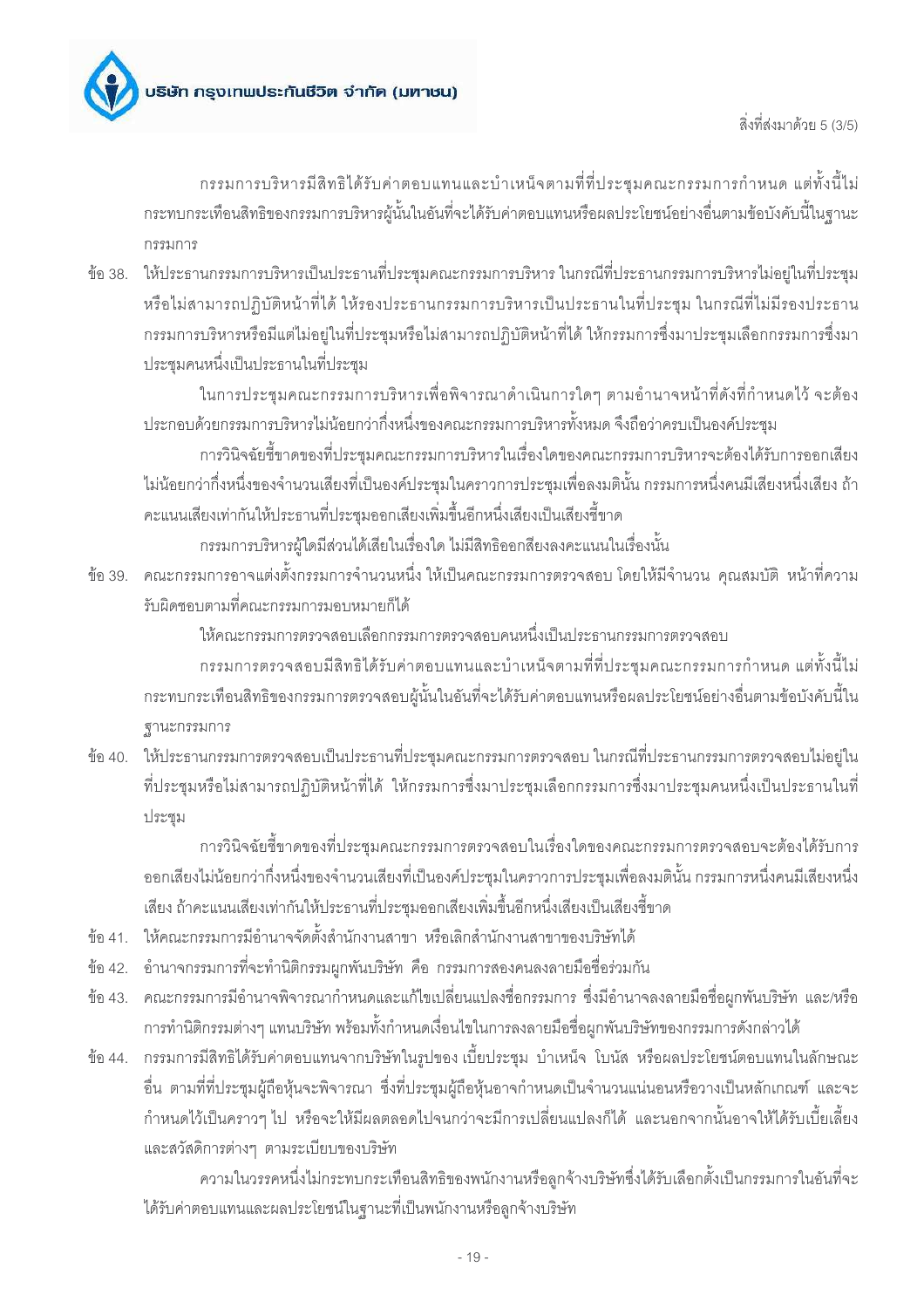

สิ่งที่ส่งมาด้วย 5 (4/5)

# หมวดที่ 5 การประชุมผู้ถือหุ้น

ข้อ 45. คณะกรรมการต้องจัดให้มีการประชุมผู้ถือหุ้นเป็นการประชุมสามัญประจำปี ภายใน 4 (สี่) เดือนนับแต่วันสิ้นสุดของรอบปี ้ บัณชีของบริษัท การประชมผู้ถือห้นคราวอื่นนอกจากที่กล่าวแล้ว ให้เรียกว่าการประชมวิสามัณ

้คณะกรรมการจะเรียกประชุมผู้ถือหุ้นเป็นการประชุมวิสามัญ เมื่อใดก็ได้สุดแต่จะเห็นสมควรหรือผู้ถือหุ้นรวมกัน นับจำนวนหุ้นได้ไม่น้อยกว่าหนึ่งในห้าของจำนวนหุ้นที่จำหน่ายได้ทั้งหมดหรือผู้ถือหุ้นไม่น้อยกว่า 25 (ยี่สิบห้า) คน ซึ่งหุ้น นับรวมกันได้ไม่น้อยกว่าหนึ่งในสิบของจำนวนหุ้นที่จำหน่ายได้ทั้งหมดจะเข้าชื่อกันทำหนังสือขอให้คณะกรรมการเรียก ประชุมผู้ถือหุ้นเป็นการประชุมวิสามัญเมื่อใดก็ได้ แต่ต้องระบุเหตุผลในการที่ขอให้เรียกประชุมไว้ให้ชัดเจนในหนังสือ ดังกล่าวด้วยในกรณีเช่นนี้คณะกรรมการ ต้องจัดให้มีการประชุมผู้ถือหุ้นภายใน 1 (หนึ่ง) เดือนนับแต่วันที่ได้รับหนังสือจากผู้ ถือห้น

- ข้อ 46. ในการเรียกประชุมผู้ถือหุ้น ให้คณะกรรมการจัดทำเป็นหนังสือนัดประชุม ระบุสถานที่ วัน เวลา ระเบียบวาระการประชุม และเรื่องที่จะเสนอต่อที่ประชุม พร้อมด้วยรายละเอียดตามสมควร และจัดส่งให้ผู้ถือหุ้นและนายทะเบียนทราบไม่น้อยกว่า 7 (เจ็ด) วันก่อนวันประชม และโฆษณาคำบอกกล่าวนัดประชมในหนังสือพิมพ์ติดต่อกัน 3 (สาม) วันก่อนวันประชมไม่น้อย กว่า 3 (สาม) วัน
- ข้อ 47. ในการประชุมผู้ถือหุ้น ต้องมีผู้ถือหุ้นและผู้รับมอบฉันทะจากผู้ถือหุ้น (ถ้ามี) มาประชุมไม่น้อยกว่า 25 (ยี่สิบห้า) คน หรือไม่ น้อยกว่ากึ่งหนึ่งของจำนวนผู้ถือหุ้นทั้งหมดและจะต้องมีหุ้นนับรวมกันได้ไม่น้อยกว่าหนึ่งในสามของจำนวนหุ้นที่จำหน่ายได้ ทั้งหมด จึงจะเป็นองค์ประชุม

ในกรณีที่ปรากฏว่าการประชุมผู้ถือหุ้นครั้งใด เมื่อล่วงเวลานัดไปแล้วถึงหนึ่งชั่วโมงจำนวนผู้ถือหุ้นซึ่งเข้ามาร่วม ประชุมไม่ครบองค์ประชุมตามที่กำหนดไว้ หากว่าการประชุมผู้ถือหุ้นได้เรียกนัดเพราะผู้ถือหุ้นร้องขอการประชุมเป็นอัน ระงับไป ถ้าการประชุมผู้ถือหุ้นนั้นมิใช่เป็นการประชุมเพราะผู้ถือหุ้นเป็นผู้ร้องขอให้นัดประชุมใหม่และให้ส่งหนังสือนัด ประชุมไปยังผู้ถือหุ้นไม่น้อยกว่า 7 (เจ็ด) วัน ก่อนวันประชุม ในการประชุมครั้งหลังนี้ไม่บังคับว่าจะต้องครบองค์ประชุม

ข้อ 48. ประธานกรรมการเป็นประธานของที่ประชุมผู้ถือหุ้น ในกรณีที่ประธานกรรมการไม่อยู่ในที่ประชุมหรือไม่สามารถปฏิบัติ หน้าที่ได้ ถ้ามีรองประธานกรรมการให้รองประธานกรรมการเป็นประธาน ถ้าไม่มีรองประธานกรรมการ หรือมีแต่ไม่ สามารถปฏิบัติหน้าที่ได้ ให้ผู้ถือหุ้นซึ่งมาประชุมเลือกผู้ถือหุ้นคนหนึ่งเป็นประธานในที่ประชุม

ในการออกเสียงลงคะแนน ให้ผู้ถือหุ้นมีคะแนนเสียงเท่าจำนวนหุ้นที่ตนถืออยู่โดยถือว่า หุ้นหนึ่งมีหนึ่งเสียง การออกเสี่ยงลงคะแนนให้กระทำโดยเปิดเผย เว้นแต่ผู้ถือหุ้นไม่น้อยกว่า 5 คน ร้องขอและที่ประชุมลงมติให้ ้ลงคะแนนเสียงลับก็ให้ลงคะแนนลับ ส่วนวิธีการออกเสียงลงคะแนนลับนั้นให้เป็นไปตามที่ประธานในที่ประชุมกำหนด ข้อ 49. มติของที่ประชุมผู้ถือหุ้นนั้นให้ประกอบด้วยคะแนนเสียงดังต่อไปนี้

- ในกรณีปกติ ให้ถือเสียงข้างมากของผู้ถือหุ้นซึ่งมาประชุมและออกเสี่ยงลงคะแนน ถ้ามีคะแนนเสียงเท่ากัน 49.1 ให้ประธานในที่ประชมออกเสียงเพิ่มขึ้นเสียงหนึ่งเป็นเสียงขึ้ขาด
- ในกรณีดังต่อไปนี้ ให้ถือคะแนนเสียงไม่น้อยกว่า 3 ใน 4 ของจำนวนเสียงทั้งหมดของผู้ถือห้นซึ่งมาประชมและมี 49.2 สิทธิออกเสียงลงคะแนน
	- (ก) การขายหรือโอนกิจการของบริษัททั้งหมดหรือบางส่วนที่สำคัญให้แก่บุคคลอื่น
	- (ข) การซื้อหรือรับโอนกิจการของบริษัทอื่นหรือบริษัทเอกชนมาเป็นของบริษัท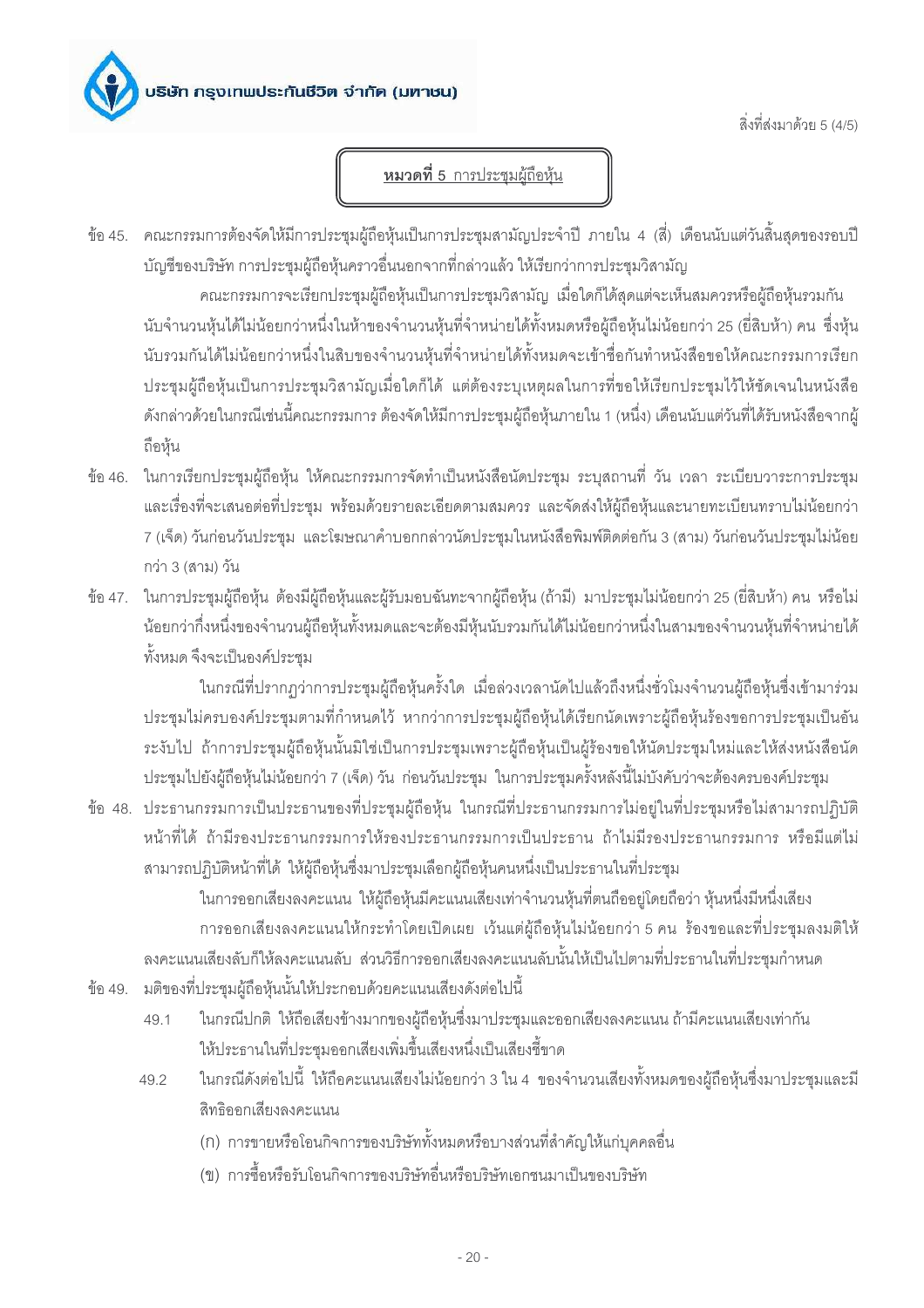

- (ค) การทำ แก้ไข หรือเลิกสัญญาเกี่ยวกับการให้เช่ากิจการของบริษัททั้งหมดหรือบางส่วนที่สำคัญ การ ้มอบหมายให้บุคคลอื่นเข้าจัดการธุรกิจของบริษัทหรือการรวมกิจการกับบุคคลอื่น โดยมีวัตถุประสงค์จะแบ่ง กำไรขาดทุนกัน
- (ง) การแก้ไขเพิ่มเติมหนังสือบริคณห์สนธิหรือข้อบังคับของบริษัท
- (จ) การเพิ่มทุน การลดทุน การออกหุ้นกู้ หรือหุ้นกู้ชนิดแปรสภาพเป็นหุ้นสามัญได้ การออกหุ้นบุริมสิทธิ หรือ หุ้นบริมสิทธิชนิดแปรสภาพเป็นหุ้นสามัญได้ การออกหลักทรัพย์ชนิดอื่นตามบทบัญญัติของกฦหมายว่าด้วย หลักทรัพย์และตลาดหลักทรัพย์ การออกใบสำคัญแสดงสิทธิในการจองซื้อหุ้นทุกชนิด
- (ฉ) การควบ หรือเลิกบริษัท
- ข้อ 50. กิจการอันที่ประชุมสามัญประจำปีพึงกระทำมีดังนี้
	- พิจารณารายงานของคณะกรรมการที่เสนอต่อที่ประชุมแสดงถึงผลการดำเนินงานของบริษัทในรอบปีที่ผ่านมา  $50.1$
	- พิจารณาและอนุมัติงบดุล และบัญชีกำไรขาดทุน  $50.2$
	- พิจารณาจัดสรรเงินกำไร  $50.3$
	- เลือกตั้งกรรมการแทนกรรมการที่ออกตามวาระ 50.4
	- เลือกตั้งผู้สอบบัญชีและกำหนดค่าสอบบัญชี  $50.5$
	- กิจการอื่นๆ  $50.6$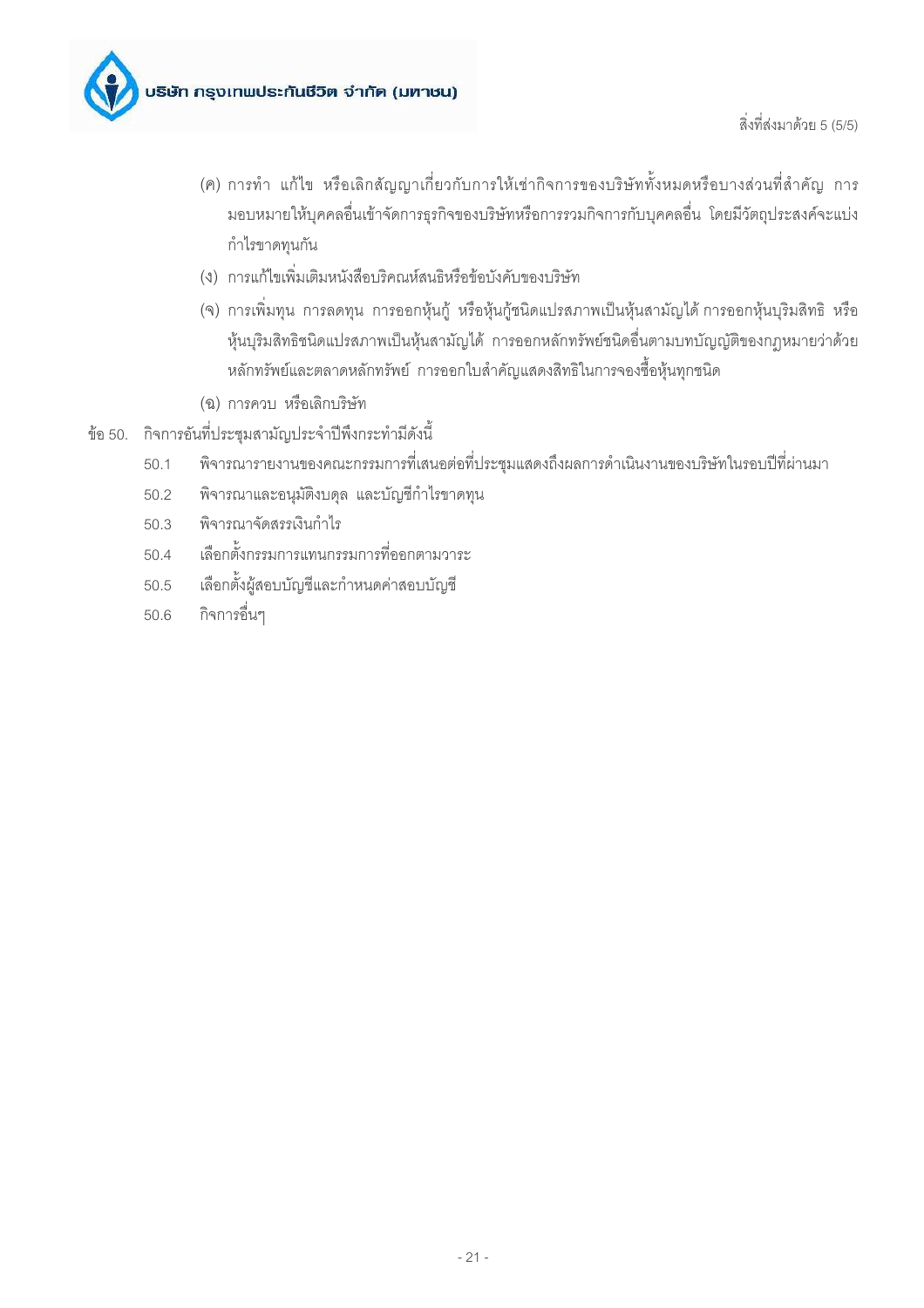สิ่งที่ส่งมาด้วย 6 (1/3)

เงื่อนไข หลักเกณฑ์ และวิธีปฏิบัติในการเข้าร่วมประชุม การมอบฉันทะ และการออกเสียงลงคะแนน

### 1. การมอบฉันทะ

้กรณีผู้ถือหุ้นไม่สามารถเข้าร่วมประชุมได้ด้วยตนเอง สามารถพิจารณามอบฉันทะให้บุคคลอื่นหรือจะมอบฉันทะให้ ้กรรมการอิสระของบริษัทเป็นผู้รับมอบฉันทะเพื่อเข้าประชุมและออกเสียงลงคะแนนในที่ประชุมผู้ถือหุ้นแทนก็ได้ โดยบริษัทได้จัดส่ง หนังสือมอบฉันทะแบบ ก. แบบข. หรือแบบ ค. ตามที่กรมพัฒนาธุรกิจการค้า กระทรวงพาณิชย์ได้กำหนดไว้ (สิ่งที่ส่งมาด้วย 7)

้ทั้งนี้ ในกรณีที่ผู้ถือหุ้นเป็นผู้ลงทุนต่างประเทศและแต่งตั้งให้คัสโตเดียน (Custodian) ในประเทศไทยเป็นผู้รับฝากและ ดูแลหุ้น สามารถเลือกใช้หนังสือมอบฉันทะได้ทั้งแบบ ก. หรือแบบ ข. หรือ แบบ ค. แบบหนึ่งแบบใดก็ได้ สำหรับผู้ถือหุ้นนอกจากนั้น สามารถเลือกใช้หนังสือมอบฉันทะได้เฉพาะแบบ ก. หรือแบบ ข. แบบหนึ่งแบบใดเท่านั้น โดยบริษัทได้จัดส่งหนังสือหนังสือมอบ ึ ฉันทะแบบ ก. และ แบบ ข. และแบบ ค. มาพร้อมหนังสือเชิญประชุมนี้ หรือ สามารถ Download ได้ที่ Website : <u>www.bla.co.th</u>

### 1. การมอบฉันทะให้บุคคลอื่นเป็นผู้รับมอบฉันทะ

- 1.1) ผู้มอบฉันทะจะต้องมอบฉันทะให้ผู้รับมอบฉันทะเพียงรายเดียวเป็นผู้เข้าประชุม และออกเสียงลงคะแนน ไม่สามารถแบ่งแยกจำนวนหุ้นให้ผู้รับมอบฉันทะหลายคน เพื่อแยกการลงคะแนนเสียงได้
- 1.2) ผู้มอบฉันทะโปรดกรอกรายละเอียดในหนังสือมอบฉันทะ และลงลายมือชื่อผู้มอบฉันทะและผู้รับมอบฉันทะให้ ถูกต้องครบถ้วน
- 1.3) ผู้รับมอบฉันทะต้องนำหนังสือมอบฉันทะไปยื่นต่อเจ้าหน้าที่ของบริษัท ณ สถานที่ประชุมก่อนผู้รับมอบฉันทะ จะเข้าประชม
- 1.4) ผู้ถือหุ้นทั่วไปให้ใช้หนังสือมอบฉันทะได้เฉพาะแบบ ก. หรือแบบข. แบบหนึ่งแบบใดเท่านั้น

### 2. การมอบฉันทะให้กรรมการอิสระของบริษัทเป็นผู้รับมอบฉันทะ

- 2.1) ผู้มอบฉันทะสามารถมอบฉันทะให้กรรมการอิสระของบริษัทเป็นผู้รับมอบฉันทะในการประชุมและออกเสียง ลงคะแนน โดยระบุชื่อและรายละเอียดกรรมการอิสระของบริษัทเป็นผู้รับมอบฉันทะ คือ นายสุนทร ้อรุณานนท์ชัย ตำแหน่งกรรมการอิสระ และประธานกรรมการตรวจสอบ อายุ 68 ปี อยู่บ้านเลขที่ 21 ซอยพร้อมศรี แขวงคลองตันเหนือ เขตวัฒนา กรุงเทพมหานคร 10110
- 2.2) ผู้มอบฉันทะโปรดกรอกรายละเอียดในหนังสือมอบฉันทะและลงลายมือชื่อผู้มอบฉันทะ ใส่ซองบริการ ไปรษณีย์ธุรกิจตอบรับ (สิ่งที่ส่งมาด้วย 9) และปิดผนึกส่งทางไปรษณีย์ โดยไม่ต้องผนึกตราไปรษณียากร มายัง

เลขานุการบริษัท บริษัท กรุงเทพประกันชีวิต จำกัด (มหาชน) เลขที่ 23/115-121 รคยัลซิตี้คเวนิว ถนนพระราม 9 แขวงบางกะปิ เขตห้วยขวาง กรงเทพมหานคร 10310

ก่อนวันประชุมสามัญผู้ถือหุ้น หรือนำมามอบต่อกรรมการ หรือบุคคลที่กรรมการแต่งตั้งก่อนเริ่มการประชุม เพื่อบริษัทจะสามารถดำเนินการตามความประสงค์ของท่านต่อไป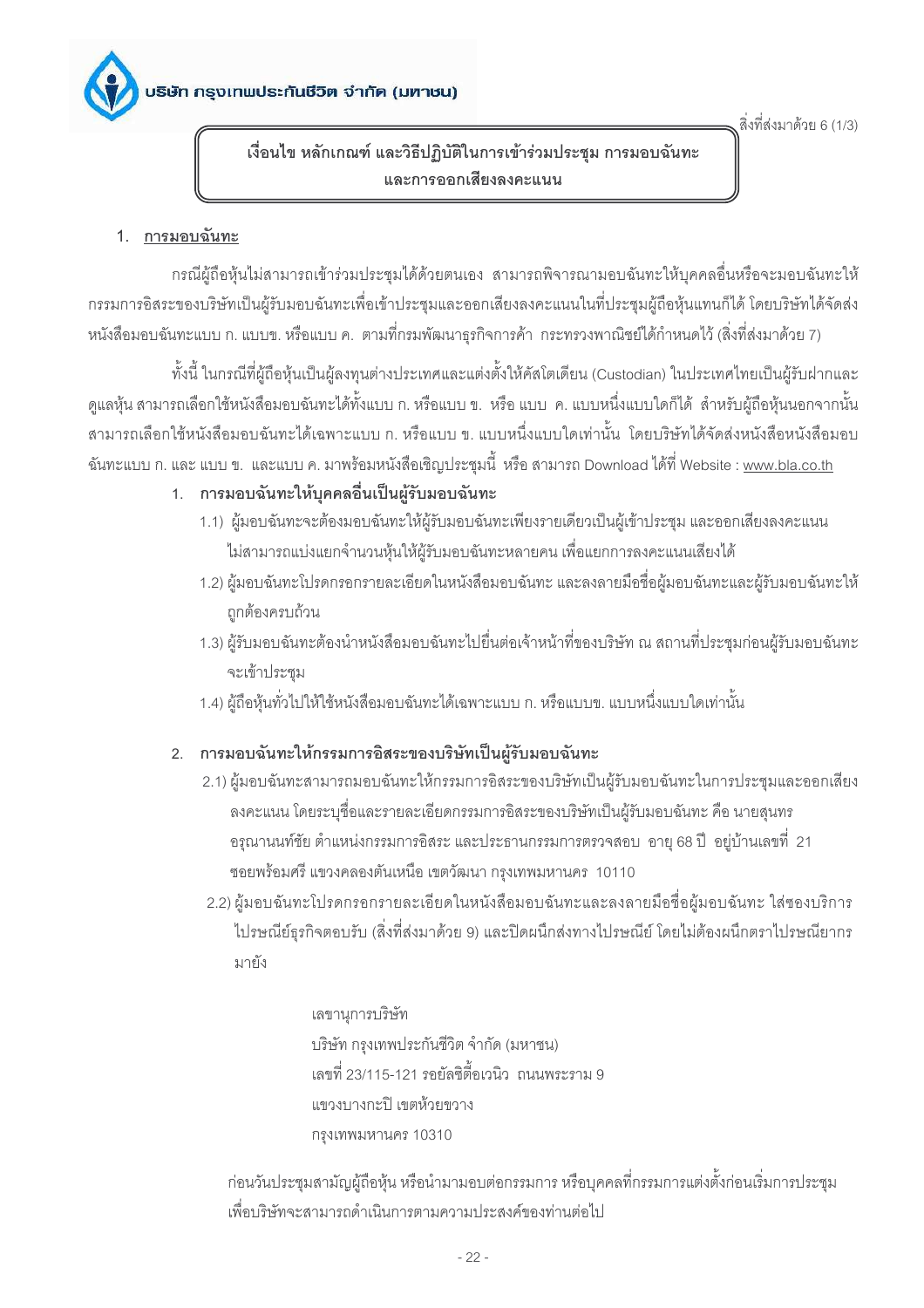## 2. การลงทะเบียนและการแสดงเอกสารก่อนเข้าประชุม

้บริษัทจะเริ่มตรวจสอบความสมบูรณ์และถูกต้องของเอกสารสำหรับการประชุมสามัญผู้ถือหุ้น และเปิดรับลงทะเบียน ้ตั้งแต่เวลา 08.00 น. เป็นต้นไป ณ ห้องประชมชั้น 7 สำนักงานใหญ่ บริษัท กรงเทพประกันชีวิต จำกัด (มหาชน) เลขที่ 23/115-121 รอยัลซิตี้อเวนิว ถนนพระราม 9 แขวงบางกะปิ เขตห้วยขวาง กรุงเทพมหานคร ตามแผนที่สถานที่จัดประชุมที่ได้แนบมาพร้อมนี้ (สิ่งที่ส่งมาด้วย 8)

ผู้เข้าประชุมจะต้องแสดงเอกสารดังต่อไปนี้ในการลงทะเบียนก่อนเข้าประชุม (แล้วแต่กรณี)

# 1. ผู้ถือหุ้นที่เป็นบุคคลธรรมดา

- 1.1) <u>กรณีผู้ถือหุ้นเข้าประชุมด้วยตนเอง</u> ให้แสดงเอกสารที่ส่วนราชการออกให้ซึ่งปรากฏรูปถ่ายของผู้ถือหุ้นและ ้ยังไม่หมดอายุ เช่น บัตรประจำตัวประชาชน ใบขับขี่ หรือหนังสือเดินทาง กรณีที่มีการเปลี่ยนชื่อหรือชื่อสกุล ให้ยื่นหลักฐานประกอบด้วย
- 1.2) <u>กรณีผู้ถือหุ้นมอบฉันทะให้ผู้รับมอบฉันทะเข้าประชุม</u>
	- 1. หนังสือมอบฉันทะ (สิ่งที่ส่งมาด้วย 7) เลือกแบบใดแบบหนึ่ง ซึ่งกรอกข้อความถูกต้องครบถ้วน และ ้ลงลายมือชื่อผู้มอบฉันทะและผู้รับมอบฉันทะ พร้อมปิดอากรแสตมป์ 20 บาท
	- 2. สำเนาภาพถ่ายเอกสารที่ส่วนราชการออกให้ของผู้ถือหุ้น โดยมีรายละเอียดตาม 1.1 ข้างต้นและ ผู้มอบฉันทะได้ลงลายมือชื่อรับรองสำเนาถูกต้อง
	- 3. เอกสารที่ส่วนราชการออกให้ของผู้รับมอบฉันทะโดยมีรายละเอียดตาม 1.1 ข้างต้น

# 2. ผู้ถือหุ้นที่เป็นนิติบุคคล

- 2.1) กรณีผู้แทนของผู้ถือหุ้นเข้าประชุมด้วยตนเอง
	- 1. เอกสารที่ส่วนราชการออกให้ของผู้แทนโดยมีรายละเอียดตามข้อ 1.1 ข้างต้น
	- 2. สำเนาภาพถ่ายหนังสือรับรองจดทะเบียนนิติบุคคลของผู้ถือหุ้นซึ่งรับรองสำเนาถูกต้องโดยผู้แทนนิติ บุคคลและมีข้อความแสดงให้เห็นว่าผู้แทนซึ่งเป็นผู้เข้าประชุมมีอำนาจกระทำการแทนนิติบุคคลซึ่ง เป็นผู้ถือห้น
- 2.2) กรณีผู้ถือหุ้นมอบฉันทะให้ผู้รับมอบฉันทะเข้าประชุม
	- 1. หนังสือมอบฉันทะ (สิ่งที่ส่งมาด้วย 7) เลือกแบบใดแบบหนึ่ง ซึ่งกรอกข้อความถูกต้องครบถ้วน และ ้ลงลายมือชื่อผู้มอบฉันทะและผู้รับมอบฉันทะ พร้อมปิดอากรแสตมป์ 20 บาท
	- 2. สำเนาภาพถ่ายหนังสือรับรองการจดทะเบียนนิติบุคคลของผู้ถือหุ้นซึ่งรับรองสำเนาถูกต้อง โดย ผู้แทนนิติบุคคล และมีข้อความแสดงให้เห็นว่าผู้แทนนิติบุคคลซึ่งลงนามในหนังสือมอบฉันทะมี อำนาจกระทำการแทนนิติบุคคลซึ่งเป็นผู้ถือหุ้น
	- 3. เอกสารที่ส่วนราชการออกให้ของผู้รับมอบฉันทะโดยมีรายละเอียดตาม 1.1 ข้างต้น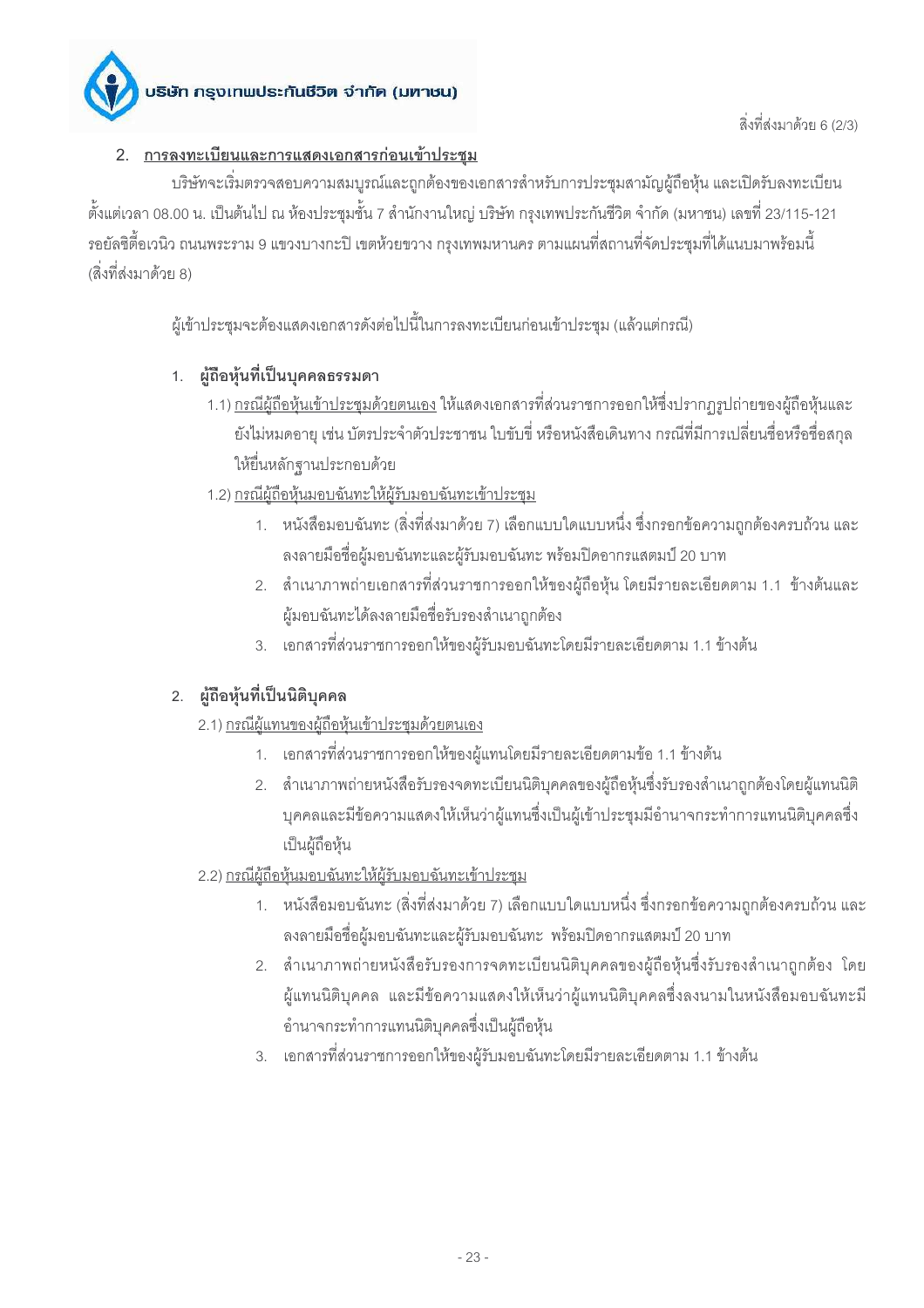

# 3. ผู้ถือหุ้นซึ่งมิได้มีสัญชาติไทยหรือเป็นนิติบุคคลที่จัดตั้งขึ้นตามกฎหมายต่างประเทศ

ให้เตรียมเอกสารและแสดงเอกสารในข้อ 1. และข้อ 2. มาใช้บังคับกับผู้ถือหุ้นหรือผู้เข้าประชุมซึ่งมิได้มีสัญชาติ ไทย หรือซึ่งเป็นนิติบุคคลที่จัดตั้งขึ้นตามกฎหมายต่างประเทศ แล้วแต่กรณี ดังต่อไปนี้

- 1.1) หนังสือรับรองการเป็นนิติบุคคลนั้นอาจจะเป็นเอกสารที่ออกโดยส่วนราชการของ ประเทศที่นิติบุคคลนั้น ตั้งอยู่หรือโดยเจ้าหน้าที่ของนิติบุคคลนั้นก็ได้ ทั้งนี้ จะต้องมีรายละเอียดเกี่ยวกับชื่อนิติบุคคล ผู้มีอำนาจลง ลายมือชื่อผูกพันนิติบุคคลและเงื่อนไขหรือข้อจำกัดอำนาจในการลงลายมือชื่อ รวมถึงที่ตั้งสำนักงานใหญ่
- 1.2) เอกสารที่มิได้มีต้นฉบับเป็นภาษาไทยจะต้องจัดทำคำแปลภาษาไทยแนบมาพร้อมด้วย และให้ผู้แทนนิติ บุคคลนั้นรับรองความถูกต้องของคำแปล

### 3. การออกเสียงลงคะแนน และการนับผลการลงคะแนนเสียง

ประธานที่ประชุมจะแจ้งวิธีการออกเสียงลงคะแนนและการนับผลการลงคะแนนเสียงให้ที่ประชุมทราบก่อนเข้าสู่วาระการ

ประชม

### 1 การออกเสียงลงคะแนน

- 1.1) การออกเสียงลงคะแนนให้นับหนึ่งหุ้นเป็นหนึ่งเสียง เว้นแต่กฎหมายจะกำหนดเป็นอย่างอื่น ถ้าคะแนนเสียง เท่ากัน ให้ประธานมีเสียงชี้ขาดอีกเสียงหนึ่งต่างหาก
- 1.2) การคอกเสียงลงคะแนนไม่สามารถแบ่งแยกเสียงได้ หรือไม่สามารถคอกเสียงลงคะแนนบางส่วนได้
- 1.3) การออกเสียงลงคะแนนในแต่ละวาระ ประธานจะสอบถามที่ประชุมว่า มีผู้ถือหุ้นท่านใดคัดค้าน หรืองดออก เสียง โปรดยกมือขึ้น
- 1.4) ผู้ถือหุ้นที่มอบฉันทะให้ผู้รับมอบฉันทะเข้าประชุมแทนและให้ผู้รับมอบฉันทะออกเสียงลงคะแนนตามความ ประสงค์ของผู้ถือหุ้นตามที่ผู้ถือหุ้นระบุไว้ในหนังสือมอบฉันทะนั้น บริษัทจะนำการออกเสียงลงคะแนนตามที่ ผู้ถือหุ้นระบุไว้ในหนังสือมอบฉันทะดังกล่าวไปบันทึกรวบรวมไว้ล่วงหน้า ในขณะที่ผู้รับมอบฉันทะลงทะเบียน เรียบร้อยแล้ว

### 2. การนับผลการลงคะแนนเสียง

- 2.1) การนับผลการลงคะแนนเสียงในแต่ละวาระ บริษัทจะนับคะแนนเสียงของผู้ถือหุ้นในที่ประชุม และของ ผู้ถือหุ้นที่มอบฉันทะให้แก่ผู้รับมอบฉันทะที่บริษัทบันทึกไว้ล่วงหน้าในขณะที่ผู้รับมอบฉันทะลงทะเบียนเข้า ประชุมที่ออกเสียงไม่เห็นด้วย และงดออกเสียง มาหักออกจากจำนวนหุ้นทั้งหมดของผู้ที่มาประชุมและมีสิทธิ ออกเสียงลงคะแนนในแต่ละวาระ
- 2.2) การนับผลการลงคะแนนเสียงในวาระเลือกตั้งกรรมการจะบันทึกทั้งคะแนนเสียงเห็นด้วย ไม่เห็นด้วย และ งดคคกสียง
- 2.3) ประธาน จะแจ้งให้ที่ประชุมทราบผลการลงคะแนนเสียงในแต่ละวาระ หลังจากการออกเสียงลงคะแนนใน แต่ละวาระลิ้นสดลง โดยจะแยกคะแนนเสียง เห็นด้วย ไม่เห็นด้วย และงดออกเสียง และคิดเป็นสัดส่วน ร้คยละเท่าใด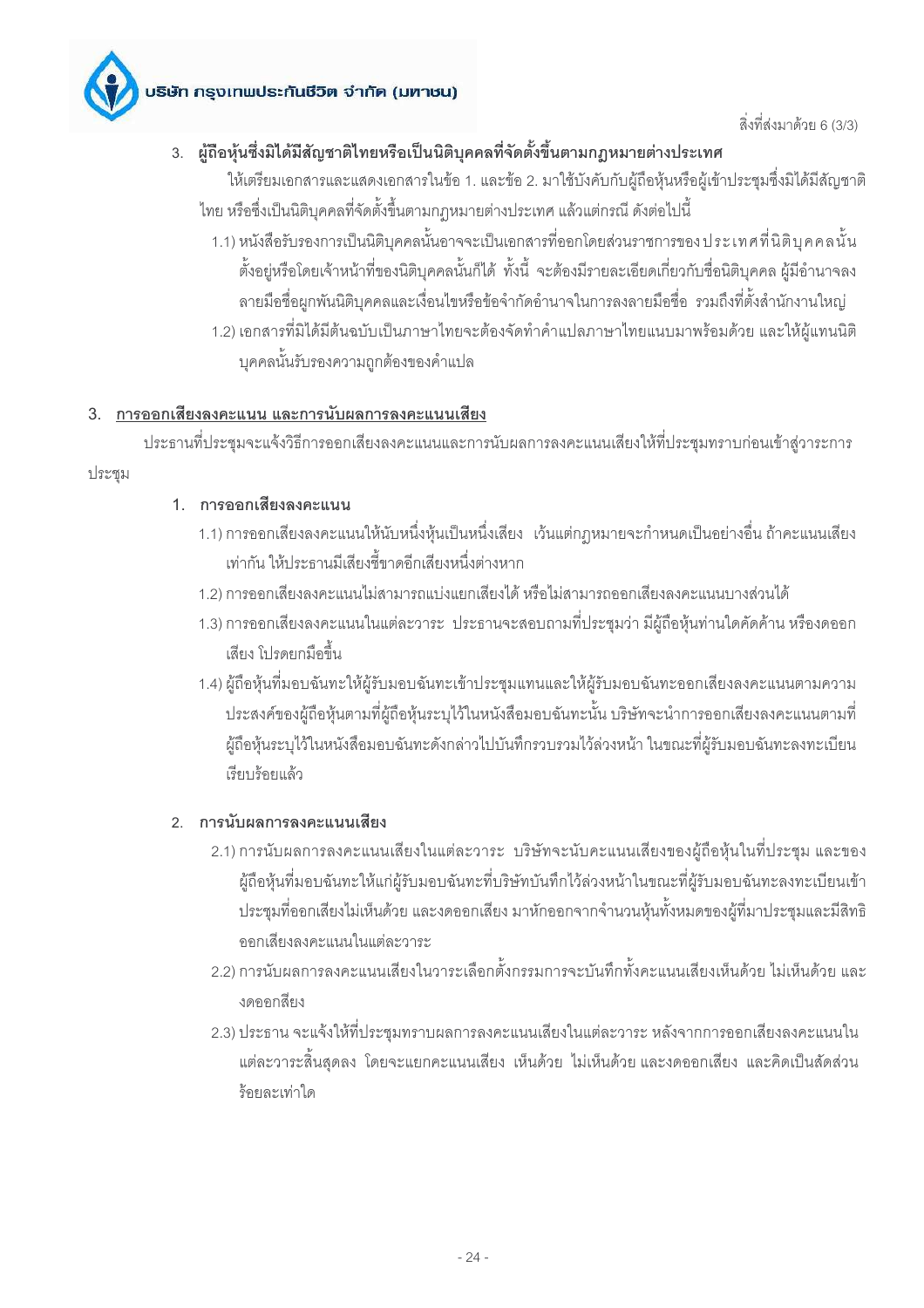

สิ่งที่ส่งมาด้วย 7

หนังสือมอบฉันทะ

### <u>การมอบฉันทะ</u>

หากท่านผู้ถือหุ้นไม่สามารถเข้าร่วมประชุมสามัญผู้ถือหุ้น ครั้งที่ 1/2553 สามารถมอบฉันทะให้กรรมการอิสระของบริษัท โดยข้อมูลกรรมการอิสระปรากฏตามสิ่งที่แนบมาด้วย 4 หรือแต่งตั้งบุคคลอื่นให้เข้าร่วมประชุม และออกเสียงในที่ประชุมแทน โดย ผู้ถือหุ้นสามารถเลือกใช้หนังสือมอบฉันทะแบบใดแบบหนึ่งใน 3 แบบดังนี้

- 1. แบบ ก. (เป็นแบบหนังสือมอบฉันทะแบบทั่วไป)
- 2. แบบ ข. (เป็นแบบหนังสือมอบฉันทะที่กำหนดรายการต่างๆ ที่จะมอบฉันทะที่ละเอียดขัดเจนตายตัว)
- 3. แบบ ค. (เป็นแบบที่ใช้เฉพาะกรณีผู้ถือหุ้นเป็นผู้ลงทุนต่างประเทศและแต่งตั้งให้คัสโตเดียน (Custodian) ในประเทศ ไทยเป็นผู้รับฝากและดูแลหุ้น)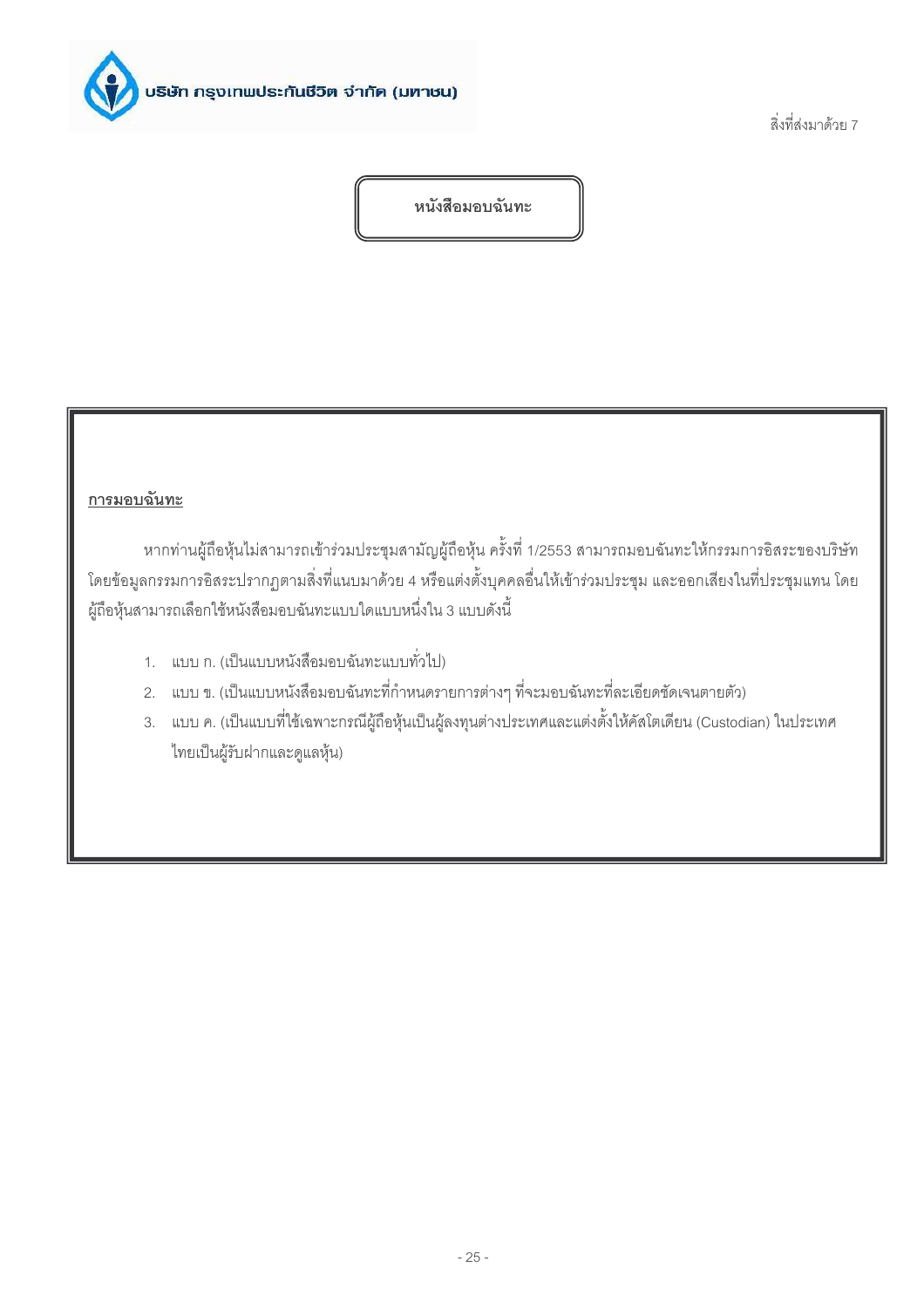

แบบหนังสือมอบฉันทะ แบบ ก.

อากร แสตมป์

(เป็นแบบหนังสือมอบฉันทะแบบทั่วไป)

20 บาท

|                                                                                                                                     | (2) เป็นผู้ถือหุ้นของบริษัท กรุงเทพประกันชีวิต จำกัด (มหาชน) |  |
|-------------------------------------------------------------------------------------------------------------------------------------|--------------------------------------------------------------|--|
|                                                                                                                                     |                                                              |  |
|                                                                                                                                     |                                                              |  |
|                                                                                                                                     |                                                              |  |
| (3) ขอมอบฉันทะให้                                                                                                                   |                                                              |  |
|                                                                                                                                     |                                                              |  |
|                                                                                                                                     |                                                              |  |
|                                                                                                                                     |                                                              |  |
|                                                                                                                                     |                                                              |  |
|                                                                                                                                     |                                                              |  |
|                                                                                                                                     |                                                              |  |
|                                                                                                                                     |                                                              |  |
|                                                                                                                                     |                                                              |  |
|                                                                                                                                     |                                                              |  |
| คนหนึ่งคนใดเพียงคนเดียวเป็นผู้แทนของข้าพเจ้าเพื่อเข้าประชุมและออกเสียงลงคะแนนแทนข้าพเจ้าในการประชุมสามัญผู้ถือหุ้น ครั้งที่         |                                                              |  |
| 1/2553 ในวันอังคารที่ 27 เมษายน 2553 เวลา 09.00 น.  ณ  ห้องประชุมชั้น 7 สำนักงานใหญ่ บริษัท กรุงเทพประกันชีวิต จำกัด (มหาชน) เลขที่ |                                                              |  |

เพื่ 23/115-121 รอยัลซิตี้อเวนิว ถนนพระราม 9 แขวงบางกะปิ เขตห้วยขวาง กรุงเทพมหานคร หรือที่จะพึงเลื่อนไปในวัน เวลา และสถานที่อื่นด้วย กิจการใดที่ผู้รับมอบฉันทะกระทำไปในการประชุมนั้น ให้ถือเสมือนว่าข้าพเจ้าได้กระทำเองทุกประการ

<u>หมายเหตุ</u> ผู้ถือหุ้นที่มอบฉันทะจะต้องมอบฉันทะให้ผู้รับมอบฉันทะเพียงรายเดียวเป็นผู้เข้าประชุมและออกเสียงลงคะแนนไม่สามารถแบ่งแยกจำนวนหุ้น ให้ผู้รับมอบฉันทะหลายคนเพื่อแยกการลงคะแนนเสียง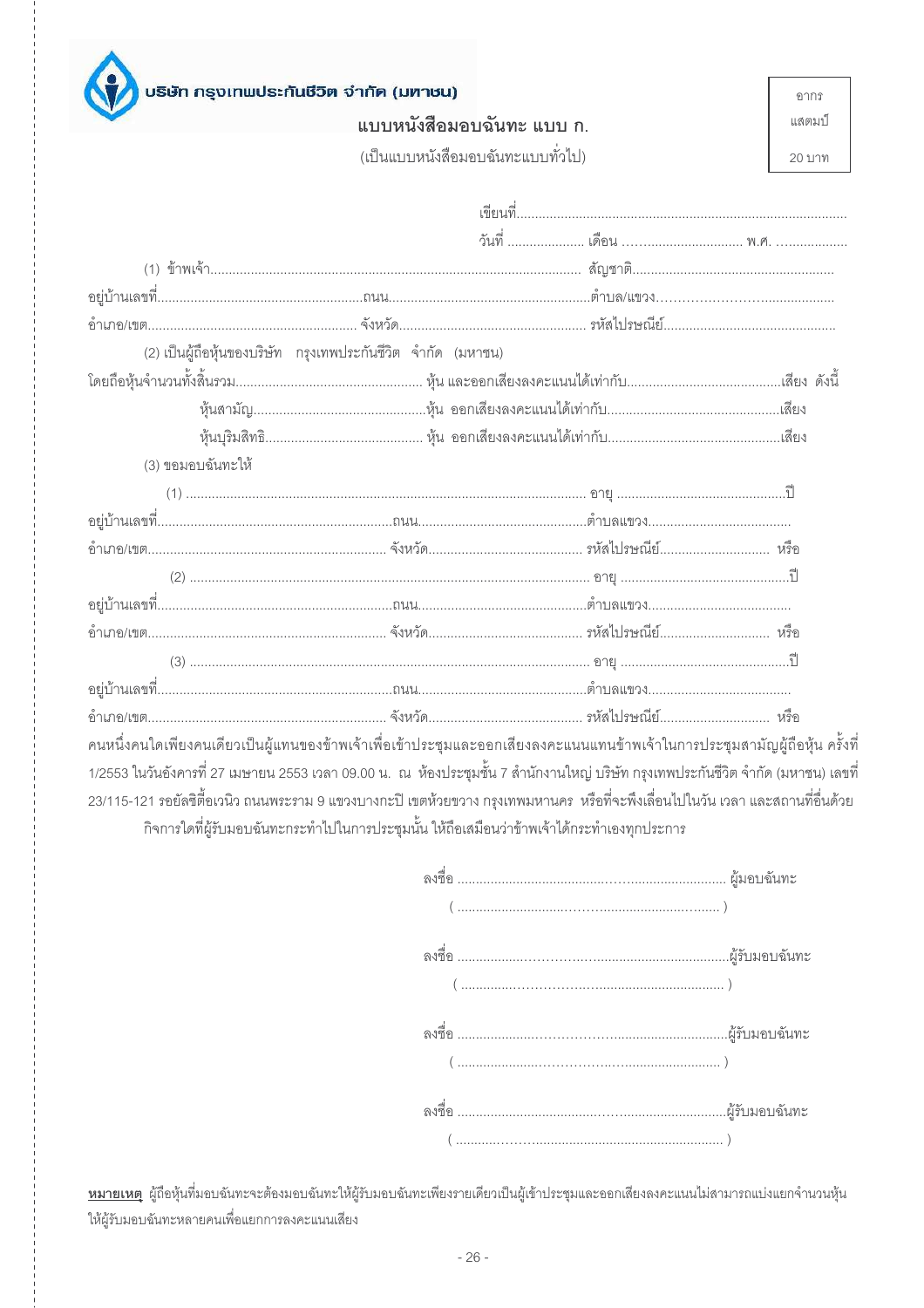

|                   | แบบหนังสือมอบฉันทะ แบบ ข.                                                                    |                                                                                                                                                                                                                                                                                                                                                                                       | อากร<br>แสตมาใ |
|-------------------|----------------------------------------------------------------------------------------------|---------------------------------------------------------------------------------------------------------------------------------------------------------------------------------------------------------------------------------------------------------------------------------------------------------------------------------------------------------------------------------------|----------------|
|                   |                                                                                              | (เป็นแบบหนังสือมอบฉันทะที่กำหนดรายการต่างๆ ที่จะมอบฉันทะที่ละเอียดชัดเจนตายตัว)                                                                                                                                                                                                                                                                                                       | 20 บาท         |
|                   |                                                                                              |                                                                                                                                                                                                                                                                                                                                                                                       |                |
|                   |                                                                                              |                                                                                                                                                                                                                                                                                                                                                                                       |                |
|                   |                                                                                              |                                                                                                                                                                                                                                                                                                                                                                                       |                |
|                   |                                                                                              |                                                                                                                                                                                                                                                                                                                                                                                       |                |
|                   |                                                                                              |                                                                                                                                                                                                                                                                                                                                                                                       |                |
|                   | (2) เป็นผู้ถือหุ้นของบริษัท กรุงเทพประกันชีวิต จำกัด (มหาชน)                                 |                                                                                                                                                                                                                                                                                                                                                                                       |                |
|                   |                                                                                              |                                                                                                                                                                                                                                                                                                                                                                                       |                |
|                   |                                                                                              |                                                                                                                                                                                                                                                                                                                                                                                       |                |
|                   |                                                                                              |                                                                                                                                                                                                                                                                                                                                                                                       |                |
| (3) ขอมอบฉันทะให้ |                                                                                              |                                                                                                                                                                                                                                                                                                                                                                                       |                |
|                   |                                                                                              |                                                                                                                                                                                                                                                                                                                                                                                       |                |
|                   |                                                                                              |                                                                                                                                                                                                                                                                                                                                                                                       |                |
|                   |                                                                                              |                                                                                                                                                                                                                                                                                                                                                                                       |                |
|                   |                                                                                              |                                                                                                                                                                                                                                                                                                                                                                                       |                |
|                   |                                                                                              |                                                                                                                                                                                                                                                                                                                                                                                       |                |
|                   |                                                                                              |                                                                                                                                                                                                                                                                                                                                                                                       |                |
|                   |                                                                                              |                                                                                                                                                                                                                                                                                                                                                                                       |                |
|                   |                                                                                              |                                                                                                                                                                                                                                                                                                                                                                                       |                |
|                   |                                                                                              |                                                                                                                                                                                                                                                                                                                                                                                       |                |
|                   |                                                                                              | คนหนึ่งคนใดเพียงคนเดียวเป็นผู้แทนของข้าพเจ้าเพื่อเข้าประชุมและออกเสียงลงคะแนนแทนข้าพเจ้าในการประชุมสามัญผู้ถือหุ้น<br>ครั้งที่ 1/2553 ในวันอังคารที่ 27 เมษายน 2553 เวลา   09.00 น. ห้องประชุมชั้น 7 สำนักงานใหญ่ บริษัท กรุงเทพประกันชีวิต จำกัด<br>(มหาชน) เลขที่ 23/115-121 รอยัลซิตี้อเวนิว ถนนพระราม 9 แขวงบางกะปิ เขตห้วยขวาง กรุงเทพมหานคร  หรือที่จะพึงเลื่อนไปในวัน เวลา และ |                |
| สถานที่อื่นด้วย   |                                                                                              |                                                                                                                                                                                                                                                                                                                                                                                       |                |
|                   | (4)  ข้าพเจ้าขอมอบฉันทะให้ผู้รับมอบฉันทะออกเสียงลงคะแนนแทนข้าพเจ้าในการประชุมครั้งนี้ ดังนี้ |                                                                                                                                                                                                                                                                                                                                                                                       |                |
|                   | <u>วาระที่ 1</u> พิจารณารับรองรายงานการประชุมใหญ่สามัญผู้ถือหุ้น ประจำปี 2552                |                                                                                                                                                                                                                                                                                                                                                                                       |                |
|                   | (ก) ให้ผู้รับมอบฉันทะมีสิทธิพิจารณาและลงมติแทนข้าพเจ้าได้ทุกประการตามที่เห็นสมควร            |                                                                                                                                                                                                                                                                                                                                                                                       |                |
|                   | (ข)  ให้ผู้รับมอบฉันทะออกเสี่ยงลงคะแนนตามความประสงค์ของข้าพเจ้า ดังนี้                       |                                                                                                                                                                                                                                                                                                                                                                                       |                |
| $\Box$ เห็นด้วย   | $\Box$ ไม่เห็นด้วย                                                                           | $\Box$ งดออกเสียง                                                                                                                                                                                                                                                                                                                                                                     |                |

| วาระที่ 2  รับทราบผลการดำเนินงานประจำปี 2552 |  |
|----------------------------------------------|--|
|                                              |  |

 $\Box$  (ก) ให้ผู้รับมอบฉันทะมีสิทธิพิจารณาและลงมติแทนข้าพเจ้าได้ทุกประการตามที่เห็นสมควร

- $\Box$  (ข) ให้ผู้รับมอบฉันทะออกเสียงลงคะแนนตามความประสงค์ของข้าพเจ้า ดังนี้
	- $\Box$  ไม่เห็นด้วย □ เห็นด้วย  $\Box$ งดออกเสียง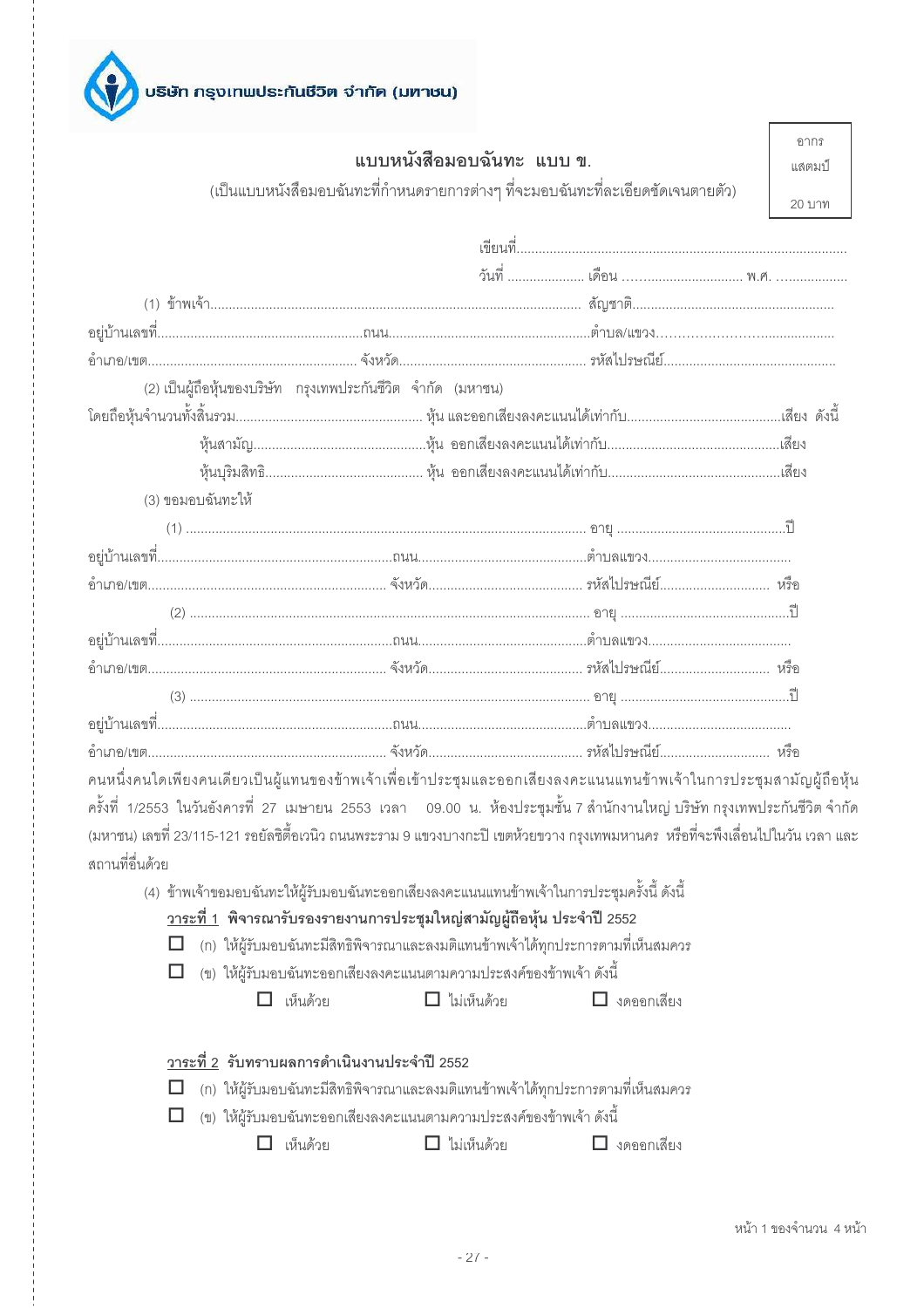|  | บธิษัท กธุงเทพประกันชีวิต จำกัด (มหาชน)                      |                                                                                 |                                                                                            |
|--|--------------------------------------------------------------|---------------------------------------------------------------------------------|--------------------------------------------------------------------------------------------|
|  |                                                              |                                                                                 | <u>วาระที่ 3</u> พิจารณาอนุมัติงบดุล และงบกำไรขาดทุน สำหรับปีสิ้นสุดวันที่ 31 ธันวาคม 2552 |
|  |                                                              |                                                                                 | (ก) ให้ผู้รับมอบฉันทะมีสิทธิพิจารณาและลงมติแทนข้าพเจ้าได้ทุกประการตามที่เห็นสมควร          |
|  |                                                              | (ข)  ให้ผู้รับมอบฉันทะออกเสียงลงคะแนนตามความประสงค์ของข้าพเจ้า ดังนี้           |                                                                                            |
|  | เห็นด้วย                                                     | $\Box$ ไม่เห็นด้วย                                                              | งดออกเสียง                                                                                 |
|  |                                                              |                                                                                 |                                                                                            |
|  |                                                              | <u>วาระที่ 4</u> พิจารณาอนุมัติการจัดสรรกำไรประจำปี 2552 และการจ่ายเงินปันผล    |                                                                                            |
|  |                                                              |                                                                                 | (ก) ให้ผู้รับมอบฉันทะมีสิทธิพิจารณาและลงมติแทนข้าพเจ้าได้ทุกประการตามที่เห็นสมควร          |
|  |                                                              | (ข) ให้ผู้รับมอบฉันทะออกเสียงลงคะแนนตามความประสงค์ของข้าพเจ้า ดังนี้            |                                                                                            |
|  | เห็นด้วย                                                     | $\Box$ ไม่เห็นด้วย                                                              | $\Box$ งดออกเสียง                                                                          |
|  |                                                              |                                                                                 |                                                                                            |
|  |                                                              | <u>วาระที่ 5</u> พิจารณาแต่งตั้งกรรมการแทนกรรมการที่ออกตามวาระ                  |                                                                                            |
|  |                                                              |                                                                                 | (ก) ให้ผู้รับมอบฉันทะมีสิทธิพิจารณาและลงมติแทนข้าพเจ้าได้ทุกประการตามที่เห็นสมควร          |
|  |                                                              | (ข) ให้ผู้รับมอบฉันทะออกเสียงลงคะแนนตามความประสงค์ของข้าพเจ้า ดังนี้            |                                                                                            |
|  | $\Box$ การแต่งตั้งกรรมการทั้งชุด                             |                                                                                 |                                                                                            |
|  | เห็นด้วย                                                     | ไม่เห็นด้วย                                                                     | $\Box$ งดออกเสียง                                                                          |
|  | $\Box$ การแต่งตั้งกรรมการเป็นรายบุคคล                        |                                                                                 |                                                                                            |
|  | <u> ชื่อกรรมการ ______นายชัย โสภณพนิช</u>                    |                                                                                 |                                                                                            |
|  | $\Box$ เห็นด้วย                                              | $\Box$ ไม่เห็นด้วย                                                              | $\Box$ งดออกเสียง                                                                          |
|  | <u> ชื่อกรรมการ ______นายชัย นวพันธ์</u>                     |                                                                                 |                                                                                            |
|  | เห็นด้วย                                                     | $\Box$ ไม่เห็นด้วย                                                              | $\Box$ งดออกเสียง                                                                          |
|  |                                                              |                                                                                 |                                                                                            |
|  | <u> ชื่อกรรมการ _____ดร.ศิริ_การเจริญดี</u>                  |                                                                                 |                                                                                            |
|  | เห็นด้วย                                                     | $\Box$ ไม่เห็นด้วย                                                              | งดออกเสียง                                                                                 |
|  | <u> ชื่อกรรมการ   นายเคนทาโร่ อิเด่ะ</u>                     |                                                                                 |                                                                                            |
|  | เห็นด้วย                                                     | $\Box$ ไม่เห็นด้วย                                                              | $\Box$ งดออกเสียง                                                                          |
|  |                                                              |                                                                                 |                                                                                            |
|  | <u>วาระที่ 6</u> พิจารณาอนุมัติค่าตอบแทนกรรมการ ประจำปี 2553 |                                                                                 |                                                                                            |
|  |                                                              |                                                                                 | (ก) ให้ผู้รับมอบฉันทะมีสิทธิพิจารณาและลงมติแทนข้าพเจ้าได้ทุกประการตามที่เห็นสมควร          |
|  |                                                              | (ข)  ให้ผู้รับมอบฉันทะออกเสียงลงคะแนนตามความประสงค์ของข้าพเจ้า ดังนี้           |                                                                                            |
|  | เห็นด้วย                                                     | $\Box$ ไม่เห็นด้วย                                                              | $\Box$ งดออกเสียง                                                                          |
|  |                                                              |                                                                                 |                                                                                            |
|  |                                                              | <u>วาระที่ 7</u> พิจารณาอนุมัติแต่งตั้งผู้สอบบัญชี และกำหนดค่าตอบแทนผู้สอบบัญชี |                                                                                            |
|  |                                                              |                                                                                 | (ก) ให้ผู้รับมอบฉันทะมีสิทธิพิจารณาและลงมติแทนข้าพเจ้าได้ทุกประการตามที่เห็นสมควร          |
|  |                                                              | (ข) ให้ผู้รับมอบฉันทะออกเสียงลงคะแนนตามความประสงค์ของข้าพเจ้า ดังนี้            |                                                                                            |
|  | เห็นด้วย                                                     | $\Box$ ไม่เห็นด้วย                                                              | งดออกเสียง                                                                                 |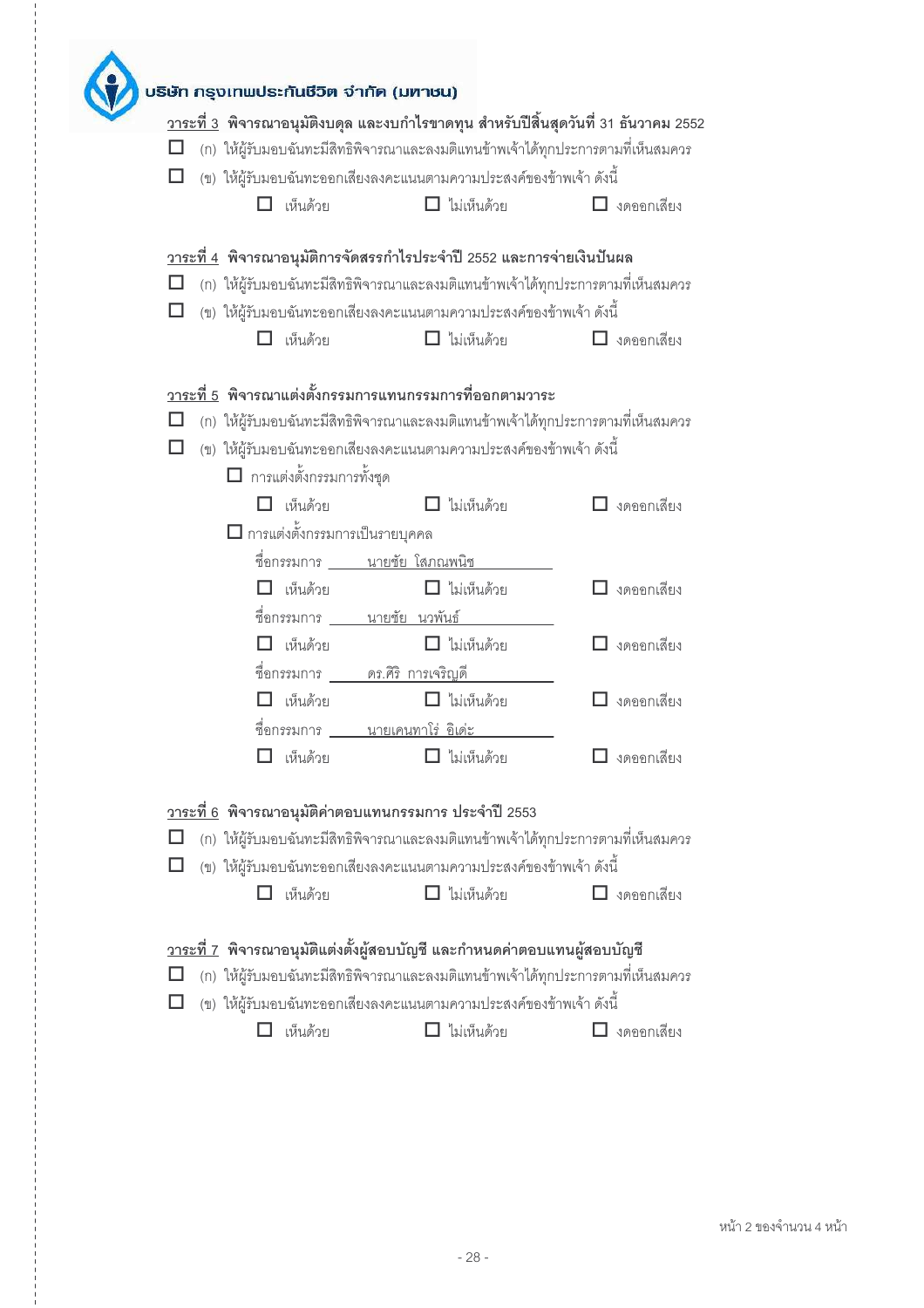วาระที่ 8 เรื่องอื่น ๆ (ถ้ามี)

 $\Box$  (ก) ให้ผู้รับมอบฉันทะมีสิทธิพิจารณาและลงมติแทนข้าพเจ้าได้ทุกประการตามที่เห็นสมควร

 $\Box$  (ข) ให้ผู้รับมอบฉันทะออกเสียงลงคะแนนตามความประสงค์ของข้าพเจ้า ดังนี้

 $\Box$  เห็นด้วย

□ ไม่เห็นด้วย

 $\Box$  งดออกเสียง

(5) การลงคะแนนเสียงของผู้รับมอบฉันทะในวาระใดที่ไม่เป็นไปตามที่ระบุไว้ในหนังสือมอบฉันทะนี้ ให้ถือว่าการลงคะแนนเสียงนั้น ไม่ถูกต้องและไม่ใช่เป็นการลงคะแนนเสียงของข้าพเจ้าในฐานะผู้ถือหุ้น

(6) ในกรณีที่ข้าพเจ้าไม่ได้ระบุความประสงค์ในการออกเสียงลงคะแนนในวาระใดไว้หรือระบุไว้ไม่ขัดเจนหรือในกรณีที่ที่ประชุมมีการ ้พิจารณาหรือลงมติในเรื่องใดนอกเหนือจากเรื่องที่ระบุไว้ข้างต้น รวมถึงกรณีที่มีการแก้ไขเปลี่ยนแปลงหรือเพิ่มเติมข้อเท็จจริงประการใด ให้ผู้รับ ้มอบฉันทะมีสิทธิพิจารณาและลงมติแทนข้าพเจ้าได้ทุกประการตามที่เห็นสมควร

กิจการใดที่ผู้รับมอบฉันทะได้กระทำไปในการประชุม เว้นแต่กรณีที่ผู้รับมอบฉันทะไม่ออกเสียงตามที่ข้าพเจ้าระบุในหนังสือมอบฉันทะ ให้ถือเสมือนว่าข้าพเจ้าได้กระทำเองทุกประการ

หมายเหต

- ผู้ถือหุ้นที่มอบฉันทะจะต้องมอบฉันทะให้ผู้รับมอบฉันทะเพียงรายเดียวเป็นผู้เข้าประชุมและออกเสียงลงคะแนน ไม่สามารถแบ่งแยก  $1.$ ้จำนวนหุ้นให้ผู้รับมอบฉันทะหลายคนเพื่อแยกการลงคะแนนเสียงได้
- 2. วาระเลือกตั้งกรรมการสามารถเลือกตั้งกรรมการทั้งชุดหรือเลือกตั้งกรรมการเป็นรายบุคคล
- 3. ในกรณีที่มีวาระที่จะต้องพิจารณาในการประชุมมากกว่าวาระที่ระบุไว้ข้างต้น ผู้มอบฉันทะสามารถระบุเพิ่มเติมได้ในใบประจำต่อแบบ หนังสือมอบฉันทะ แบบ ข. ตามแนบ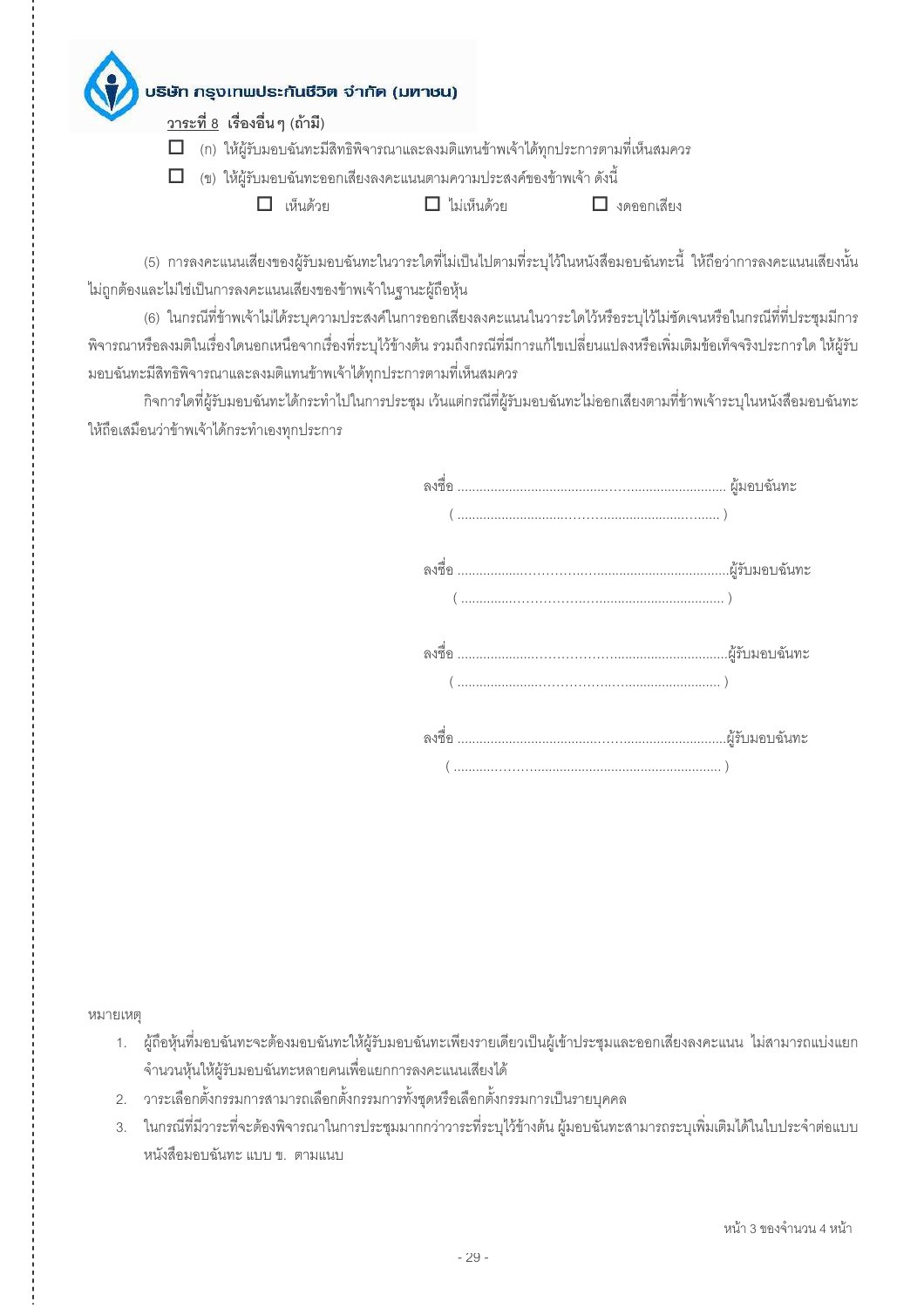

# ใบประจำต่อแบบหนังสือมอบฉันทะ ข.

การมอบฉันทะในฐานะเป็นผู้ถือหุ้นของบริษัท กรุงเทพประกันชีวิต จำกัด (มหาชน) ในการประชุมสามัญผู้ถือหุ้น ครั้งที่ 1/2553 ในวันอังคารที่ 27 เมษายน 2553 เวลา 09.00 น. ณ ห้องประชุมชั้น 7 สำนักงานใหญ่ บริษัท กรุงเทพประกันชีวิต จำกัด (มหาชน) เลขที่ 23/115-121 รอยัลซิตี้อเวนิว ถนนพระราม 9 แขวงบางกะปิ เขตห้วยขวาง กรุงเทพมหานคร หรือจะพึงเลื่อนไปในวัน เวลา และสถานที่อื่นด้วย

|   |             |                 | (ก) ให้ผู้รับมอบฉันทะมีสิทธิพิจารณาและลงมติแทนข้าพเจ้าได้ทุกประการตามที่เห็นสมควร                                                                         |                                      |                    |
|---|-------------|-----------------|-----------------------------------------------------------------------------------------------------------------------------------------------------------|--------------------------------------|--------------------|
| □ |             |                 | (ข) ให้ผู้รับมอบฉันทะออกเสี่ยงลงคะแนนตามความประสงค์ของข้าพเจ้า ดังนี้                                                                                     |                                      |                    |
|   |             | เห็นด้วย        |                                                                                                                                                           | $\Box$ ไม่เห็นด้วย                   | $\Box$ งดออกเสียง  |
|   |             |                 |                                                                                                                                                           |                                      |                    |
| □ |             |                 |                                                                                                                                                           |                                      |                    |
|   |             |                 | (ก) ให้ผู้รับมอบฉันทะมีสิทธิพิจารณาและลงมติแทนข้าพเจ้าได้ทุกประการตามที่เห็นสมควร<br>(ข) ให้ผู้รับมอบฉันทะออกเสียงลงคะแนนตามความประสงค์ของข้าพเจ้า ดังนี้ |                                      |                    |
|   |             | เห็นด้วย        |                                                                                                                                                           | $\Box$ ไม่เห็นด้วย                   | $\Box$ งดออกเสียง  |
|   |             |                 |                                                                                                                                                           |                                      |                    |
|   |             |                 |                                                                                                                                                           |                                      |                    |
| □ |             |                 | (ก) ให้ผู้รับมอบฉันทะมีสิทธิพิจารณาและลงมติแทนข้าพเจ้าได้ทุกประการตามที่เห็นสมควร                                                                         |                                      |                    |
| □ |             |                 | (ข) ให้ผู้รับมอบฉันทะออกเสี่ยงลงคะแนนตามความประสงค์ของข้าพเจ้า ดังนี้                                                                                     |                                      |                    |
|   |             | เห็นด้วย        |                                                                                                                                                           | $\Box$ ไม่เห็นด้วย                   | $\Box$ งดออกเสียง  |
|   |             |                 |                                                                                                                                                           |                                      |                    |
|   |             |                 |                                                                                                                                                           |                                      |                    |
| □ |             |                 | (ก) ให้ผู้รับมอบฉันทะมีสิทธิพิจารณาและลงมติแทนข้าพเจ้าได้ทุกประการตามที่เห็นสมควร                                                                         |                                      |                    |
| ◻ |             |                 | (ข) ให้ผู้รับมอบฉันทะออกเสียงลงคะแนนตามความประสงค์ของข้าพเจ้า ดังนี้                                                                                      |                                      |                    |
|   |             | เห็นด้วย        |                                                                                                                                                           | $\Box$ ไม่เห็นด้วย $\Box$ งดออกเสียง |                    |
|   |             |                 |                                                                                                                                                           |                                      |                    |
|   |             |                 | วาระที่เรื่อง เลือกตั้งกรรมการ(ต่อ)                                                                                                                       |                                      |                    |
|   |             | เห็นด้วย        | ■ ไม่เห็นด้วย                                                                                                                                             |                                      | $\Box$ งดออกเสียง  |
|   |             |                 |                                                                                                                                                           |                                      |                    |
|   |             | เห็นด้วย        | $\Box$ ไม่เห็นด้วย                                                                                                                                        |                                      | $\Box$ งดออกเลี้ยง |
|   | ชื่อกรรมการ |                 |                                                                                                                                                           |                                      |                    |
|   |             | $\Box$ เห็นด้วย | □ ไม่เห็นด้วย                                                                                                                                             |                                      | $\Box$ งดออกเสียง  |
|   |             |                 |                                                                                                                                                           |                                      |                    |
|   |             | เห็นด้วย        | □ ไม่เห็นด้วย                                                                                                                                             |                                      | $\Box$ งดออกเสียง  |
|   |             |                 |                                                                                                                                                           |                                      |                    |
|   |             | เห็นด้วย        | $\Box$ ไม่เห็นด้วย                                                                                                                                        |                                      | $\Box$ งดออกเสียง  |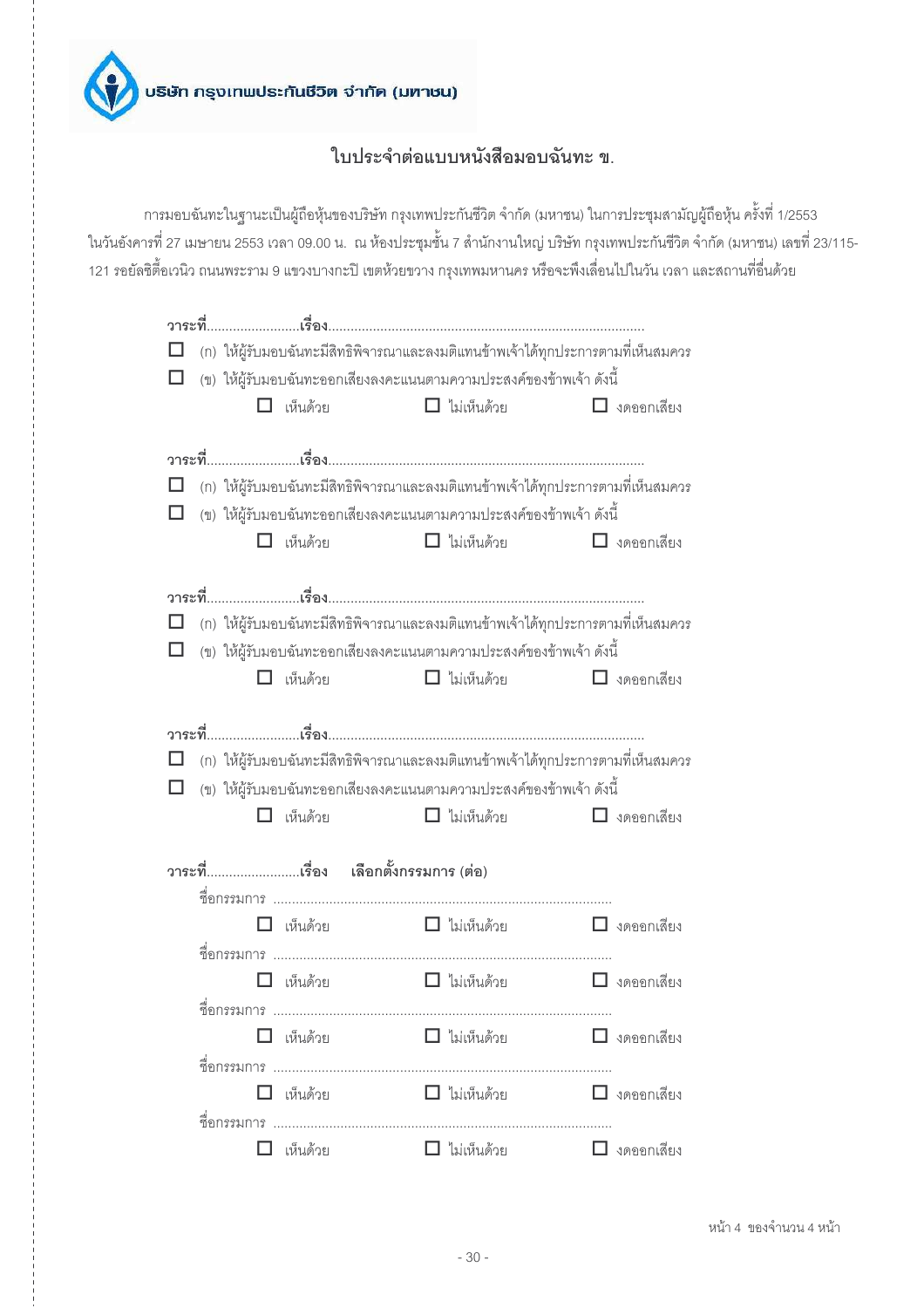

|                                                              | แบบหนังสือมอบฉันทะ แบบ ค.                                             |  | คากร   |
|--------------------------------------------------------------|-----------------------------------------------------------------------|--|--------|
|                                                              | (เป็นแบบที่ใช้เฉพาะกรณีผู้ถือหุ้นเป็นผู้ลงทุนต่างประเทศและแต่งตั้งให้ |  | แสตมป์ |
|                                                              | คัสโตเดียน (Custodian) ในประเทศไทยเป็นผู้รับฝากและดูแลหุ้น)           |  | 20 บาท |
|                                                              |                                                                       |  |        |
|                                                              |                                                                       |  |        |
|                                                              |                                                                       |  |        |
|                                                              |                                                                       |  |        |
|                                                              |                                                                       |  |        |
|                                                              |                                                                       |  |        |
| ซึ่งเป็นผู้ถือหุ้นของบริษัท กรุงเทพประกันชีวิต จำกัด (มหาชน) |                                                                       |  |        |
|                                                              |                                                                       |  |        |
|                                                              |                                                                       |  |        |
|                                                              |                                                                       |  |        |
| (2) ขอมอบฉันทะให้                                            |                                                                       |  |        |
|                                                              |                                                                       |  |        |
|                                                              |                                                                       |  |        |
|                                                              |                                                                       |  |        |
|                                                              |                                                                       |  |        |
|                                                              |                                                                       |  |        |
|                                                              |                                                                       |  |        |
|                                                              |                                                                       |  |        |

| ้ คนหนึ่งคนใดเพียงคนเดียวเป็นผู้แทนของข้าพเจ้า เพื่อเข้าประชุมและออกเสียงลงคะแนนแทนข้าพเจ้าในการประชุมสามัญผู้ถือหุ้น ครั้งที่ |  |  |
|--------------------------------------------------------------------------------------------------------------------------------|--|--|
|                                                                                                                                |  |  |

1/2553 ในวันอังคารที่ 27 เมษายน 2553 เวลา 09.00 น. ณ ห้องประชุมชั้น 7 สำนักงานใหญ่ บริษัท กรุงเทพประกันชีวิต จำกัด (มหาชน) เลขที่ 23/115-121 รอยัลซิตี้อเวนิว ถนนพระราม 9 แขวงบางกะปิ เขตห้วยขวาง กรุงเทพมหานคร หรือจะพึ่งเลื่อนไปในวัน เวลา และสถานที่อื่น ด้วย

(3) ข้าพเจ้าขอมอบฉันทะให้ผู้รับมอบฉันทะเข้าร่วมประชุมและออกเสียงลงคะแนนในครั้งนี้ ดังนี้

- $\Box$  มอบฉันทะตามจำนวนหุ้นทั้งหมดที่ถือและมีสิทธิออกเสียงลงคะแนนได้
- $\Box$  มคบดันทะบางส่วน คือ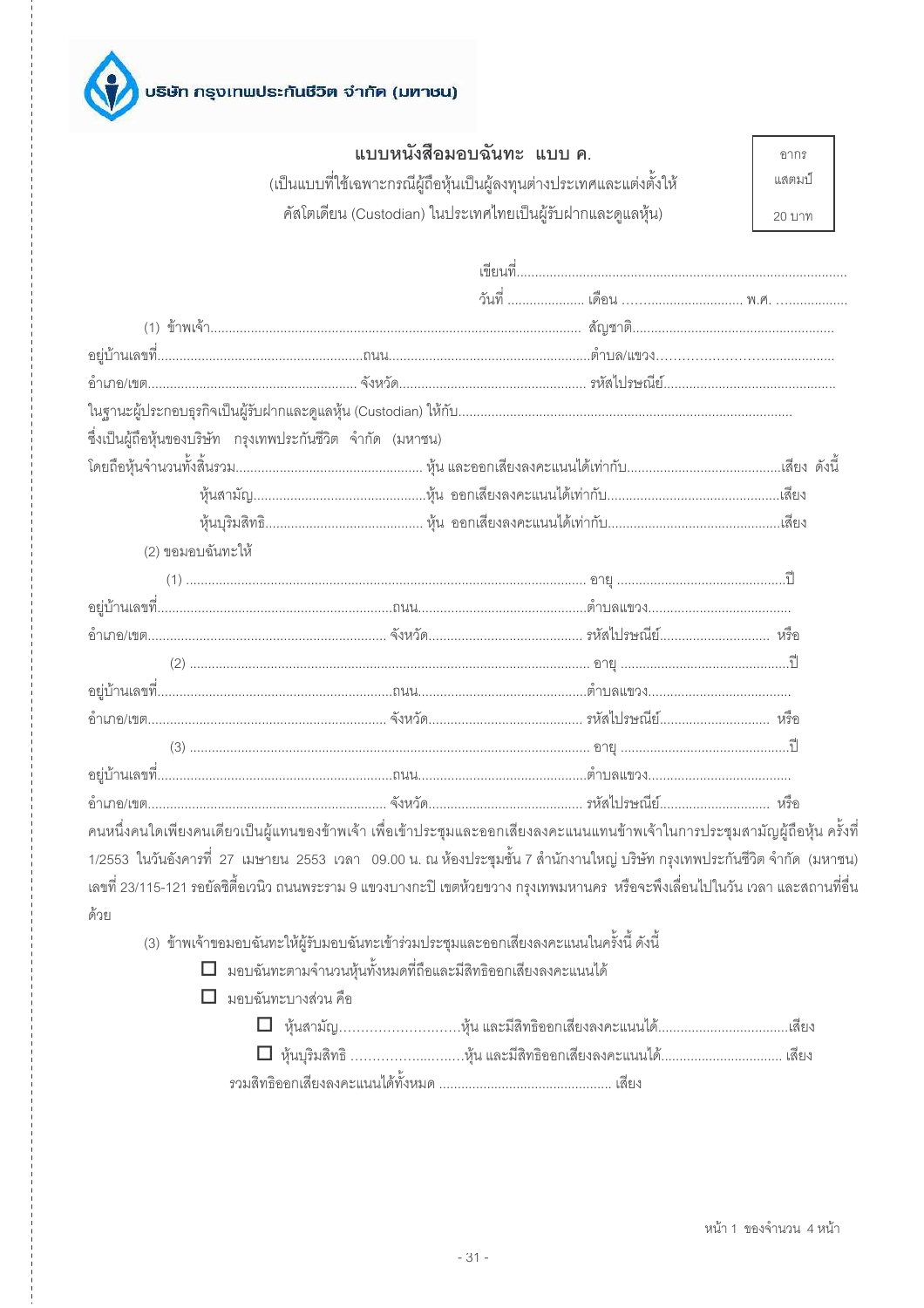|   |  |                                  | (4)  ข้าพเจ้าขอมอบฉันทะให้ผู้รับมอบฉันทะออกเสียงลงคะแนนแทนข้าพเจ้าในการประชุมครั้งนี้ ดังนี้<br><u>วาระที่ 1</u> พิจารณารับรองรายงานการประชุมใหญ่สามัญผู้ถือหุ้น ประจำปี 2552<br>(ก) ให้ผู้รับมอบฉันทะมีสิทธิพิจารณาและลงมติแทนข้าพเจ้าได้ทุกประการตามที่เห็นสมควร<br>(ข) ให้ผู้รับมอบฉันทะออกเสียงลงคะแนนตามความประสงค์ของข้าพเจ้า ดังนี้ |                        |
|---|--|----------------------------------|--------------------------------------------------------------------------------------------------------------------------------------------------------------------------------------------------------------------------------------------------------------------------------------------------------------------------------------------|------------------------|
|   |  | $\Box$ เห็นด้วย                  | $\Box$ ไม่เห็นด้วย                                                                                                                                                                                                                                                                                                                         | $\Box$ งดออกเสียง      |
|   |  |                                  | <u>วาระที่ 2</u> รับทราบผลการดำเนินงานประจำปี 2552                                                                                                                                                                                                                                                                                         |                        |
|   |  |                                  | (ก) ให้ผู้รับมอบฉันทะมีสิทธิพิจารณาและลงมติแทนข้าพเจ้าได้ทุกประการตามที่เห็นสมควร                                                                                                                                                                                                                                                          |                        |
|   |  |                                  | (ข) ให้ผู้รับมอบฉันทะออกเสียงลงคะแนนตามความประสงค์ของข้าพเจ้า ดังนี้                                                                                                                                                                                                                                                                       |                        |
|   |  | $\Box$ เห็นด้วย                  | $\Box$ ไม่เห็นด้วย                                                                                                                                                                                                                                                                                                                         | $\Box$ งดออกเสียง      |
|   |  |                                  | <u>วาระที่ 3</u> พิจารณาอนุมัติงบดุล และงบกำไรขาดทุน สำหรับปีสิ้นสุดวันที่ 31 ธันวาคม 2552                                                                                                                                                                                                                                                 |                        |
|   |  |                                  | (ก) ให้ผู้รับมอบฉันทะมีสิทธิพิจารณาและลงมติแทนข้าพเจ้าได้ทุกประการตามที่เห็นสมควร                                                                                                                                                                                                                                                          |                        |
|   |  |                                  | (ข) ให้ผู้รับมอบฉันทะออกเสียงลงคะแนนตามความประสงค์ของข้าพเจ้า ดังนี้                                                                                                                                                                                                                                                                       |                        |
|   |  | <b>]</b> เห็นด้วย                | $\Box$ ไม่เห็นด้วย                                                                                                                                                                                                                                                                                                                         | $\Box$ งดออกเสียง      |
|   |  |                                  | <u>วาระที่ 4</u> พิจารณาอนุมัติการจัดสรรกำไรประจำปี 2552 และการจ่ายเงินปันผล                                                                                                                                                                                                                                                               |                        |
|   |  |                                  | (ก) ให้ผู้รับมอบฉันทะมีสิทธิพิจารณาและลงมติแทนข้าพเจ้าได้ทุกประการตามที่เห็นสมควร                                                                                                                                                                                                                                                          |                        |
|   |  |                                  |                                                                                                                                                                                                                                                                                                                                            |                        |
|   |  |                                  |                                                                                                                                                                                                                                                                                                                                            |                        |
|   |  |                                  | (ข)  ให้ผู้รับมอบฉันทะออกเสียงลงคะแนนตามความประสงค์ของข้าพเจ้า ดังนี้                                                                                                                                                                                                                                                                      |                        |
|   |  | เห็นด้วย                         | $\Box$ ไม่เห็นด้วย                                                                                                                                                                                                                                                                                                                         | งดออกเสียง             |
|   |  |                                  | <u>วาระที่ 5</u> พิจารณาแต่งตั้งกรรมการแทนกรรมการที่ออกตามวาระ                                                                                                                                                                                                                                                                             |                        |
| П |  |                                  |                                                                                                                                                                                                                                                                                                                                            |                        |
|   |  |                                  | (ก) ให้ผู้รับมอบฉันทะมีสิทธิพิจารณาและลงมติแทนข้าพเจ้าได้ทุกประการตามที่เห็นสมควร                                                                                                                                                                                                                                                          |                        |
|   |  |                                  | (ข) ให้ผู้รับมอบฉันทะออกเสียงลงคะแนนตามความประสงค์ของข้าพเจ้า ดังนี้                                                                                                                                                                                                                                                                       |                        |
|   |  | $\Box$ การแต่งตั้งกรรมการทั้งชุด |                                                                                                                                                                                                                                                                                                                                            |                        |
|   |  | $\Box$ เห็นด้วย                  | $\Box$ ไม่เห็นด้วย                                                                                                                                                                                                                                                                                                                         | $\Box$ งดออกเสียง      |
|   |  |                                  | $\Box$ การแต่งตั้งกรรมการเป็นรายบุคคล                                                                                                                                                                                                                                                                                                      |                        |
|   |  |                                  | <u> ชื่อกรรมการ ______นายชัย โสภณพนิช ______</u>                                                                                                                                                                                                                                                                                           |                        |
|   |  | เห็นด้วย                         | $\Box$ ไม่เห็นด้วย                                                                                                                                                                                                                                                                                                                         | $\Box$ งดออกเสียง      |
|   |  |                                  | <u> ชื่อกรรมการ ______นายชัย นวพันธ์ ________</u>                                                                                                                                                                                                                                                                                          |                        |
|   |  | เห็นด้วย                         | $\Box$ ไม่เห็นด้วย                                                                                                                                                                                                                                                                                                                         | $\Box$ งดออกเสียง      |
|   |  |                                  | ชื่อกรรมการ ดร.ศิริ การเจริญดี                                                                                                                                                                                                                                                                                                             |                        |
|   |  | เห็นด้วย                         | $\Box$ ไม่เห็นด้วย                                                                                                                                                                                                                                                                                                                         | $\Box$ งดออกเสียง      |
|   |  |                                  | <u> ขื่อกรรมการ ______นายเคนทาโร่_อิเด่ะ__________</u>                                                                                                                                                                                                                                                                                     |                        |
|   |  | เห็นด้วย                         | $\Box$ ไม่เห็นด้วย                                                                                                                                                                                                                                                                                                                         | $\mathsf I$ งดออกเสียง |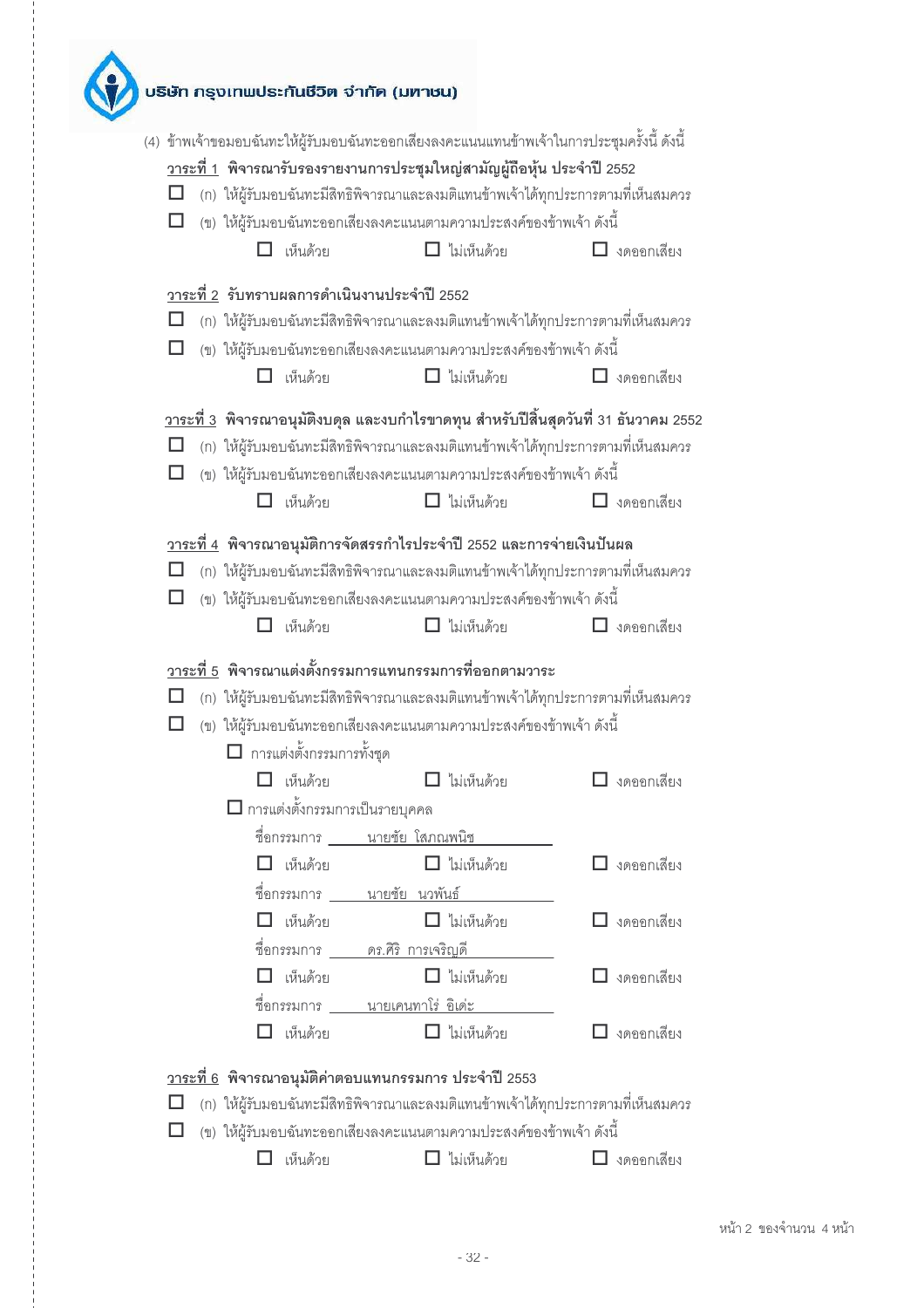|                                       | บริษัท กรุงเทพประกันชีวิต จำกัด (มหาชน)                                     |                |            |                                                                                   |  |
|---------------------------------------|-----------------------------------------------------------------------------|----------------|------------|-----------------------------------------------------------------------------------|--|
|                                       |                                                                             |                |            | <u>วาระที่ 7</u> พิจารณาอนุมัติแต่งตั้งผู้สอบบัญชี และกำหนดค่าตอบแทนผู้สอบบัญชี   |  |
|                                       |                                                                             |                |            | (ก) ให้ผู้รับมอบฉันทะมีสิทธิพิจารณาและลงมติแทนข้าพเจ้าได้ทุกประการตามที่เห็นสมควร |  |
|                                       | $\Box$ (ข) ให้ผู้รับมอบฉันทะออกเสียงลงคะแนนตามความประสงค์ของข้าพเจ้า ดังนี้ |                |            |                                                                                   |  |
|                                       | เห็นด้วย                                                                    | ี่ ไม่เห็นด้วย |            | $\Box$ งดออกเสียง                                                                 |  |
| <u>วาระที่ 8</u> เรื่องอื่น ๆ (ถ้ามี) |                                                                             |                |            |                                                                                   |  |
|                                       |                                                                             |                |            | (ก) ให้ผู้รับมอบฉันทะมีสิทธิพิจารณาและลงมติแทนข้าพเจ้าได้ทุกประการตามที่เห็นสมควร |  |
|                                       | (ข)  ให้ผู้รับมอบฉันทะออกเสียงลงคะแนนตามความประสงค์ของข้าพเจ้า ดังนี้       |                |            |                                                                                   |  |
|                                       | เห็นด้วย                                                                    |                | ไปเห็บด้วย | งดออกเสียง                                                                        |  |

(5) การลงคะแนนเสียงของผู้รับมอบฉันทะในวาระใดที่ไม่เป็นไปตามที่ระบุไว้ในหนังสือมอบฉันทะนี้ ให้ถือว่าการลงคะแนนเสียงนั้น ไม่ถูกต้องและไม่ถือเป็นการลงคะแนนเสียงของข้าพเจ้าในฐานะผู้ถือหุ้น

(6) ในกรณีที่ข้าพเจ้าไม่ได้ระบุความประสงค์ในการออกเสียงลงคะแนนในวาระใดไว้หรือระบุไว้ไม่ขัดเจนหรือในกรณีที่ที่ประชุมมีการ ้พิจารณาหรือลงมติในเรื่องใดนอกเหนือจากเรื่องที่ระบุไว้ข้างต้น รวมถึงกรณีที่มีการแก้ไขเปลี่ยนแปลงหรือเพิ่มเติมข้อเท็จจริงประการใด ให้ผู้รับ มอบฉันทะมีสิทธิพิจารณาและลงมติแทนข้าพเจ้าได้ทุกประการตามที่เห็นสมควร

กิจการใดที่ผู้รับมอบฉันทะได้กระทำไปในการประชุม เว้นแต่กรณีที่ผู้รับมอบฉันทะไม่ออกเสียงตามที่ข้าพเจ้าระบุในหนังสือมอบฉันทะ ให้ถือเสมือนว่าข้าพเจ้าได้กระทำเองทกประการ

หมายเหต

医阿拉伯氏试验检尿道检检尿道检检尿道检检尿道检

- 1. หนังสือมอบฉันทะแบบ ค. นี้ใช้เฉพาะกรณีที่ผู้ถือหุ้นที่ปรากฏชื่อในทะเบียนเป็นผู้ลงทุนต่างประเทศและแต่งตั้งให้คัสโตเดียน(Custodian) ใน ประเทศไทยเป็นผู้รับฝากและดูแลหุ้นเท่านั้น
- 2. หลักฐานที่ต้องแนบพร้อมกับหนังสือมอบฉันทะ คือ
	- (1) หนังสือมอบอำนาจจากผู้ถือหุ้นให้คัสโตเดียน (Custodian) เป็นผู้ดำเนินการลงทุนในหนังสือมอบฉันทะแทน
	- (2) หนังสือยืนยันว่าผู้ลงนามในหนังสือมอบฉันทะแทนได้รับอนุญาตประกอบธุรกิจคัสโตเดียน (Custodian)
- ่ 3. ผู้ถือหุ้นที่มอบฉันทะจะต้องมอบฉันทะให้ผู้รับมอบฉันทะเพียงรายเดียวเป็นผู้เข้าประชุมและออกเสียงลงคะแนน ไม่สามารถแบ่งแยกจำนวนหุ้น ให้ผู้รับมอบฉันทะหลายคนเพื่อแยกการลงคะแนนเสียงได้
- 4. วาระเลือกตั้งกรรมการสามารถเลือกตั้งกรรมการทั้งชุดหรือเลือกตั้งกรรมการเป็นรายบุคคล
- 5. ในกรณีที่มีวาระที่จะต้องพิจารณาในการประชุมมากกว่าวาระที่ระบุไว้ข้างต้น ผู้มอบฉันทะสามารถระบุเพิ่มเติมได้ในใบประจำต่อแบบหนังสือ มอบฉันทะ แบบ ค. ตามแนบ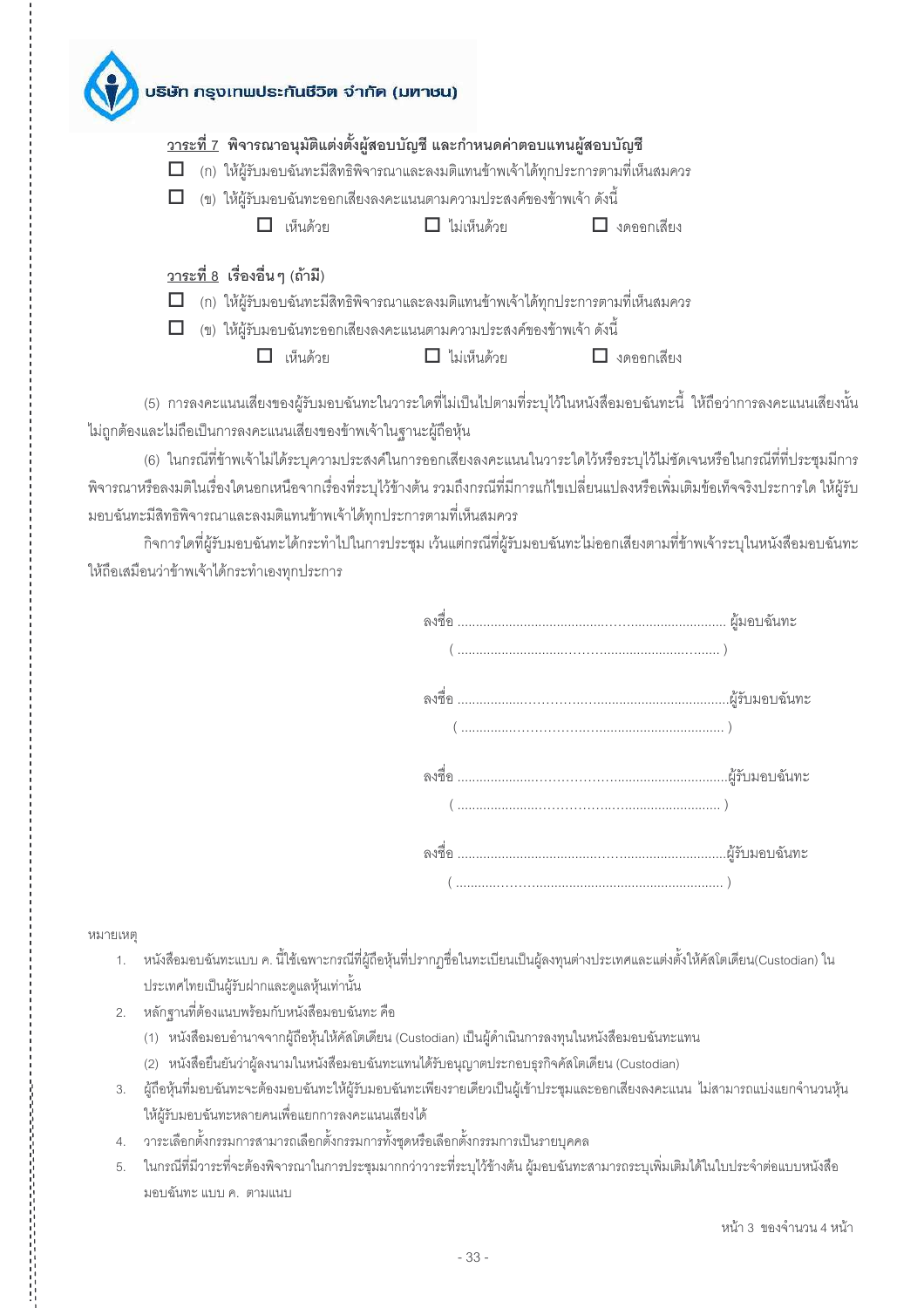

### ใบประจำต่อแบบหนังสือมอบฉันทะ ค.

การมอบฉันทะในฐานะเป็นผู้ถือหุ้นของบริษัท กรุงเทพประกันชีวิต จำกัด (มหาชน) ในการประชุมสามัญผู้ถือหุ้น ครั้งที่ 1/2553 ใน ้วันอังคารที่ 27 เมษายน 2553 เวลา 09.00 น. ณ ห้องประชุมชั้น 7 สำนักงานใหญ่ บริษัท กรุงเทพประกันชีวิต จำกัด (มหาชน) เลขที่ 23/115-121 รอยัลซิตี้อเวนิว ถนนพระราม 9 แขวงบางกะปิ เขตห้วยขวาง กรุงเทพมหานคร หรือจะพึงเลื่อนไปในวัน เวลา และสถานที่อื่นด้วย

|   |                                     | (ก) ให้ผู้รับมอบฉันทะมีสิทธิพิจารณาและลงมติแทนข้าพเจ้าได้ทุกประการตามที่เห็นสมควร                                                                                                |                   |
|---|-------------------------------------|----------------------------------------------------------------------------------------------------------------------------------------------------------------------------------|-------------------|
|   |                                     | (ข) ให้ผู้รับมอบฉันทะออกเสี่ยงลงคะแนนตามความประสงค์ของข้าพเจ้า ดังนี้                                                                                                            |                   |
|   | เห็นด้วย                            | $\Box$ ไม่เห็นด้วย                                                                                                                                                               | $\Box$ งดออกเสียง |
|   | □ เห็นด้วย                          | (ก) ให้ผู้รับมอบฉันทะมีสิทธิพิจารณาและลงมติแทนข้าพเจ้าได้ทุกประการตามที่เห็นสมควร<br>(ข) ให้ผู้รับมอบฉันทะออกเสี่ยงลงคะแนนตามความประสงค์ของข้าพเจ้า ดังนี้<br>$\Box$ ไม่เห็นด้วย | $\Box$ งดออกเสียง |
|   |                                     |                                                                                                                                                                                  |                   |
|   |                                     | (ก) ให้ผู้รับมอบฉันทะมีสิทธิพิจารณาและลงมติแทนข้าพเจ้าได้ทุกประการตามที่เห็นสมควร                                                                                                |                   |
|   |                                     | (ข) ให้ผู้รับมอบฉันทะออกเสียงลงคะแนนตามความประสงค์ของข้าพเจ้า ดังนี้                                                                                                             |                   |
|   | เห็นด้วย<br>П                       | $\Box$ ไม่เห็นด้วย                                                                                                                                                               | $\Box$ งดออกเสียง |
|   |                                     |                                                                                                                                                                                  |                   |
|   |                                     |                                                                                                                                                                                  |                   |
|   |                                     | (ก) ให้ผู้รับมอบฉันทะมีสิทธิพิจารณาและลงมติแทนข้าพเจ้าได้ทุกประการตามที่เห็นสมควร                                                                                                |                   |
|   |                                     | (ข) ให้ผู้รับมอบฉันทะออกเสียงลงคะแนนตามความประสงค์ของข้าพเจ้า ดังนี้                                                                                                             |                   |
|   |                                     |                                                                                                                                                                                  |                   |
|   | เห็นด้วย                            |                                                                                                                                                                                  | $\Box$ งดออกเสียง |
|   |                                     | $\Box$ ไม่เห็นด้วย                                                                                                                                                               |                   |
|   |                                     |                                                                                                                                                                                  |                   |
|   | วาระที่เรื่อง เลือกตั้งกรรมการ(ต่อ) |                                                                                                                                                                                  |                   |
|   | เห็นด้วย                            | $\Box$ ไม่เห็นด้วย                                                                                                                                                               | $\Box$ งดออกเสียง |
|   |                                     |                                                                                                                                                                                  |                   |
|   | เห็นด้วย                            | $\Box$ ไม่เห็นด้วย                                                                                                                                                               | $\Box$ งดออกเสียง |
| ᆗ | ขอกรรมการ                           |                                                                                                                                                                                  |                   |
|   | $\Box$ เห็นด้วย                     | $\Box$ ไม่เห็นด้วย                                                                                                                                                               | $\Box$ งดออกเสียง |
|   |                                     |                                                                                                                                                                                  |                   |
|   | เห็นด้วย                            | □ ไม่เห็นด้วย                                                                                                                                                                    | $\Box$ งดออกเสียง |
|   |                                     |                                                                                                                                                                                  |                   |